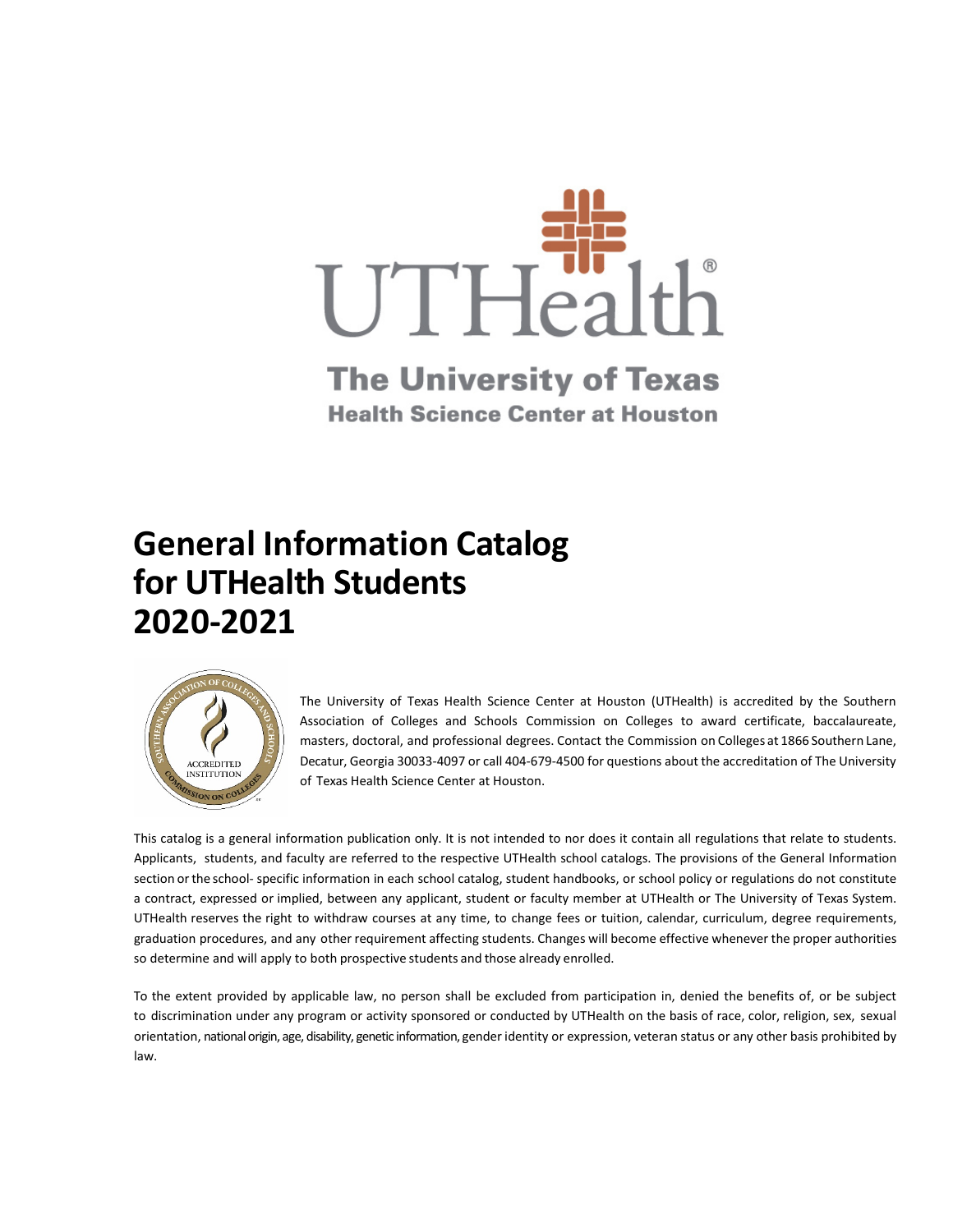The General Information Catalog is updated annually and contains information about The University of Texas Health Science Center at Houston (UTHealth). Information included in this publication regarding academic policies and procedures, and student services applies to all students at UTHealth in addition to the respective rules from schools and programs. Students attending any of the six schools of UTHealth are responsible for knowing the rules of UTHealth and the rules of the school and degree plan in which they are enrolled.

# **INTRODUCTION**

## **Message from the President, Giuseppe N. Colasurdo, M.D.**



Welcome to UTHealth and to this pivotal next step in your academic career. Now, more than ever, it is critical to have talented, dedicated individuals committed to the science and service of health care—and I thank you for joining this field. You have chosen an educational institution that places its value in your success and your fulfillment; that invests in you as a person. These next years will be both challenging and enriching, and will prepare you to make significant contributions in your chose professional field.

 $\ddot{\phantom{0}}$ 

UTHealth is the most comprehensive academic health center in The University of Texas System and educates more than 5,000 health professionals every year. Our School of

Dentistry is more than 100 years old and rich in tradition; our Graduate School of Biomedical Sciences offers an innovative curriculum of postgraduate training in partnership with The University of Texas MD Anderson Cancer Center; our McGovern Medical School is one of the largest in the nation and is home to Houston's renowned faculty practice, UT Physicians; our School of Biomedical Informatics offers a first-of-its-kind curriculum critical to improving health delivery, quality and safety; our School of Public Health has a statewide presence with six campuses; and programs at our Cizik School of Nursing consistently rank among the best in the nation.

Training at UTHealth will also provide you access to a broad patient population as well as opportunities to collaborate with students and faculty from all six of our schools, our affiliated partners and our neighboring institutions. Upon completion of your training, you will find that your classmates have become your lifelong friends and colleagues; your advisors and professors will have become your mentors.

As you join the UTHealth family, know that you have tremendous resources at your service. The faculty and staff are here to provide you with more than education – we are also her to support and guide you on your professional journey. In return, I ask that you give us your very best – for your benefit and for the benefit of your classmates. We need bright minds like yours to provide innovative solutions to the most pressing health problems of our time. I know that you will make us proud.

Thanks to each of you for trusting us with your education and, again, welcome to UTHealth.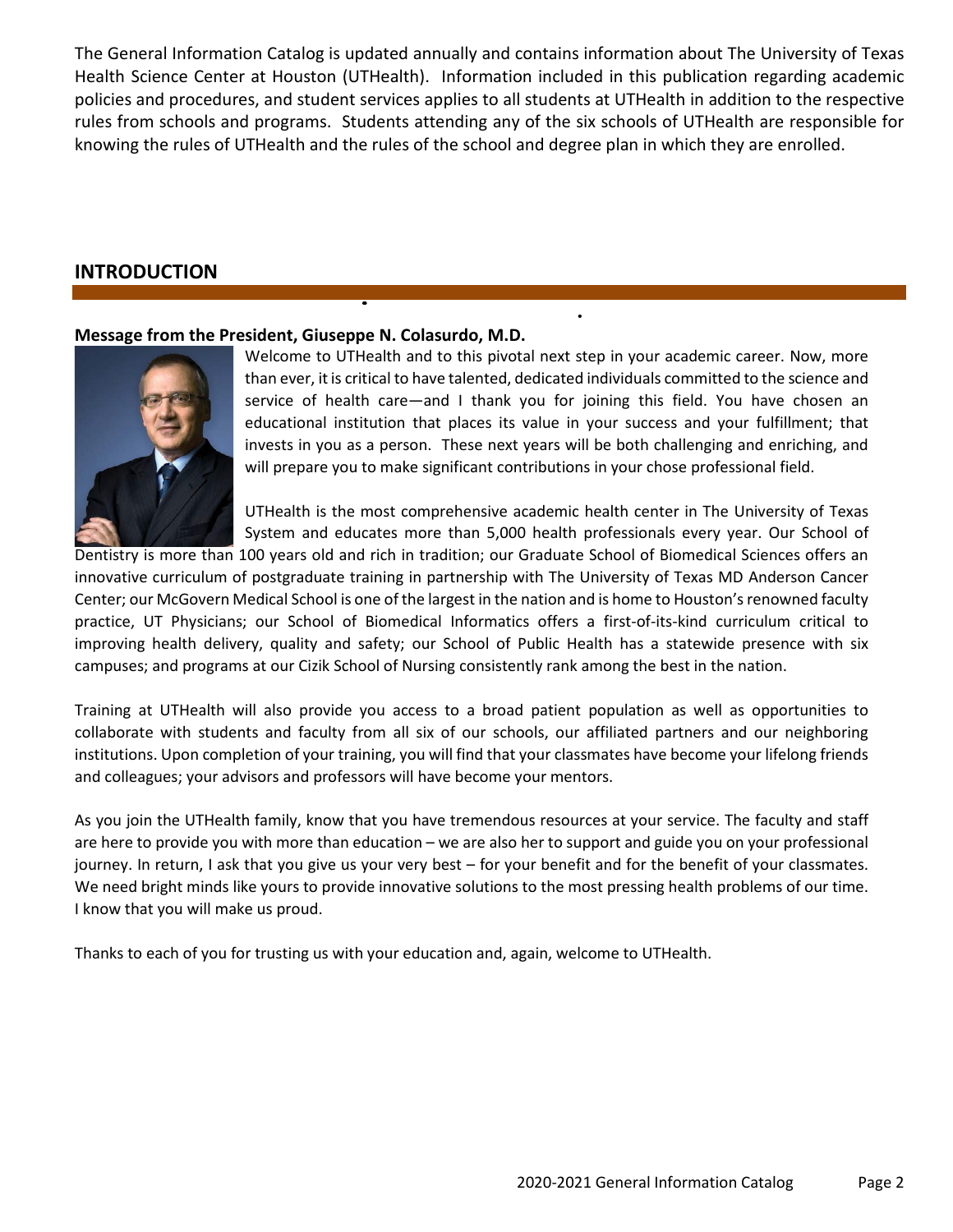## **Welcome from the Executive Vice President, Chief Academic Officer, Michael R. Blackburn, Ph.D.**



Thank you for your interest in UTHealth. Whether you are a potential or existing student, faculty member, staff or community friend, we invite you to learn more about our institution and why we pride ourselves in being Houston's Health University. Our vision is "Excellence above all" in the quest to be an acknowledged leader in the collaboration to treat, cure and prevent the most common diseases of our time through education, research and clinical practice.

The deans of our six schools have assembled dedicated teams of faculty and staff to provide the best education possible in medicine, nursing, dentistry, public

health, biomedical informatics and the biomedical sciences. This is the most comprehensive collection of health education opportunities in Texas and we pride ourselves in training tomorrow's leaders in health care, research and education.

The research programs within the schools of UTHealth utilize state of the art technologies to create new knowledge through basic, translational and clinical research. These efforts are aided by our location in the Texas Medical Center where we engage in collaborate activities with major research institutions.

Moreover, we are committed to providing a diverse educational and work environment that is ethicallybased and contributes to the needs of the community through quality health care delivery, public health expertise, outreach and service.

In closing, I invite you to explore UTHealth further and to take advantage of the opportunities our institution provides to help you make an impact on our society.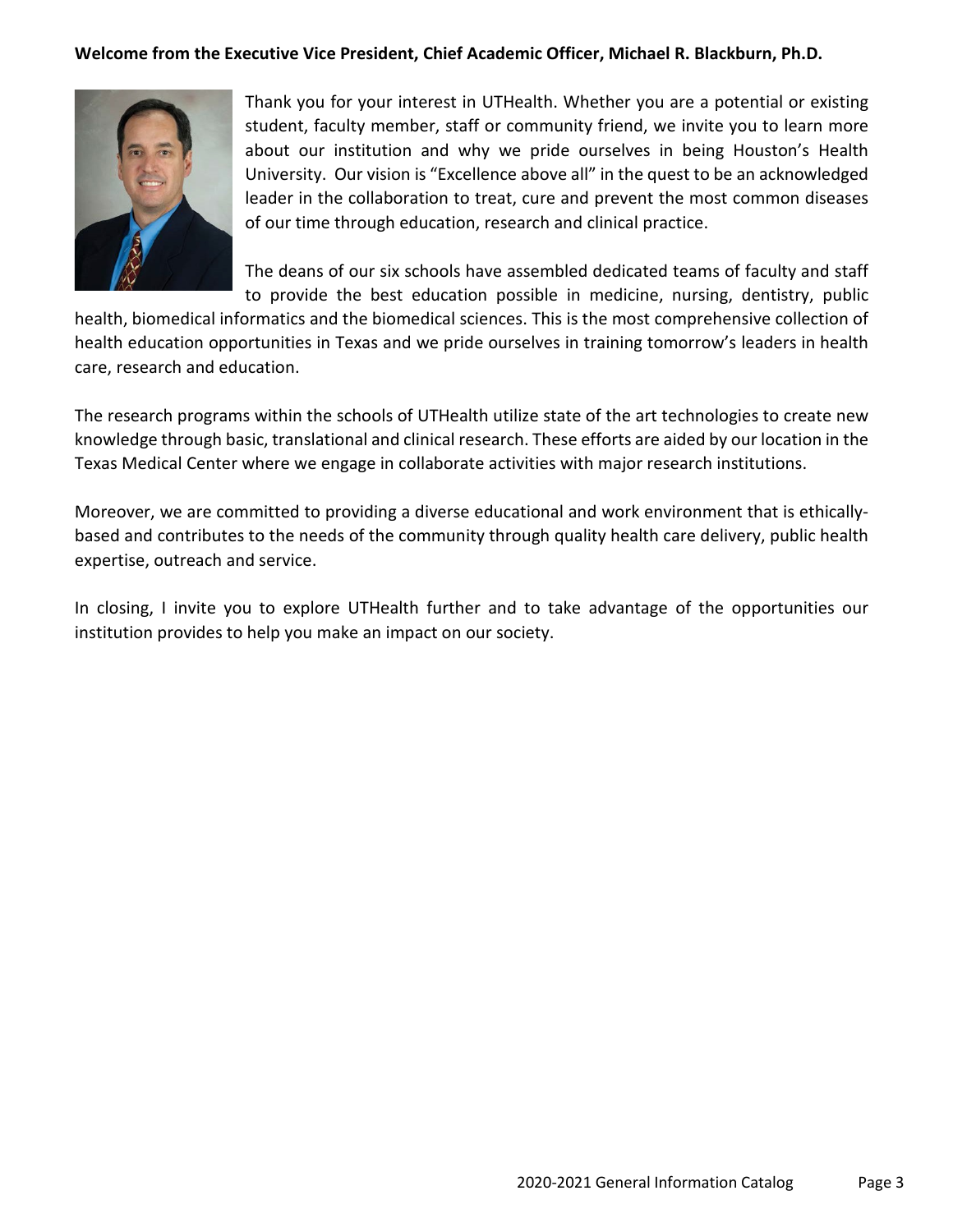## **Welcome from the Executive Vice President, Student Affairs and Diversity, LaTanya Love, M.D.**



Thank you for your interest in UTHealth. Whether you are a current or prospective student, we are delighted to welcome you. There are endless opportunities at UTHealth and we invite you to take the time to learn more about our programs. We are so fortunate to be a part of a Health Science Center where we have six amazing schools. There are numerous opportunities for interprofessional collaboration and innovation in healthcare.

Our educational programs are second to none and offer many options for students to maximize their educational experience. We take pride in making sure our

students are receiving a first class education at UTHealth. We have faculty who are leaders in their fields and many are nationally recognized. UTHealth also has additional programs and extracurricular activities that will enhance your educational experience. We are extremely supportive of our students and we have a number of support systems in place at each of our schools. We also recognize the importance of your personal wellbeing and encourage you to take advantage of our state of the art recreation center and nearby parks.

We are pleased that our main campus is located in the heart of the Texas Medical Center, which is the world's largest medical center. With over 10 million patient visits a year there is no shortage of learning and research opportunities for our trainees. We are also fortunate to be situated in the heart of Houston, Texas. Houston is the fourth largest city in the country and the largest in Texas. Houston is one of the most diverse cities in the country. Here at UTHealth we embrace diversity and we believe that our diversity enriches the educational environment. We also foster an inclusive environment where every staff member, student, and faculty member is valued. Diversity is essential to institutional excellence.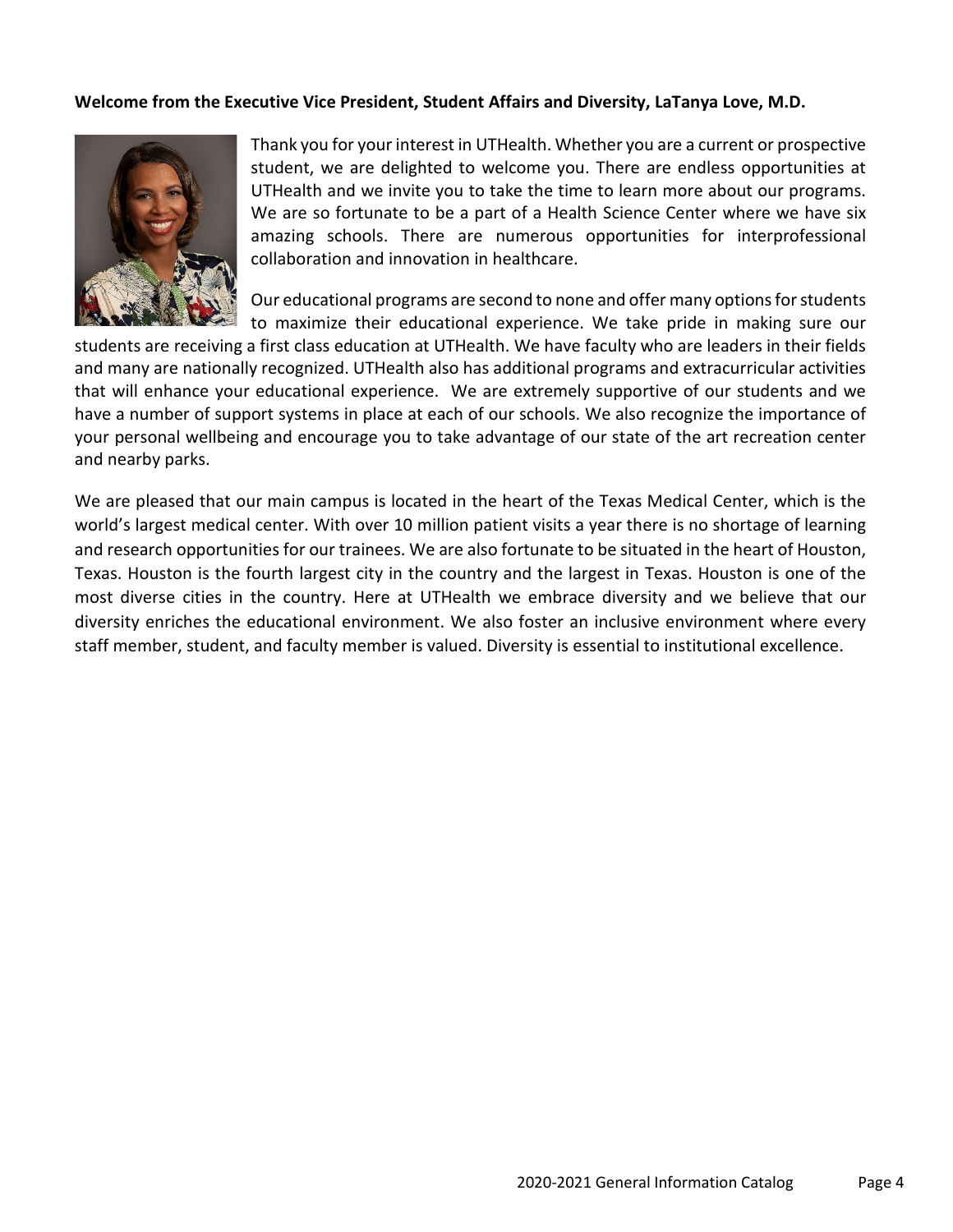# **UTHealth Administrative Officers**

**Giuseppe N. Colasurdo, M.D.** President

**Michael R. Blackburn, Ph.D.** Executive Vice President and Chief Academic Officer

**LaTanya Love, M.D.** Executive Vice President Student Affairs and Diversity

**Kevin Dillon, M.B.A., C.P.A.** Senior Executive Vice President Chief Operating Officer

**Richard J. Andrassy, M.D.** Executive Dean *ad interim* McGovern Medical School

**Michael R. Blackburn, Ph.D.** Dean MD Anderson UTHealth Graduate School of Biomedical Sciences

**Eric Boerwinkle, Ph.D.** Dean School of Public Health

**Diane M. Santa Maria, Dr.PH., M.S.N., R.N.** Dean Cizik School of Nursing

**John A. Valenza, D.D.S.** Dean School of Dentistry

**Jiajie Zhang, Ph.D.** Dean School of Biomedical Informatics

# **The University of Texas System Administration**

**James B. Milliken Chancellor** 

**John M. Zerwas, M.D.** Executive Vice Chancellor Health Affairs

**Archie L. Holmes, Jr., Ph.D.** Executive Vice Chancellor Academic Affairs

**Scott C. Kelley, Ed.D.** Executive Vice Chancellor Business Affairs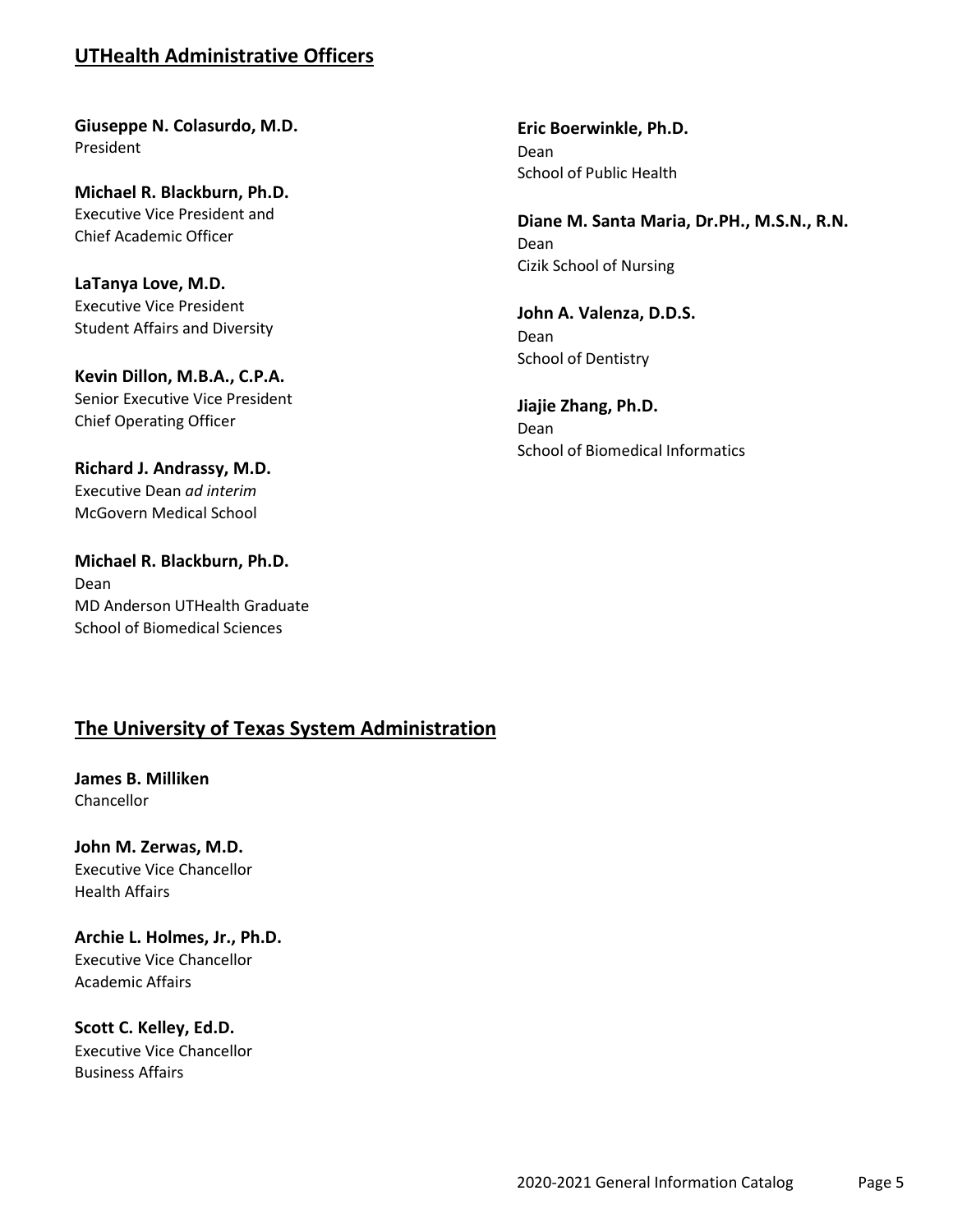# **The University of Texas System Board of Regents**

## **OFFICERS**

**Kevin P. Eltife** Chairman

**Janiece Longoria** Vice Chairman

#### **MEMBERS**

*Terms Expire February 2021*

**R. Steven Hicks** Austin

**David J. Beck** Houston

**Nolan Perez** Harlingen

*Terms Expire May 31, 2021 Student Regent-serves one-year term*

**Patrick O. Ojeaga, II** UT Rio Grande Valley School of Medicine

**James C. "Rad" Weaver** Vice Chairman

**Francie A. Frederick** General Counsel to the Board of Regents

*Terms Expire February 2023*

**Kevin P. Eltife** Tyler

**Janiece Longoria** Houston

**James C. "Rad" Weaver** San Antonio

*Terms Expire February 2025*

**Christina Melton Crain** Dallas

**Jodie Lee Jiles** Houston

**Kelcy L. Warren** Harlingen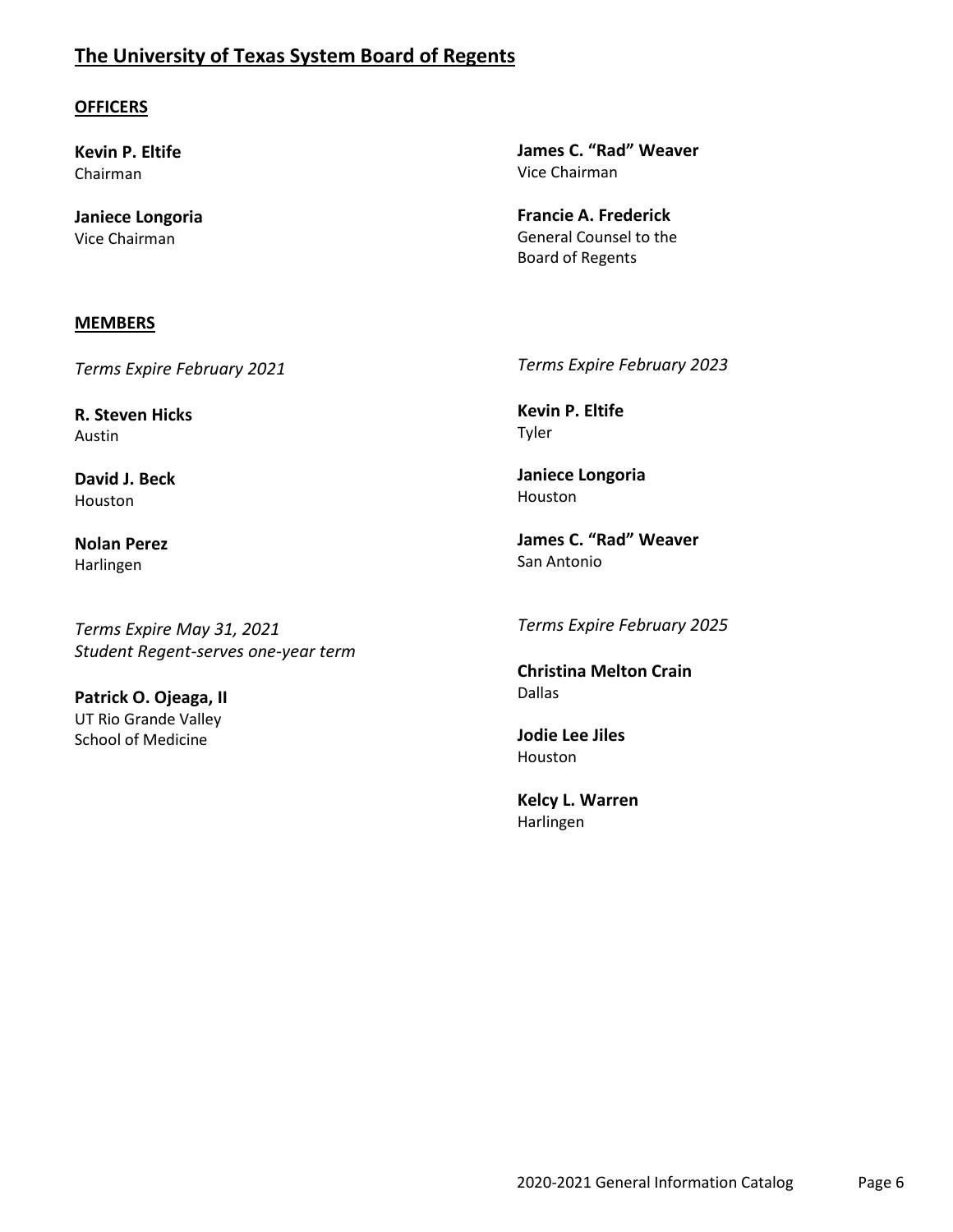## **UTHealth Mission Statement**

As a comprehensive health science university, the mission of The University of Texas Health Science Center at Houston is to educate health science professionals, discover and translate advances in the biomedical and social sciences, and model the best practices in clinical care and public health.

We pursue this mission in order to advance the quality of human life by enhancing the diagnosis, treatment, and prevention of disease and injury, as well as promoting individual health and community well-being.

To fulfill our mission, UTHealth:

- 1. Educates health professionals and scientists in a diverse interdisciplinary academic community.
- 2. Creates and evaluates new knowledge through basic science and applied research as it relates to disease prevention, treatment and cure.
- 3. Provides leadership and advances scholarship in biomedical sciences, health professions, health promotion, public health policy and health care delivery.
- 4. Models appropriate and compassionate clinical care.
- 5. Addresses the health needs of the community at large through public health expertise, information, outreach and service.
- 6. Develops the expanding field of health information science.

## **UTHealth Vision Statement**

"Excellence above all" in the quest to be an acknowledged leader in the collaboration to treat, cure, and prevent the most common diseases of our time through education, research, and clinical practice.

UTHealth aspires to be a leader in the collaboration to treat, prevent, and cure the most common diseases of our time by:

- 1. Utilizing the distinctive capabilities of its schools, clinics, institutes and centers;
- 2. Collaborating with colleagues in The University of Texas System, the Texas Medical Center and throughout the world;
- 3. Being an academic health science center that is nationally and internationally recognized in teaching, research and service;
- 4. Serving as a home for the visionaries and scholars who will lead the way in defining and creating the future of the health sciences; and
- 5. Providing a diverse work environment that is ethically-based, service-oriented and communitysensitive.

## **University Campus Maps**

The UTHealth campus is located in the heart of the Texas Medical Center (TMC). The most comprehensive academic health center in the U.S. Gulf Coast Region, it comprises six schools, medical and dental clinical practices offering multispecialty care, and UTHealth Harris County Psychiatric Center (HCPC). Interactive maps of the UTHealth/TMC campus area can be found online at<https://www.uth.edu/index/maps/>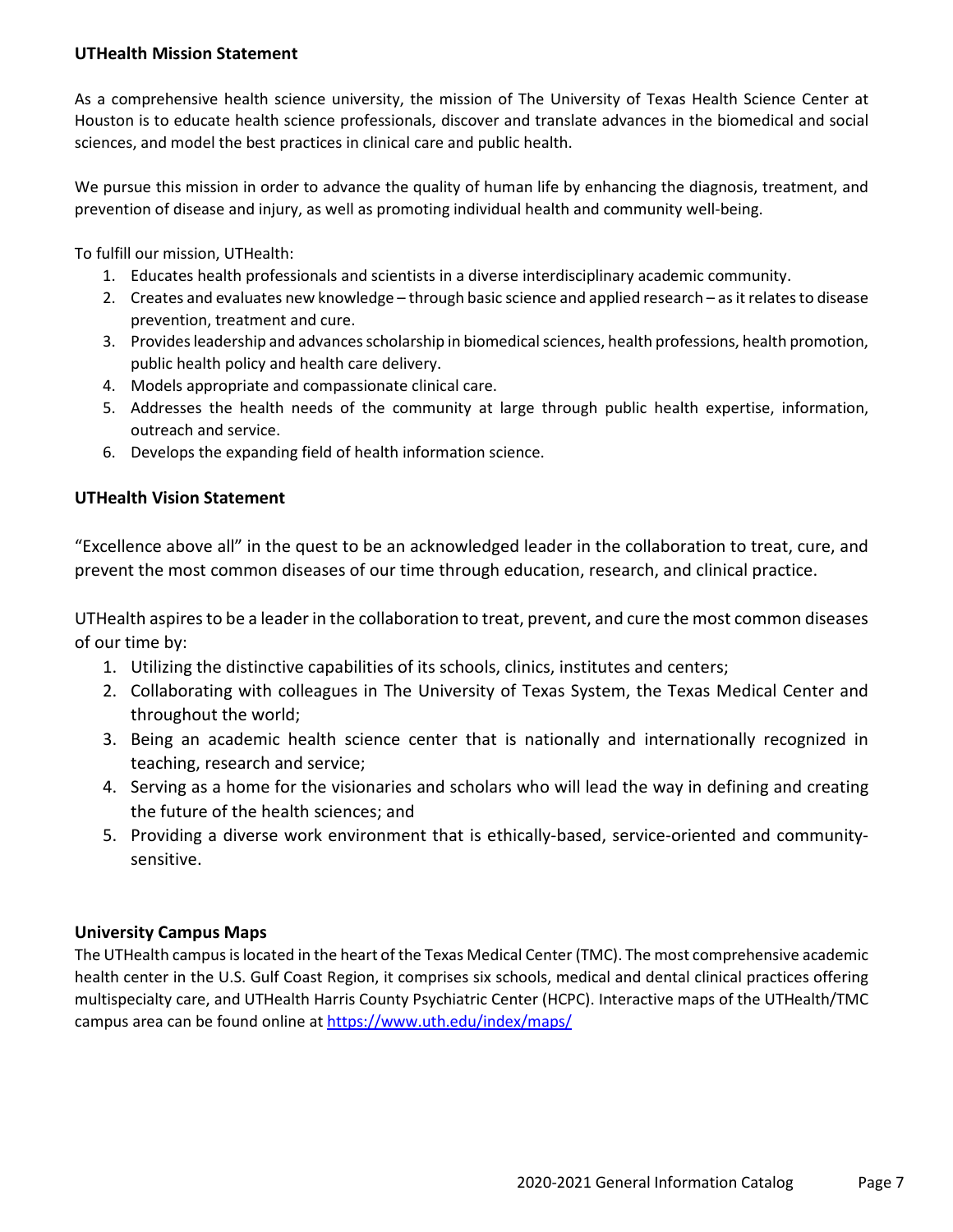#### **Texas Medical Center**

The Texas Medical Center (TMC) is the largest comprehensive medical district in the world. It was organized in 1945 to coordinate medical and health education, patient care and related research in a not-for-profit setting. Today it stands as the leading healthcare destination globally with an average of 10 million patient visits per year.

TMC comprises 21 renowned hospitals containing a total of more than 9,200 licensed beds, 14 support organizations, ten (10) academic institutions, eight (8) academic and research institutions, seven (7) nursing programs, three (3) public health organizations, five (5) medical schools, two (2) pharmacy schools, and a dental school. A high school for the health professions and a community college specializing in health career training plus other graduate and post-graduate schools and programs provide training in the allied health professions. Nearly 72,000 students work and study within the TMC.

Over 60 million square feet of developed land and 5 million square feet under development make up the Texas Medical Center and its member institutions. The 1,345 acre campus include 15 patient care facilities and 21 academic and research institutions, housing 20,000 advanced-degreed professionals in the life sciences. There are approximately 12,000 volunteers who assist with a wide variety of tasks benefitting the TMC. In addition, research expenditures of the Texas Medical Center member institutions total approximately \$1.8 billion annually.

TMC Innovation, a unique environment focused on the collaboration of medicine and cutting-edge technology, has over 160,000 square feet of space dedicated to housing startup companies from around the world. Only at TMC Innovation can pioneering healthcare entrepreneurs be embedded into a community that fosters growth, provides access rich resources, and builds demand for their products. TMC Innovations has curated programs and co-working spaces to accelerate startup company maturation and collaborate with the best minds in medicine and research. Partnerships with world-leading brands such as Johnson & Johnson, ABB Robotics and AT&T expand companies' reach into the life science sector and help all companies bring their products to market.

As the TMC campus continues to expand, TMC will bring a groundbreaking life science initiative with global impact to our community - TMC<sup>3</sup>. Totaling 3.7 million square feet of developed property, TMC<sup>3</sup> will bring innovators from healthcare, science, academia, finance, manufacturing, and the not-for-profit sector to collaborate on new medicines, devices, and technologies. Uniting the best minds in medicine and translational sciences, TMC<sup>3</sup> will focus on collaborative initiatives, including shared research centers and institutes, multidisciplinary laboratories, healthcare institutions and a hotel and conference center delivering life science solutions that advance patient care around the world.

A major part of this "biomedical city" is UTHealth, the most comprehensive and diverse of the academic health institutions in the TMC with six schools, three (3) faculty practice plans, multiple institutes, myriad centers of excellence and a psychiatric hospital.

For more information about TMC go to their website at<https://www.tmc.edu/about-tmc/>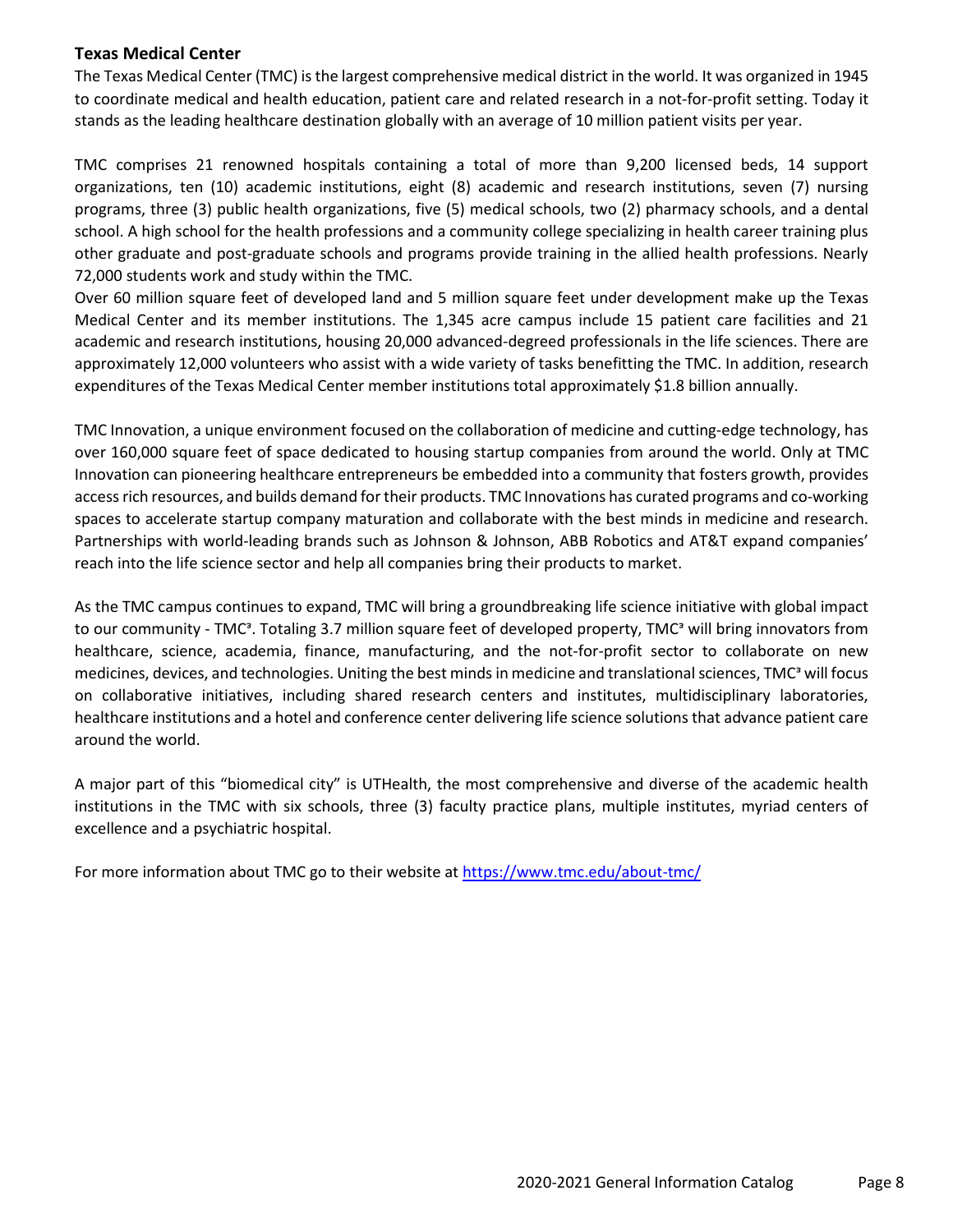## **Texas Medical Center Library**

The Texas Medical Center Library (TMC Library) serves as the accredited library for several Texas Medical Center institutions and is the primary library for The University of Texas Health Science Center at Houston (UTHealth) faculty and students. The Library is also home to the John P. McGovern Historical Collections and Research Center, consisting of rare books ranging from the 1500s to the early  $20<sup>th</sup>$  century, and digital and manuscript collections related to healthcare and biomedical sciences. The mission of the library is to bring together resources, information, and expertise to provide innovative support for the acquisition, management, and delivery of biomedical knowledge to the institutions of the Texas Medical Center.

Currently, the library subscribes to 164 electronic databases, over 70,000 electronic journals, and over 347,000 ebooks, which are available through the library's website after registration through the library. Major subscription databases include: Web of Science, Journal Citation Reports, Clinical Key, Psychiatry Online, Access Medicine, CINAHL, Nursing Reference Center Plus and Visual DX. The library also provides a curated index of more than 50 Open Access health and medical databases in its research guides. Library resources are available to all UTHealth students, other trainees, faculty and staff through their UTHealth electronic credentials.

The library occupies nearly 40,000 square feet of newly renovated space in the Jesse Jones Library Building, adjacent to McGovern Medical School and within close proximity to the other UTHealth schools. The library is open seven days, 89 hours per week. The library contains group study spaces, an open computer lab, and quiet study spaces. Library computers are equipped with Microsoft Office applications, and Wi-Fi access is available throughout the library. Liaison librarians are available to answer library-related questions, provide instruction regarding access to library resources, assist with literature search strategies, and teach classes on database and literature searching, citation management, evidence-based practice, and systematic reviews.

The TMC Library offers Librarian Consultations by appointment, one-on-one or in a small group, to help students with their research topics and to learn how to use the TMC Library resources. To request a consultation with a Librarian, visit the link: [https://library.tmc.edu/services/research\\_consultation/](https://library.tmc.edu/services/research_consultation/)

Students needing assistance with systematic review assignments can request a consultation at this link: <https://tmc.libwizard.com/f/srstudent>

Research Guides are online webpages created by the TMC Library to help students choose the best library resources to do their research. The library has 36 Research Guides on different subjects like library resources for McGovern Medical School and the School of Biomedical Informatics, Medical Ethics, RefWorks or eBooks at the TMC Library. For a complete list of topics, visit: [http://libguides.library.tmc.edu](http://libguides.library.tmc.edu/)

Liaison Librarians host office hours at each UTHealth school every week, and have also developed a series of tutorials on basic and advanced PubMed, how to remove duplicates from RefWorks, and Embase Navigation. To see all tutorials available, visit our YouTube channel at

[https://www.youtube.com/channel/UCd\\_eppMUojJDBWK0b2iMs2Q?reload=9](https://www.youtube.com/channel/UCd_eppMUojJDBWK0b2iMs2Q?reload=9)

Additional Student Services are listed on the TMC Library website at [https://library.tmc.edu/student-services/.](https://library.tmc.edu/student-services/) .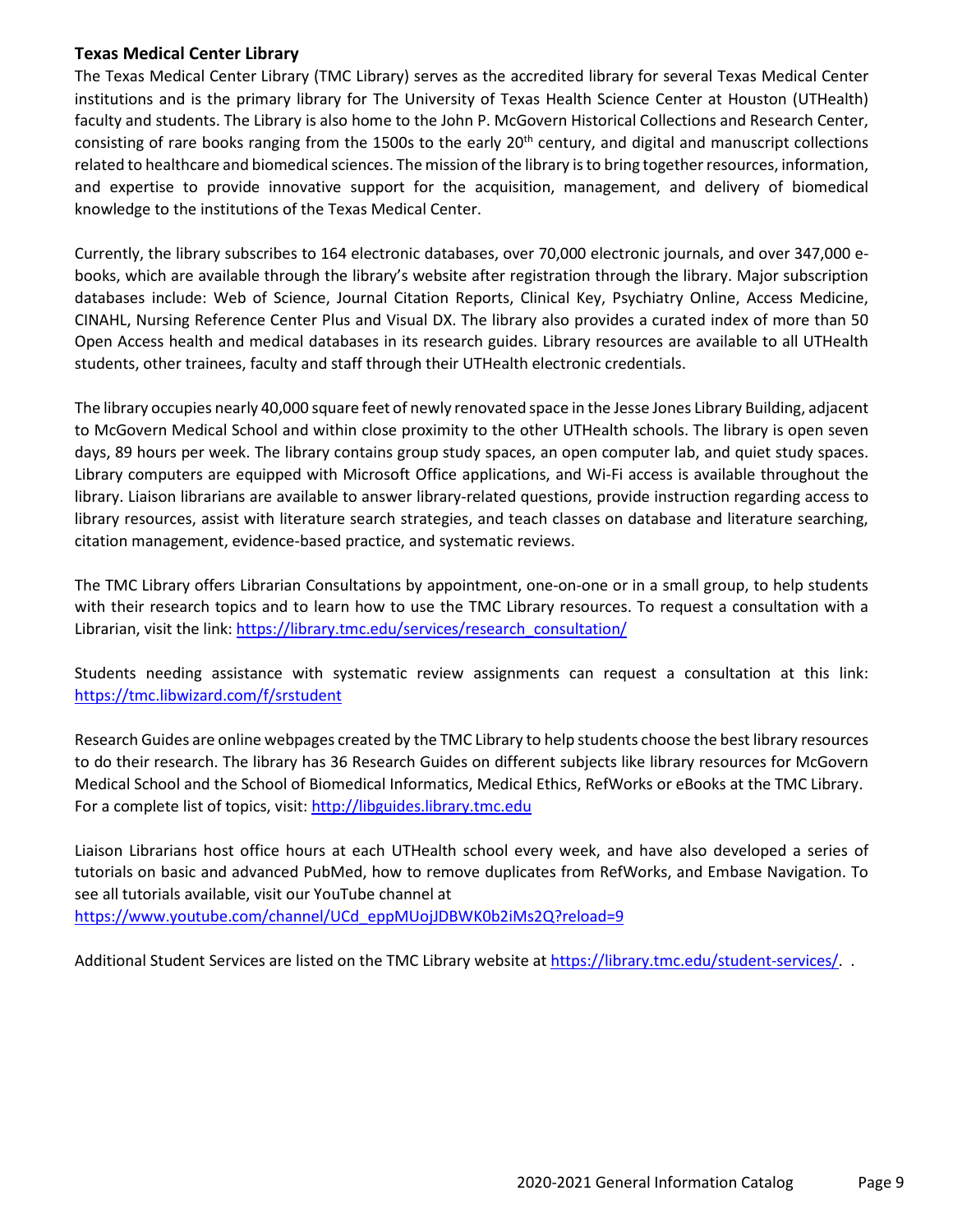## **Primary Teaching Hospital Affiliates**

UTHealth continually strives to increase the number of formal educational affiliation agreements with other institutions and agencies in the greater Houston area and the state, including a dozen major hospitals, city and neighborhood clinics, public schools, and other sites that provide settings for clinical services. These agreements allow students a multiple array of opportunities for education growth in health-related fields.

UTHealth has academic affiliations with numerous universities in Latin America, South America, Europe, and Asia that permit interested students to arrange, on an individual basis, periods of study or research abroad. We recognize that health and biomedical sciences are global in scope and encourage academic exchange with other countries and cultures.

# *The University of Texas Harris County Psychiatric Center*

## <https://hcpc.uth.edu/pages/about-us/index.htm>

UTHealth Harris County Psychiatric Center (HCPC) is the largest provider of inpatient psychiatric care in Houston and the second largest academic psychiatric hospital in the nation. As the teaching hospital of the Louis A. Faillace, MD, Department of Psychiatry and Behavioral Sciences at McGovern Medical School, it provides much of the most advanced, evidence-based treatment in Houston and the surrounding region.

## *The University of Texas MD Anderson Cancer Center*

## <https://www.mdanderson.org/education-training.html>

The University of Texas MD Anderson Cancer Center ranks as one of the world's most respected and productive centers devoted exclusively to cancer patient care, research, education and prevention. It is one of the nation's original three comprehensive cancer centers designated by the National Cancer Act of 1971. Because MD Anderson's focus is only on cancer, the center's experts are renowned for their ability to treat all types of cancer, including rare or uncommon diseases. MD Anderson's clinical trials exploring novel therapies and diagnostic tests continues to be one of the largest such programs in the nation.

The University of Texas Health Science Center at Houston and MD Anderson Cancer Center partner as parent institutions of the MD Anderson Cancer Center UTHealth Graduate School of Biomedical Sciences (GSBS). Graduate students are working on advanced degrees at GSBS in which MD Anderson cooperates with UTHealth, and students have the opportunity to select a faculty mentor from either institution. More information regarding the educational offerings of GSBS can be found online at<https://gsbs.uth.edu/about/>

## *Memorial Hermann Hospital – Texas Medical Center (TMC)*

## [http://www.memorialhermann.org/locations/texas-medical-center/about-memorial-hermann-texas-medical](http://www.memorialhermann.org/locations/texas-medical-center/about-memorial-hermann-texas-medical-center/)[center/](http://www.memorialhermann.org/locations/texas-medical-center/about-memorial-hermann-texas-medical-center/)

Memorial Hermann Hospital-TMC is the primary teaching affiliate of McGovern Medical School and the School of Dentistry. Memorial Hermann Hospital and UTHealth work toward the goals of exemplary patient care, innovative teaching, community service and productive research. The School of Dentistry operates general practice, pediatric dentistry, and oral and maxillofacial surgery clinics in conjunction with Memorial Hermann Hospital as part of the advanced dental education programs.

Memorial Hermann-TMC has built a reputation for excellence in the areas of heart and vascular, cancer, neuroscience, sports medicine and orthopedics, specialty surgery and organ transplantation. The Memorial Hermann-TMC Campus is a verified Level I trauma center and is also Magnet® recognized for excellence in nursing services by the American Nurses Credentialing Center.

## *Children's Memorial Hermann Hospital*

#### <http://childrens.memorialhermann.org/>

Children's Memorial Hermann Hospital is the primary teaching institution for the pediatrics and obstetrics/gynecology programs at McGovern Medical School. The hospital's healthcare professionals are focused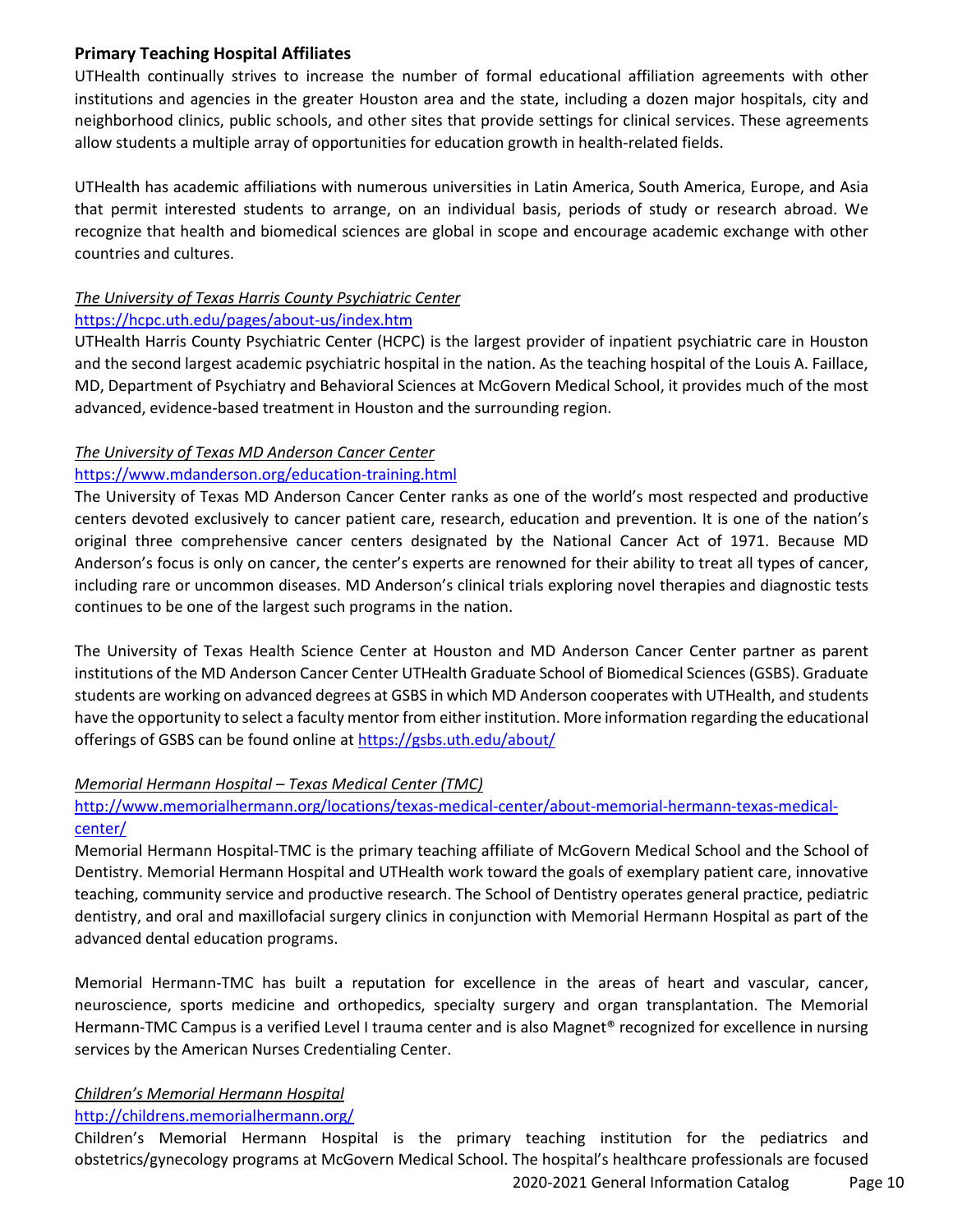on the specialized needs of women and children, with an emphasis on quality, customer service and leading-edge research. The hospital offers the latest advances in maternal-fetal medicine and neonatal critical care services, as well as renowned programs in pediatric trauma, neuroscience, pulmonology and cardiac services.

## *Memorial Hermann Orthopedic & Spine Hospital*

## <http://www.memorialhermann.org/locations/orthopedic-and-spine-hospital/>

Memorial Hermann Orthopedic & Spine Hospital brings Memorial Hermann's exemplary standards for patient safety, quality and excellence to a facility that is focused solely on orthopedic and spine care. The hospital is dedicated to the highest quality service, easy access and optimum outcomes for patients undergoing orthopedic and spine surgery. Patients have access to the very latest surgical technology, including minimally invasive, arthroscopic and endoscopic procedures, as well as computer-assisted guidance for joint surgery and spine surgery. The hospital offers a wide variety of inpatient and outpatient orthopedic and neuro-spine services.

## *Harris Health System – Lyndon B. Johnson Hospital*

## <https://www.harrishealth.org/locations-hh/Pages/lbj.aspx>

Lyndon B. Johnson Hospital is a 332-bed full service general hospital staffed by faculty and residents of McGovern Medical School and the School of Dentistry (oral surgery only). The hospital, owned and operated by the Harris Health System, is medically staffed by Affiliated Medical Services, an organization formed through an agreement between McGovern Medical School and Baylor College of Medicine.

Lyndon B. Johnson Hospital is known for its neonatal intensive care services for high-risk deliveries and very low birth weight infants. LBJ Hospital is a verified Level III trauma center and was the first such center designated in Texas. It also is the state's busiest Level III trauma center, with more than 70,000 emergency patient visits each year. It serves as one of the few full-service hospitals in the northeast area of Houston.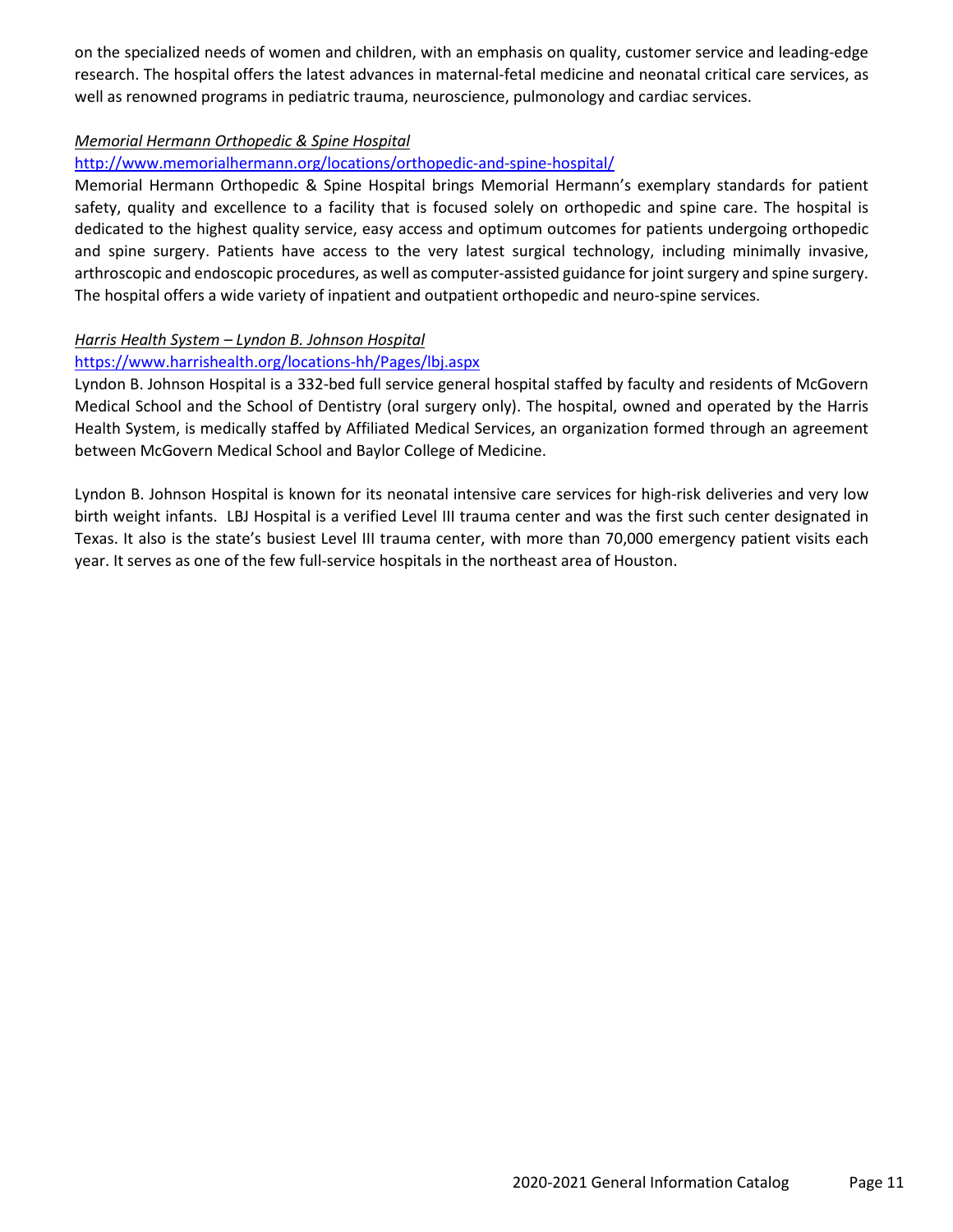#### **UTHealth Degrees Offered**

*For degree requirements and available areas of concentration (tracks) check the school catalog and websites. Certificates listed below are 16+ semester credit (SCH) requirements. Additional certificates (below 16 SCH) offered by School of Biomedical Informatics and School of Public Health are found on the school websites.*

#### **School of Biomedical Informatics**

Certificate in Public Health Informatics (Joint Certificate with School of Public Health) M.S. (Biomedical Informatics) Ph.D. (Biomedical Informatics) D.H.I. (Health Informatics)

#### **School of Dentistry**

D.D.S. B.S. (Dental Hygiene) M.S. (Dental Hygiene) M.S.D. (Advanced Education Programs) Certificate in Advanced Education Programs Certificate in Dental Hygiene Certificate in Oral & Maxillofacial Surgery

#### **MD Anderson Cancer Center UTHealth Graduate School of Biomedical Sciences**

Certificate in Medical Physics M.S. in Medical Physics M.S. in Genetic Counseling M.S. in Biomedical Sciences Ph.D. in Biomedical Sciences

#### **McGovern Medical School**

M.D. M.S. in Clinical Research

#### **Cizik School of Nursing**

B.S.N. M.S.N. D.N.P. Ph.D. (in Nursing)

#### **School of Public Health**

Certificate in Public Health Certificate in Public Health Informatics (Joint certificate with School of Biomedical Informatics) M.P.H. (in Public Health) M.S. (in Public Health) Dr.PH. (in Public Health) Ph.D. (in Public Health)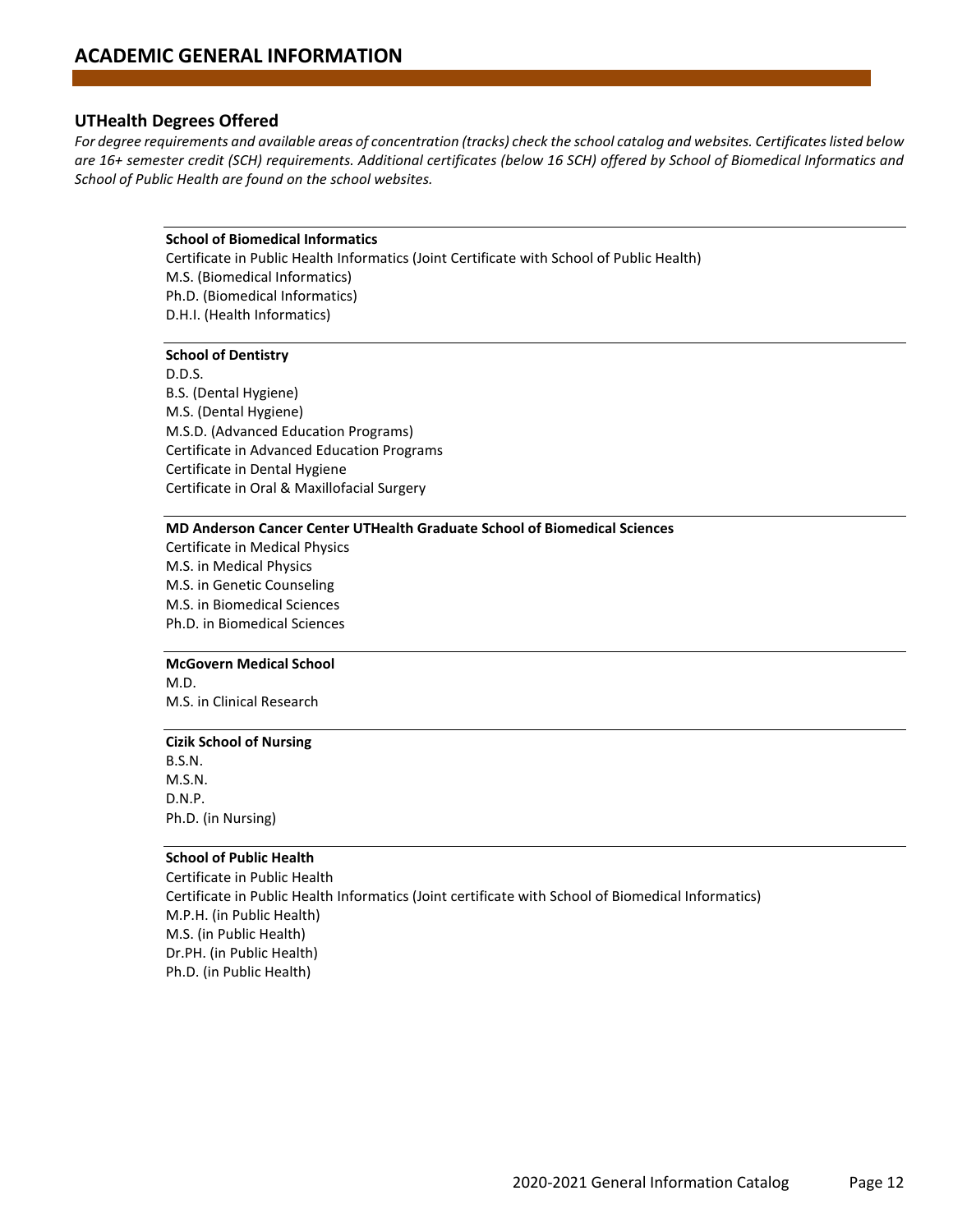## **Accreditation**



The University of Texas Health Science Center at Houston is accredited by the Southern Association of Colleges and Schools Commission on Colleges (SACSCOC) to award certificate, baccalaureate, masters, doctoral, and professional degrees. Contact the Commission on Colleges at 1866 Southern Lane, Decatur, Georgia 30033-4097 or call 404-679-4500 for questions about the accreditation of The University of Texas Health Science Center at Houston.

While SACSCOC accredits the total institution, UTHealth is also accredited by the Accreditation Council for Continuing Medical Education (ACCME) to sponsor continuing medical education for physicians. Many of the academic degree programs offered at UTHealth also undergo accreditation by specialized accrediting bodies, including:

|                                                                                                              | <b>Agency</b> | Last | <b>Next</b> |  |  |
|--------------------------------------------------------------------------------------------------------------|---------------|------|-------------|--|--|
| The University of Texas                                                                                      |               |      |             |  |  |
| <b>Health Science Center at Houston</b>                                                                      | SACSCOC       | 2010 | 2021        |  |  |
| <b>School of Biomedical Informatics</b>                                                                      |               |      |             |  |  |
| M.S.                                                                                                         | <b>CAHIIM</b> | 2019 | 2026        |  |  |
| Ph.D.                                                                                                        |               |      |             |  |  |
| D.H.I.                                                                                                       |               |      |             |  |  |
| <b>School of Dentistry</b>                                                                                   |               |      |             |  |  |
| D.D.S.                                                                                                       | <b>CODA</b>   | 2019 | 2027        |  |  |
| B.S. (Dental Hygiene)                                                                                        | <b>CODA</b>   | 2019 | 2027        |  |  |
| M.S. (Dental Hygiene)                                                                                        |               |      |             |  |  |
| M.S.D. (Advanced Education Programs)                                                                         | <b>CODA</b>   | 2019 | 2027        |  |  |
| Certificate in Advanced Education Programs                                                                   | CODA          | 2019 | 2027        |  |  |
| Certificate in Dental Hygiene                                                                                | CODA          | 2019 | 2027        |  |  |
| Certificate in Oral & Maxillofacial Surgery                                                                  | <b>CODA</b>   | 2015 | 2020        |  |  |
| MD Anderson Cancer Center UTHealth Graduate School of Biomedical Sciences                                    |               |      |             |  |  |
| Certificate in Medical Physics                                                                               | <b>CAMPEP</b> | 2017 | 2023        |  |  |
| M.S. in Medical Physics                                                                                      | <b>CAMPEP</b> | 2017 | 2023        |  |  |
| M.S. in Genetic Counseling                                                                                   | ABGC          | 2014 | 2022        |  |  |
| M.S. in Biomedical Sciences                                                                                  |               |      |             |  |  |
| Ph.D. in Biomedical Sciences                                                                                 |               |      |             |  |  |
| <b>McGovern Medical School</b>                                                                               |               |      |             |  |  |
| M.D.                                                                                                         | <b>LCME</b>   | 2019 | TBD*        |  |  |
| M.S. in Clinical Research                                                                                    |               |      |             |  |  |
| *Due to COVID, the 2019 accreditation on-site visit was postponed, so the next accreditation period is to be |               |      |             |  |  |
| determined once the current cycle is complete.                                                               |               |      |             |  |  |
| <b>Cizik School of Nursing</b>                                                                               |               |      |             |  |  |
| B.S.N., M.S.N., D.N.P.                                                                                       | <b>CCNE</b>   | 2011 | 2021        |  |  |
| Nurse Anesthesia                                                                                             | <b>CANAEP</b> | 2011 | 2021        |  |  |
| Ph.D.                                                                                                        |               |      |             |  |  |
| <b>School of Public Health</b>                                                                               |               |      |             |  |  |
| M.P.H., M.S., Dr.PH., Ph.D.                                                                                  | <b>CEPH</b>   | 2019 | 2027        |  |  |
| The Industrial Hygiene curriculum in the MPH and MS degree programs is accredited by the Applied Science     |               |      |             |  |  |
| Accreditation Commission of the Accreditation Board for Engineering and Technology (ABET).                   |               |      |             |  |  |

#### **Legend**

SACSCOC: Southern Association of Colleges & Schools Commission on Colleges CAHIIM: Commission on Accreditation for Health Informatics and Information Management Education CODA: Commission on Dental Accreditation *(federally-recognized)* CAMPEP: Commission on Accreditation of Medical Physics Education Programs ABGC: American Board of Genetic Counseling LCME: Liaison Committee on Medical Education *(federally-recognized)* CCNE: Commission on Collegiate Nursing Education *(federally-recognized)* CANAEP: Council on Accreditation of Nurse Anesthesia Educational Programs *(federally-recognized)* CEPH: Council on the Education for Public Health *(federally-recognized)*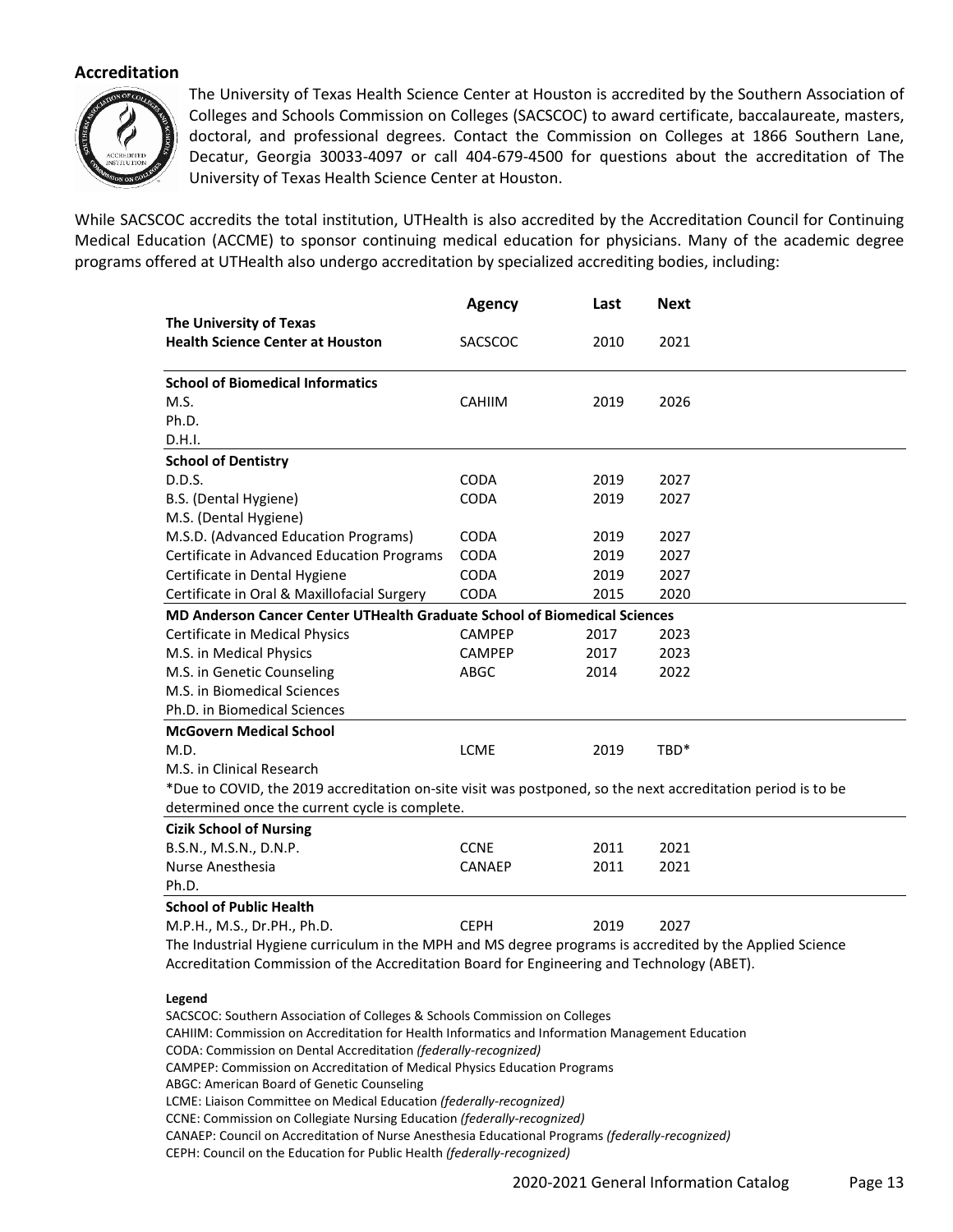## **Academic Qualifications**

In accordance with federal Department of Education guidelines, in order to receive Title IV financial aid funds, a student must be qualified to study at the postsecondary level. A student qualifies if he/she:

- Has a high school diploma;
- Has the recognized equivalent of a high school diploma, typically a general education development or GED certificate;
- Has completed home schooling at the secondary level; or
- Has an academic transcript of a student who has successfully completed at least a two-year program that is acceptable for full credit toward a bachelor's degree.

In addition to these qualifications, please refer to the school catalog section for specific admissions criteria for academic degree programs in each of these UTHealth schools.

## **Academic Fresh Start**

If a student who enrolls under the Texas Fresh Start program completes a prescribed course of study, earns a baccalaureate degree, and applies for admission to a postgraduate or professional program, the institution, in considering the applicant for admission into the postgraduate or professional program, shall consider only the grade point average of the applicant established by the course work completed after enrollment under the Texas Fresh Start program, along with any other criteria the institution uses in evaluating applications for admission.

## **Academic Common Market**

The Academic Common Market (ACM) is an interstate agreement among southern states participating in the Southern Regional Education Board (SREB). The ACM is a tuition-savings program for college students in participating states who want to purse degrees that are not offered by their in-state institutions. Participating states arrange for their residents who qualify for admission to enroll in specific programs in other states on the in-state tuition basis. More information on the ACM can be found on the ACM website at [http://www.sreb.org/academic](http://www.sreb.org/academic-common-market)[common-market.](http://www.sreb.org/academic-common-market)

## **Concurrent/Inter-Institutional Enrollment**

UTHealth, along with, The University of Houston, Texas Woman's University, UT Rio Grande Valley, UT El Paso, UTMB Health in Galveston, UT Health-San Antonio, UT Austin and UT Southwestern Medical Center in Dallas have concurrent enrollment agreements that allow students enrolled in one institution to enroll for support courses in another institution. Additionally, UTHealth has inter-institutional agreements with Rice University, Baylor College of Medicine, Texas A&M HSC-IBT and the Gulf Coast Consortia.

The mechanism for payment of tuition and fees vary according to the individual institution. Consult with the Registrar's Office for specific details at the following website or by calling 713-500-3388. [https://www.uth.edu/registrar/current-students/student-information/concurrentinter-institutional](https://www.uth.edu/registrar/current-students/student-information/concurrentinter-institutional-enrollment.htm)[enrollment.htm](https://www.uth.edu/registrar/current-students/student-information/concurrentinter-institutional-enrollment.htm)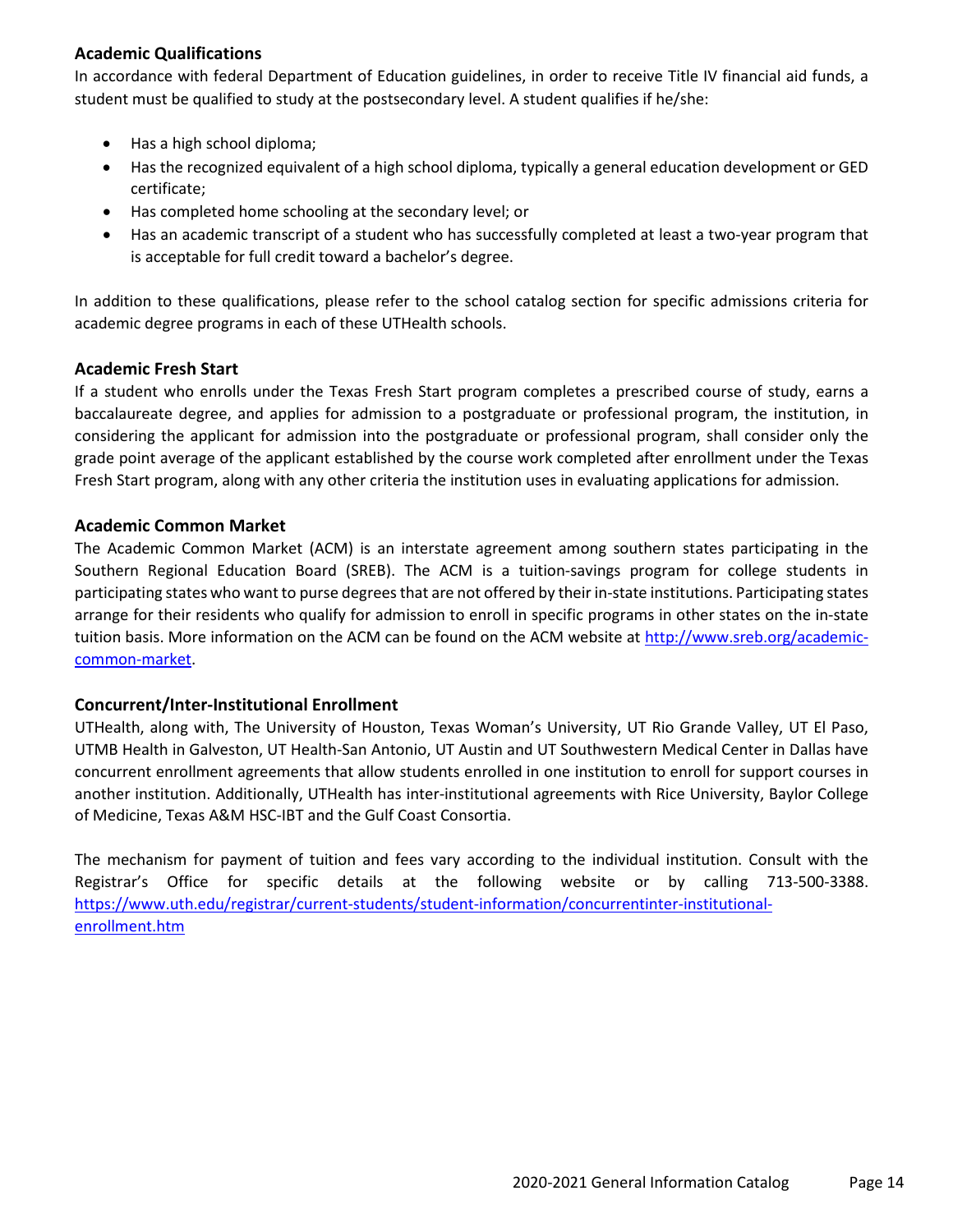#### **Tuition and Fees**

Tuition and fees are subject to change and become effective on the date enacted. The Texas Legislature does not set the specific amount for any particular student fee. Student fees are authorized by state statute; the specific fee amounts and the determination to increase fees are made by the university administration and The University of Texas System Board of Regents.

Please refer to the Office of Registrar website at [https://www.uth.edu/registrar/current](https://www.uth.edu/registrar/current-students/registration/tuition--fee-schedule.htm)[students/registration/tuition--fee-schedule.htm](https://www.uth.edu/registrar/current-students/registration/tuition--fee-schedule.htm) for the current Tuition and Fee Schedules for all UTHealth schools. Information regarding the mandatory fees (charged to all UTHealth students) listed below are also found on this website.

- Audit Fee: \$25 per course (when applicable)
- Credit Card Use Fee: currently at 2.5%
- Graduation Fee: \$100.00 billed in the last academic year of degree program.
- Information Technology Access Fee: \$114/year or \$38/semester
- Installment Use Fee: \$20
- Late Registration Fee: \$25
- Return Check Fee: \$25/per check
- Reinstatement Fee: \$200 (*Fee assessed to students who have not paid 50% of current term's tuition and fees by midnight on the 12th day of class. Unpaid students will be dropped from access to their class schedules and the Learning Management System/Canvas until such time that the assessed reinstatement fee and tuition and fees due are paid for reinstatement. Students will not be reinstated if fees and tuition have not been paid by the 20th class day of the term (fall/spring) or 15th class day of summer term.*)
- Student ID Replacement Fee: \$10/per ID card
- Student Records Fee: \$5/semester or \$15/year for DDS and MD Program
- Student Services Fee: \$566.12/per 12 month (full time student rate)

For additional tuition and fee information, Veteran's education benefits, tuition and fee exceptions/waivers go to the Office of the Registrar's website under Current Students/Student Information for a list of general information helpful to all students. The website is located at [https://www.uth.edu/registrar/current-students/student](https://www.uth.edu/registrar/current-students/student-information/general-information.htm)[information/general-information.htm](https://www.uth.edu/registrar/current-students/student-information/general-information.htm)

#### **Tuition and Fees Payment Policy**

Payment of tuition and fees is due no later than payment due date. Due dates are listed on the charges tab of the student "myUTH" account or are available on the Bursar's website at <https://inside.uth.edu/finance/bursars/student/tuition-payments.htm>

Students must pay 50% of tuition and fees before the 12<sup>th</sup> day of the term for fall and spring and before the 4<sup>th</sup> day of the term for summer or their enrollment will be cancelled for that term. Students whose registration is cancelled because of non-payment or issuing an insufficient funds check will be charged a \$200 Reinstatement Fee if they are reinstated by the School's Dean. Student who are dropped and reinstated must bring their accounts current by the 20<sup>th</sup> day of the term for fall/spring and by the 15<sup>th</sup> day of the term for summer. No students will be reinstated after the 20<sup>th</sup> day of the term for fall/spring or after the 15<sup>th</sup> day of the term for summer.

A return check fee of \$25 will be assessed for each returned check (including "e-checks").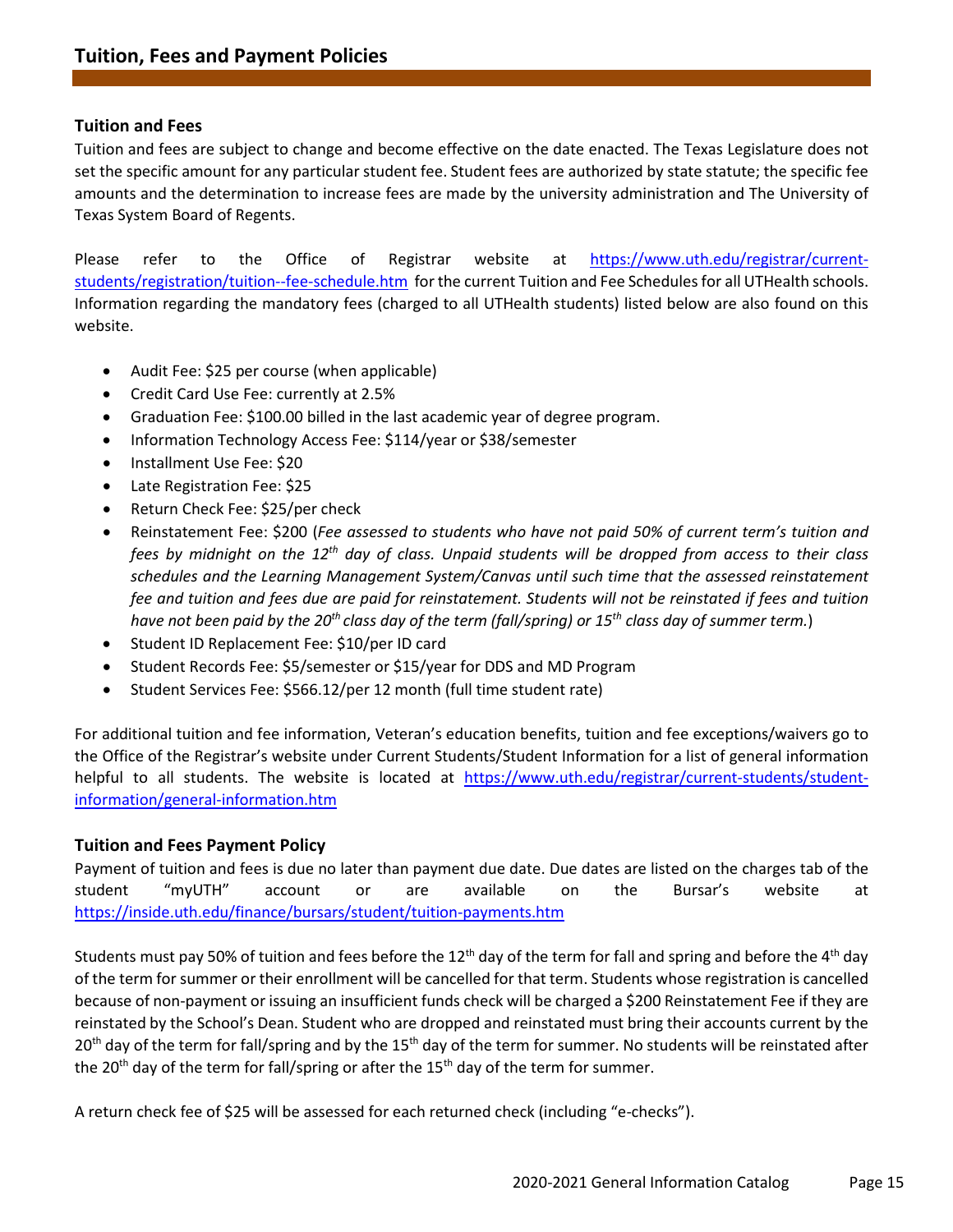Student who have fees billed to a sponsor are financially responsible for any charges determined to be uncollectable by the Bursar Office. Furthermore, extended delays in collection of receivables from sponsors will require the student to make the uncollected payment. Student payments will be refunded upon receipt of payment from the sponsor.

Payment of tuition and fees may be paid in full or in installments for the fall, spring and summer 12 week semester. A nonrefundable Installment Use Fee of \$20 will be assessed for the use of the installment plan. A \$50 Late Payment Fee will be assessed if the initial payment is late; a \$50 charge will be assessed for each subsequent delinquent installment payment.

Certain fees, such as health insurance, liability insurance and the installment use fee must be paid in full at the initial payment and may not be paid in installments. Check with the Bursar's Office for more information on fees and payments at [https://inside.uth.edu/finance/bursars/index.htm.](https://inside.uth.edu/finance/bursars/index.htm)

A student, who fails to provide full payment of tuition and fees, including late fees assessed by the university, when such payments are due, is subject to one or more of the following actions:

- Prohibited from registration in future terms until full payment is made;
- Withholding of degree and/or official transcript;
- Denial of credit for the work done during the relevant semester or pay period; and
- Subject to all penalties and action authorized by the law.

For more information regarding tuition and fee payment, installment plans and payment methods please contact:

Bursar's Office UTHealth University Center Tower 7000 Fannin, Suite 2240 Houston, TX 77030 Phone: 713-500-3088 Email: [bursar@uth.tmc.edu](mailto:bursar@uth.tmc.edu)

## **UTHealth Refund Policy**

All programs at UTHealth follow a standard Refund Policy based on the first day of the semester/term. Provided the student remains enrolled at the institution, refunds of applicable tuition and fees collected for courses from which a student drops will be made after the add/drop period closes. Add/drop ends after the 12<sup>th</sup> day of the term for the fall and spring semesters and after the  $4<sup>th</sup>$  day of the summer term for each session.

All refunds will be based on the day the student drops the course(s) electronically through MyUTH [\(https://uthidp.uth.edu/nidp/saml2/sso?id=Campus-Affiliate-LOA2-DUO&sid=1&option=credential&sid=1\)](https://uthidp.uth.edu/nidp/saml2/sso?id=Campus-Affiliate-LOA2-DUO&sid=1&option=credential&sid=1) or the date of the official withdrawal from is received in the Registrar's Office.

Refunds of tuition and mandatory fees shall be made to the students withdrawing completely from UTHealth during a semester according to the following schedules. The percent refunded is based upon the full payment of all tuition and fees. If full payment has not been made, it is possible that a balance may be due. Not all fees are refundable beyond the first day of the term. Tuition reassessment refunds will be made after the 20<sup>th</sup> class day.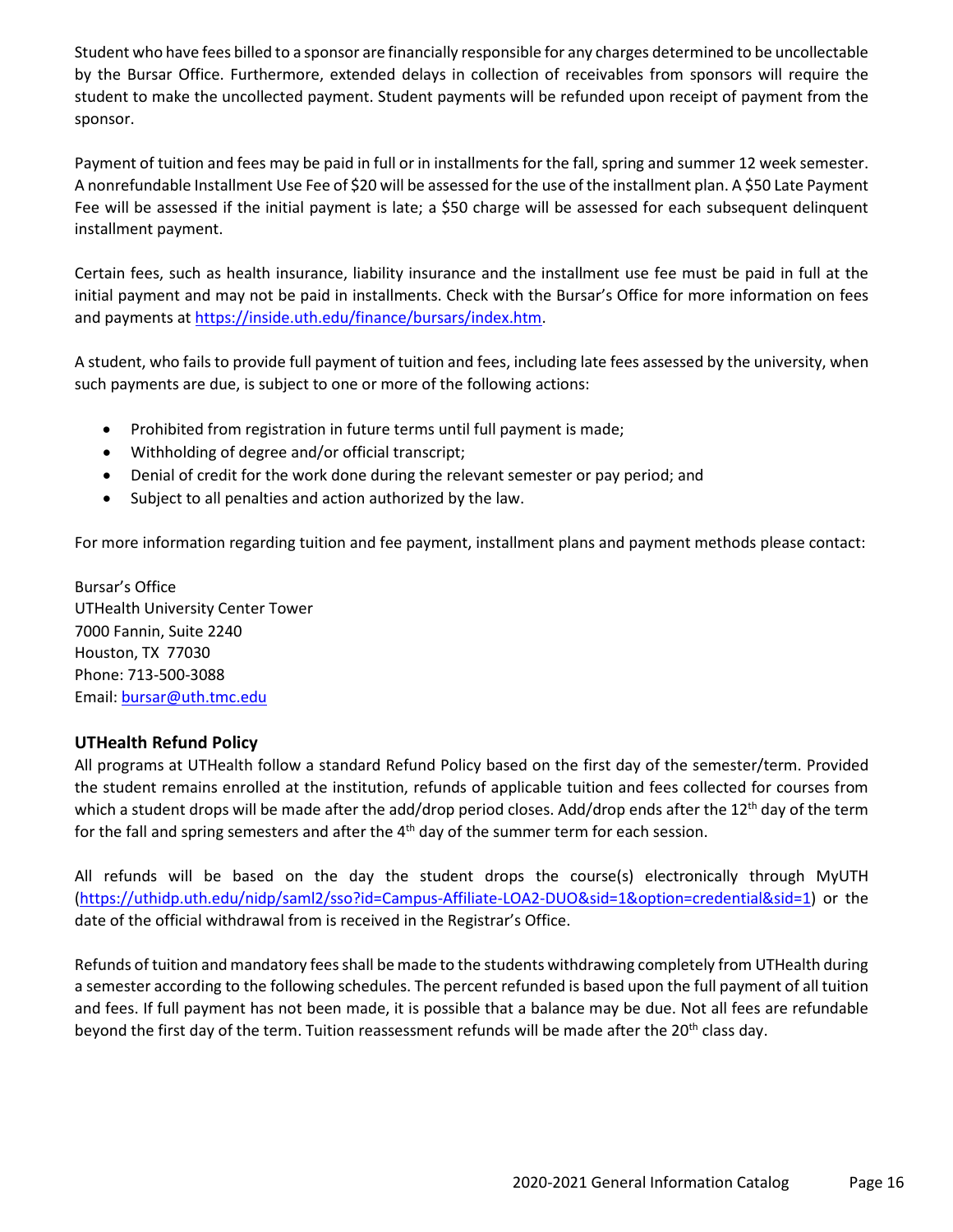(fall, spring, 12-week summer semester)

| Prior to the first day of the session         | 100% |
|-----------------------------------------------|------|
| During the first five class days of the term  | 80%  |
| During the second five class days of the term | 70%  |
| During the third five class day of the term   | 50%  |
| During the fourth five class days of the term | 25%  |
| After the fourth five class days of the term  | None |

(6-week summer semester)

| Prior to the first day of the term                        | 100% |
|-----------------------------------------------------------|------|
| During the first, second, or third class days of the term | 80%  |
| During the fourth, fifth, or sixth class days of the term | 50%  |
| After the seventh day of class and thereafter             | None |

All policies regarding the payment or refund of tuition, fees and charges are approved by The University of Texas System Board of Regents and comply with all applicable state statutes. Student should contact the Bursar's Office on any clarification of matters relating to payment or refunds of all tuition, fees and other charges associated with their enrollment at UTHealth.

Bursar Office UTHealth University Center Tower 7000 Fannin, Suite 2240 Houston, TX 77030 Phone: 713-500-3088 Email: [bursar@uth.tmc.edu](mailto:bursar@uth.tmc.edu)

## **Adding, Dropping and Withdrawing Courses**

For all programs other than McGovern Medical School (M.D.) and School of Dentistry (D.D.S.) programs, students may add and drop classes after the initial enrollment period during the first 12 days of the fall and spring semesters and during the first four days of the summer term. Students withdrawing from classes after the initial drop/add period must submit a drop form that may be obtained from the Student Affairs Office in each school or from the Office of the Registrar.

Classes dropped on or before the 12<sup>th</sup> class day of a semester or  $4<sup>th</sup>$  class day of a summer term will not appear on a student's transcript. Classes dropped after the 12<sup>th</sup> class day of a semester or the 4<sup>th</sup> class day of a summer term will appear on the student's transcript with a "W," "WP" or "WF" grade, depending upon the school's grading policy.

Students should check with their school advisor(s) to ensure the appropriate specific program approvals, guidelines and deadlines for add, drop or withdrawals from courses are followed.

Refunds for classes dropped will be credited in strict accordance to the schedule specified by state law and will depend on the number of days that have elapsed since the beginning of the semester or term. Please refer to the Refund Policy for additional information.

Class schedule contents with add/drop and information can be found in the MyUTH class search.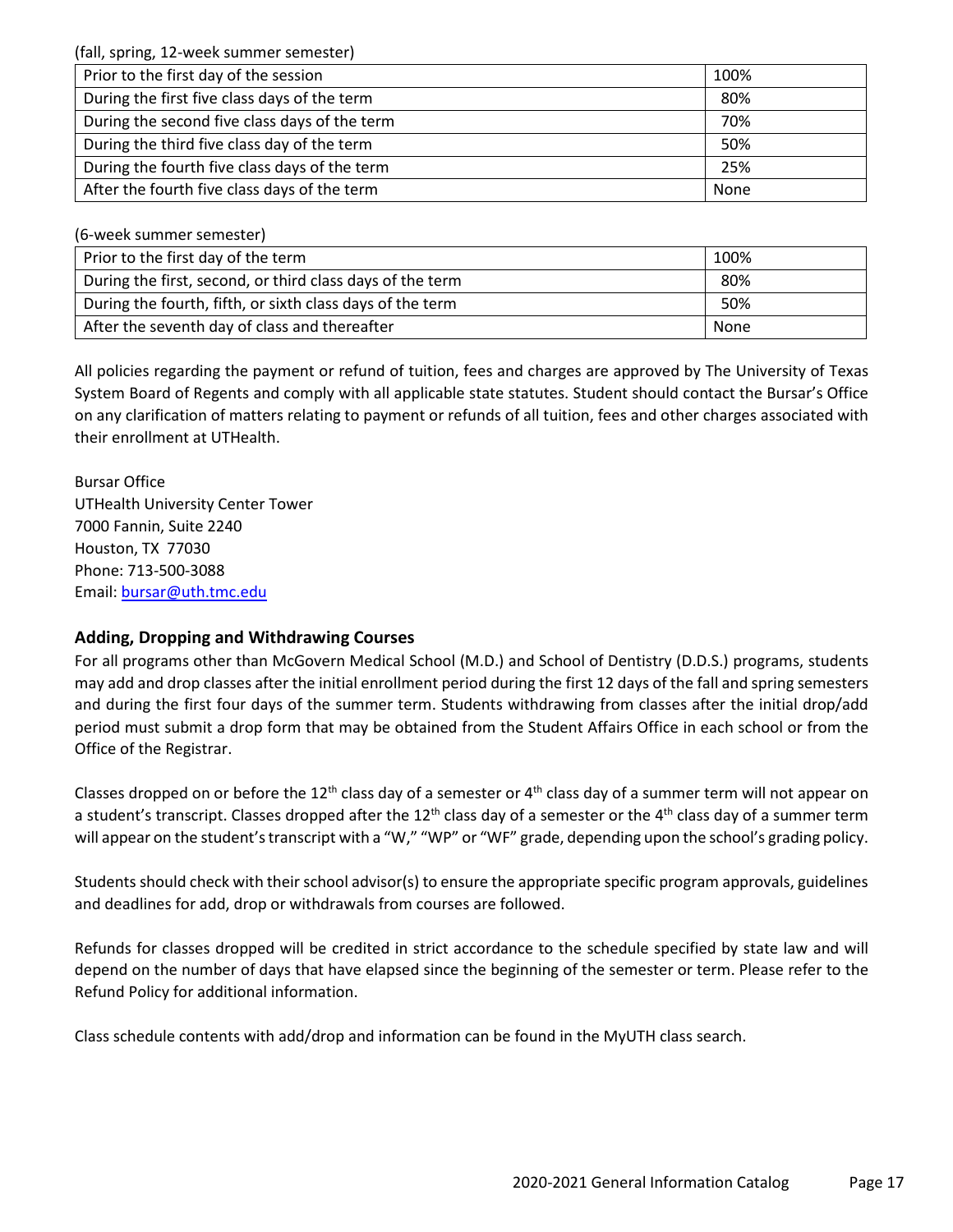#### **Student Government**

UTHealth authorizes the existence of a student government body that has the jurisdictions and powers delegated to it by The University of Texas System Board of Regents. The official UTHealth student governance body is the Student InterCouncil (SIC), which is comprised of three representatives from each of UTHealth's six schools, three representatives from international student constituencies and three at-large representatives who add to the mission of diversity and inclusion within the SIC body.

The SIC contributes to the quality of student life at the university by participating in the development and implementation of policies and procedures affecting students, providing funds to support special projects of registered student organizations at UTHealth, representing student interests on external and internal committees, providing feedback to university leadership in areas of tuition and fees, student development and student life at UTHealth. The SIC also strives to promote communication between the six UTHealth schools and university administration in order to facilitate inter-personal and intra-professional development for students. The SIC also publishes an online newsletter, Student Pulse, to improve communication between the students across all six UTHealth schools in sharing the planning and implementing activities that address the special needs of students.

Learn more about the Student InterCouncil and their activities on their website at<https://www.uth.edu/sic/>

#### **Student Organizations**

UTHealth encourages its students, faculty, and staff to develop collegial relationships; and has established specific policies that govern organizations formed by those affiliated with the university. Student Organizations at UTHealth actively participate in and contribute to a vibrant university community.

UTHealth requires all student organizations to register annually with the university. Pursuant to policy, membership in UTHealth registered student organizations is limited to only students, faculty and/or staff at UTHealth. The Handbook of Operating Procedures (HOOP) Policy 110, Student Organizations also notes that student organizations may not suggest or imply that the organization is acting with the authority or as an agency of UTHealth or UT System. HOOP 110, Student Organizations, is found at<https://www.uth.edu/hoop/policy.htm?id=1448068>

Students can also access the 2020-2021 Student Organization Manual-Guidelines and Procedures, which provides students with easy access to important information for student leaders, advisors, and student affairs personnel. The manual is located at<https://inside.uth.edu/academics/organizations.htm>The information in the manual will assist students in creating new student organizations and understanding the requirements for maintaining an organization at UTHealth, including annual registration.

Students should contact their respective school's Office of Student Affairs for application instructions for new student organization registration and/or student organization annual renewal. The manual, instructions, online applications and a listing of registered student organizations can be found on the UTHealth student organization website at [https://inside.uth.edu/academics/organizations.htm.](https://inside.uth.edu/academics/organizations.htm)

#### **Student Fee Advisory Committee**

The Student Fee Advisory Committee is established pursuant to state law and is charged with reviewing proposed tuition, student services, incidental, laboratory and other fee changes, making recommendations to the university Deans and/or President before submission of new tuition and fee proposals to UT System Board of Regents for approval. Each UTHealth school will convene a School Student Fee Advisory Committee that will review proposed changes for that school. A University-wide Student Fee Advisory Committee will convene to address any student services or incidental fees that are charged across all six schools.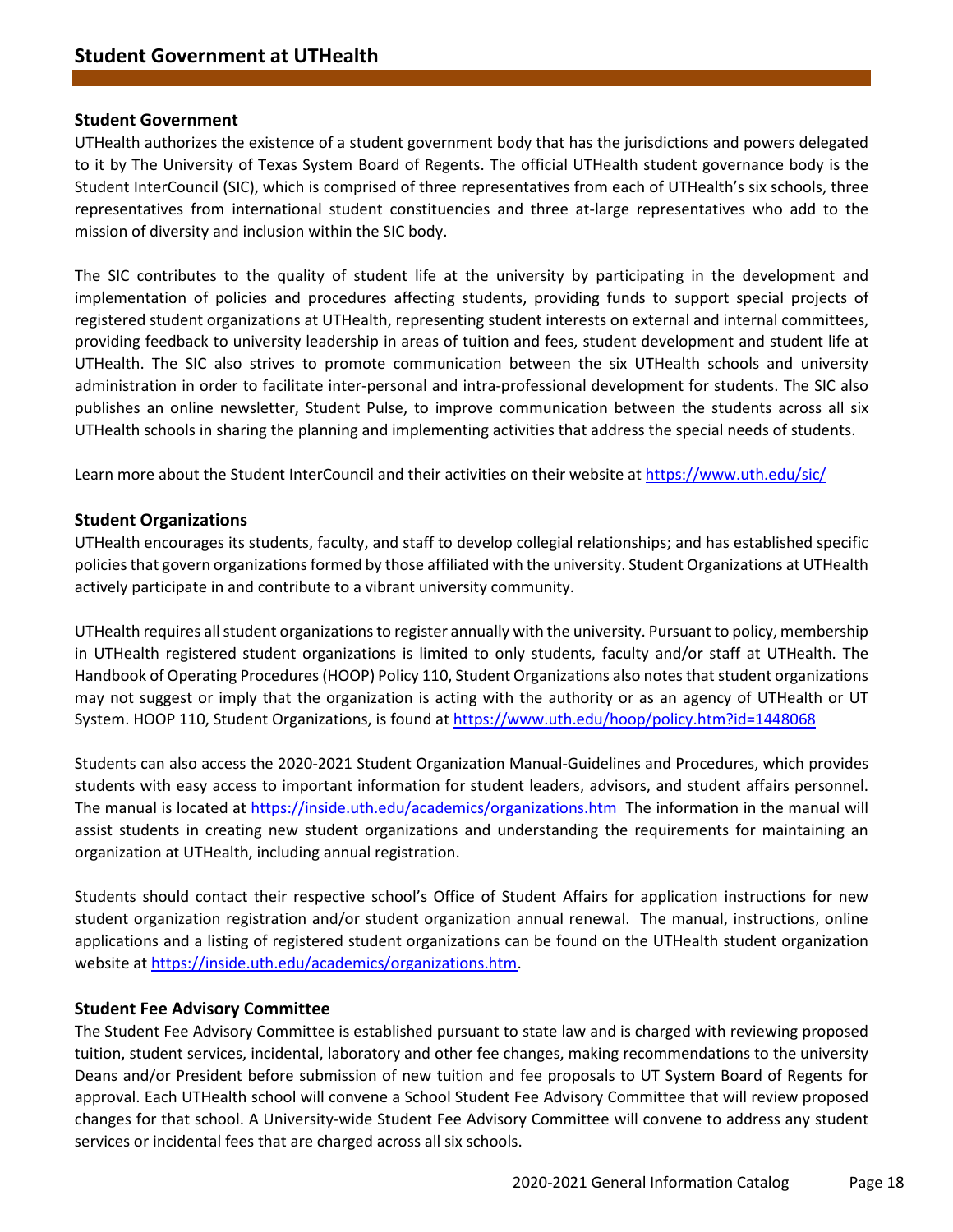*Please check student service websites for Coronavirus information updates. Hours and services may temporarily differ as a result of UTHealth's response to the COVID-19 pandemic.*

## **Central Student Portal**

In 2019-2020 a central student portal website was developed to give students a one-stop website that serves as a guide to the most sought after resources at UTHealth. The Central Student Portal is a way to improve the student experience when navigating the UTHealth home page. This portal allows students to easily locate and search the central student services offices for necessary information, instructions, and documents to ensure a smooth transition from semester to semester and year to year. The Student Portal can be easily accessed from the UTHealth A-Z Directory and is located at [https://www.uth.edu/student/.](https://www.uth.edu/student/)

#### **Bursar Office**

The Bursar's Office (also known as the Cashier's Office) is responsible for assessment and collection of tuition and fees, processing institutional deposits, remission of tuition, fees and sales tax to the State, financial reporting, issuing 1098T tax forms, reconciliation of various revenue accounts and providing quality customer service to students, faculty and staff. The primary purpose of this office is to assess and collect tuition and fees from students and third-party sponsors, including providing and maintaining multiple installment payment plans, and distributing financial aid, emergency loans and refunds. This office works closely with the offices of the Registrar and Student Financial Services to support the needs of the students.

The Bursar's Office is also responsible for distributing special compliance notifications to students, such as set aside funds from designated tuition to be used for local institutional aid assistance programs and how the student can apply for those funds.

The office is located in the UTHealth University Center Tower (UCT) room 2240 at 7000 Fannin, Houston, Texas 77030. Office hours are Monday-Friday, 8:00 a.m. – 5:00 p.m. For questions regarding student accounts, tuition and fee payments, refunds, or installment plans, students may call 713-500-3088.

Bursar website:<https://www.uth.edu/student/bursar/>

#### **Registrar Office**

The Registrar's Office provides a central computer-based student record system, online class registration activities and other services for UTHealth schools. The goals of the office are to provide an effective and efficient application process; to direct an accurate, facile registration process; and to maintain a computerized applicant, student and alumni record system.

Additional services provided by the Registrar's Office include the issuance of transcripts, certification of student status, degree verification, Veteran's Administration counseling and verification, residence determination and enrollment verification. The office, in conjunction with the Office of International Affairs, assists foreign students in maintaining their student status.

Contact Information:

Office of the Registrar The University of Texas Health Science Center at Houston P.O. Box 20036 7000 Fannin, Suite 2250 Houston, Texas 77225-0036 (using PO Box address) Phone: 713-500-3388 Email: [registrar@uth.tmc.edu](mailto:registrar@uth.tmc.edu) Website[: https://www.uth.edu/student/registrar/](https://www.uth.edu/student/registrar/)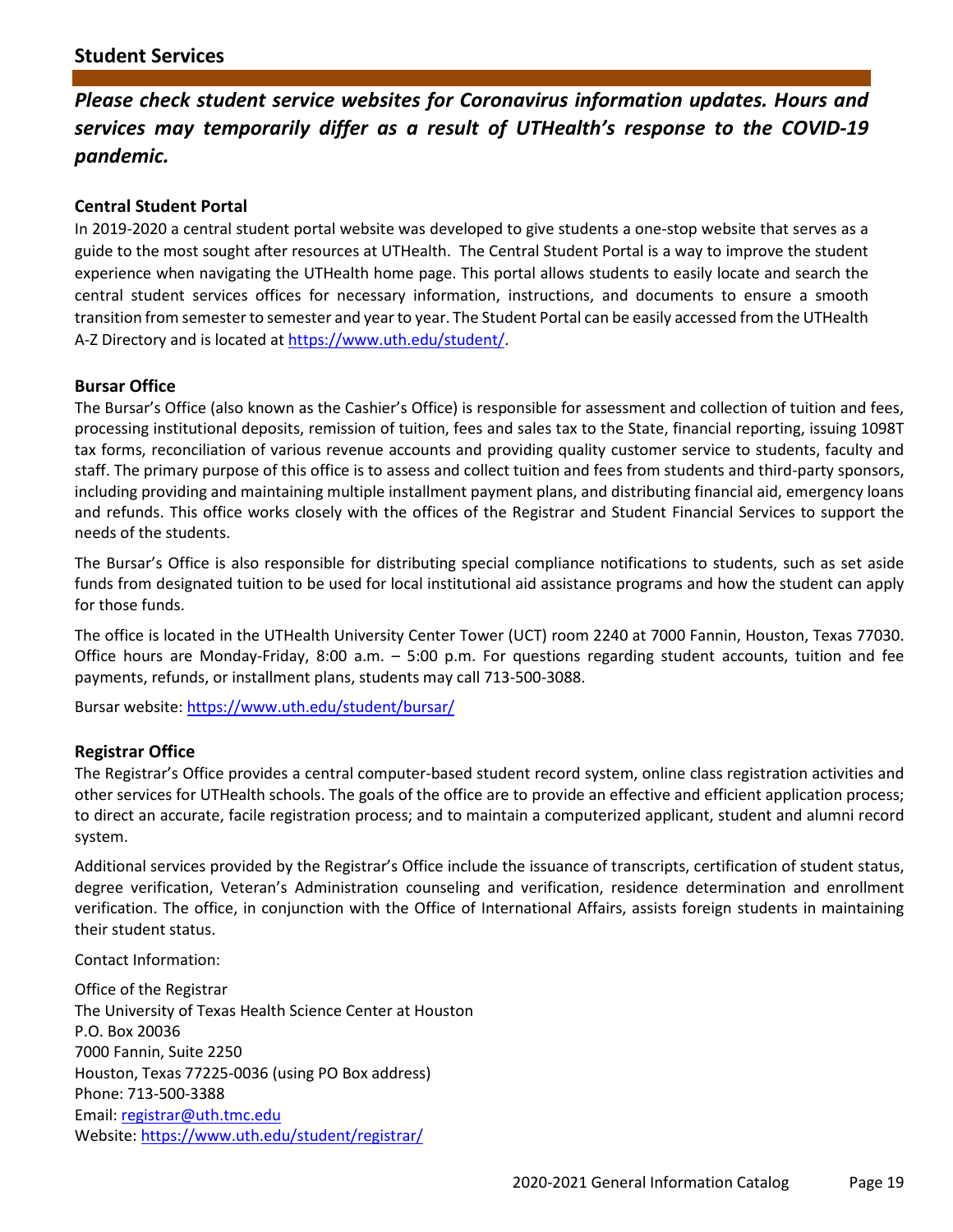## **Office of International Affairs**

The Office of International Affairs (OIA) serves as the internal institutional resource to facilitate and oversee institutional compliance with state, local, and federal laws and regulations regarding the immigration status of all non-U.S. citizens who participate in the academic, research, and clinical endeavors of The University of Texas Health Science Center at Houston.

Services and programs offered include:

- Advice on immigration issues to university units wishing to host or employ international visitors;
- Institutional compliance with immigration regulations assessment and training;
- Processing of immigrant and non-immigrant visa applications sponsored by the institution;
- Acting as a liaison among institutional departments, government agencies, and private organizations; and,
- Coordinating education and cultural programs and activities that promote the well-being of international visitors, students, trainees, faculty and staff.

To ensure compliance with federal, state, and local regulations as well as institutional policies, all non-U.S. citizens must check-in with OIA prior to registering for classes in order to obtain the appropriate clearance to begin studies. All non-U.S. citizen students located at UTHealth School of Public Health campuses outside of Houston must check in with the Regional Coordinator located at each campus.

The Office of International Affairs is located in the UTHealth University Center Tower (UCT), Suite 130 (first floor). Appointments are required to ensure that an International Visitor Advisor is available to assist in answering student questions or concerns.

For further information, and/or to make an appointment, please send an email to [utoiahouston@uth.tmc.edu](mailto:utoiahouston@uth.tmc.edu) or call 713/500-3176. You may also send written communication to:

Office of International Affairs 7000 Fannin, Suite 130 (first floor) Houston, Texas 77030

## **Student Financial Services**

The mission of the Office of Student Financial Services (SFS) is to provide our customers the financial resources necessary to attend UTHealth in a prompt and professional manner. SFS is responsible for preparing an annual Cost of Attendance (COA) report which estimates the cost of the student's educational and living expenses for the period of enrollment. The COA is used to determine a student's financial aid eligibility and award package. Federal, state, institutional and other resources cannot exceed the cost of attendance. To find the Cost of Attendance reports go to the SFS website at [https://www.uth.edu/sfs/financial-aid/attendance.htm.](https://www.uth.edu/sfs/financial-aid/attendance.htm)

SFS publishes a student newsletter, *\$en\$e on a Dollar,* to communicate up-to-date financial information and resources for students. The publication can be accessed from the Student Financial Services website at [https://www.uth.edu/sfs/.](https://www.uth.edu/sfs/)

## *Types of Aid:*

UTHealth offers financial support that includes federal grants and loans, state grants and loans, school-based scholarships and institutional loans based on the most current regulations or guidelines in effect at the time of the award.

## *Applications:*

To be considered for financial aid, a student must complete the Free Application for Federal Student Aida (FAFSA) using the school code 013956. Information provided on the student's FAFSA will be used to determine financial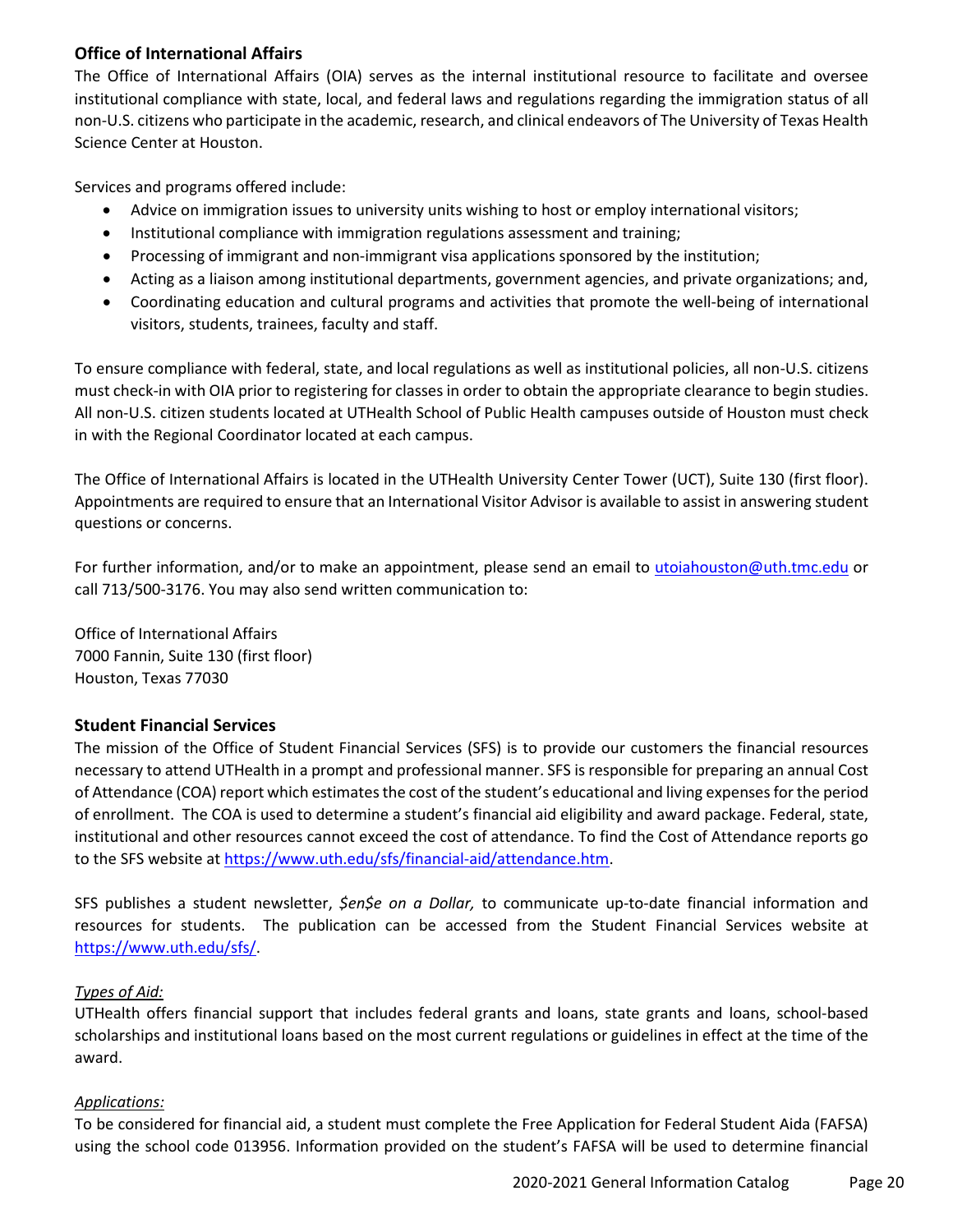need. There is no priority deadline to submit the FAFSA application as awards are processed on a first come, first serve basis. However, students are encouraged to complete the FAFSA by March 15<sup>th</sup> of each year to meet the State's priority filing deadline.

## *Veterans and Service Members:*

To initiate the application process for Veteran's Benefits such as Post 9/11 GI Bill, Vocational Rehab and Veterans Education Assistance Program (VEAP), we recommend all veterans contact the Veterans Coordinator in the Office of the Registrar at 713-500-3351.

Veterans and Service Members applying for federal financial aid funds are encouraged to contact their assigned financial aid counselor prior to the beginning of the award process.

## *Eligibility:*

To receive federal aid, students must be enrolled in an eligible degree seeking program or certificate program (not all certificate programs at UTHealth are eligible). Financial aid is available only for courses that are required of the program and for which students will receive credit toward completion of their degree. Additionally, students must be U.S. citizens or eligible non-U.S. citizens; have registered with Selective Service between the ages of 18 and 26, if male; not owe refunds on federal grants or be in default on federal education loans; have a valid social security number; and must maintain satisfactory academic progress and course credit compliance (Half-time enrollment in required courses per semester in which aid is received. Eligible Pell Grant students may receive an award if enrolled less than half-time.)

State Aid Mandatory Requirement: Males (any person assigned the sex of male at birth) subject to selective service registration must be registered or qualify for an exemption from selective service registration in order to be eligible to receive state financial assistance.

#### *Contact Information:*

Financial aid counselors are available Monday-Friday from 8:00 a.m. to 5:00 p.m. to provide counseling on financial assistance programs available to students. Student Financial Services is located in the University Center Tower (UCT), 22nd Floor at 7000 Fannin.

Office of Student Financial Services The University of Texas Health Science Center at Houston P.O. Box 20036 Houston, Texas 77225 OR 7000 Fannin, Suite 2220 Houston, Texas 77030 Phone: 713-500-3860 Email: [sfaregis@uth.tmc.edu](mailto:sfaregis@uth.tmc.edu) Website[: https://www.uth.edu/sfs/](https://www.uth.edu/sfs/)

## **Office of Diversity & Equal Opportunity**

The Diversity & Equal Opportunity Office (EO) aids the institution in upholding the university's commitment to equal educational opportunity. Key functions of this office include:

Facilitating the reasonable accommodation process for:

- Qualified students of the university community and individuals who access services or programs of the university
- Students seeking accommodations based on sincerely held religious beliefs that conflict with a university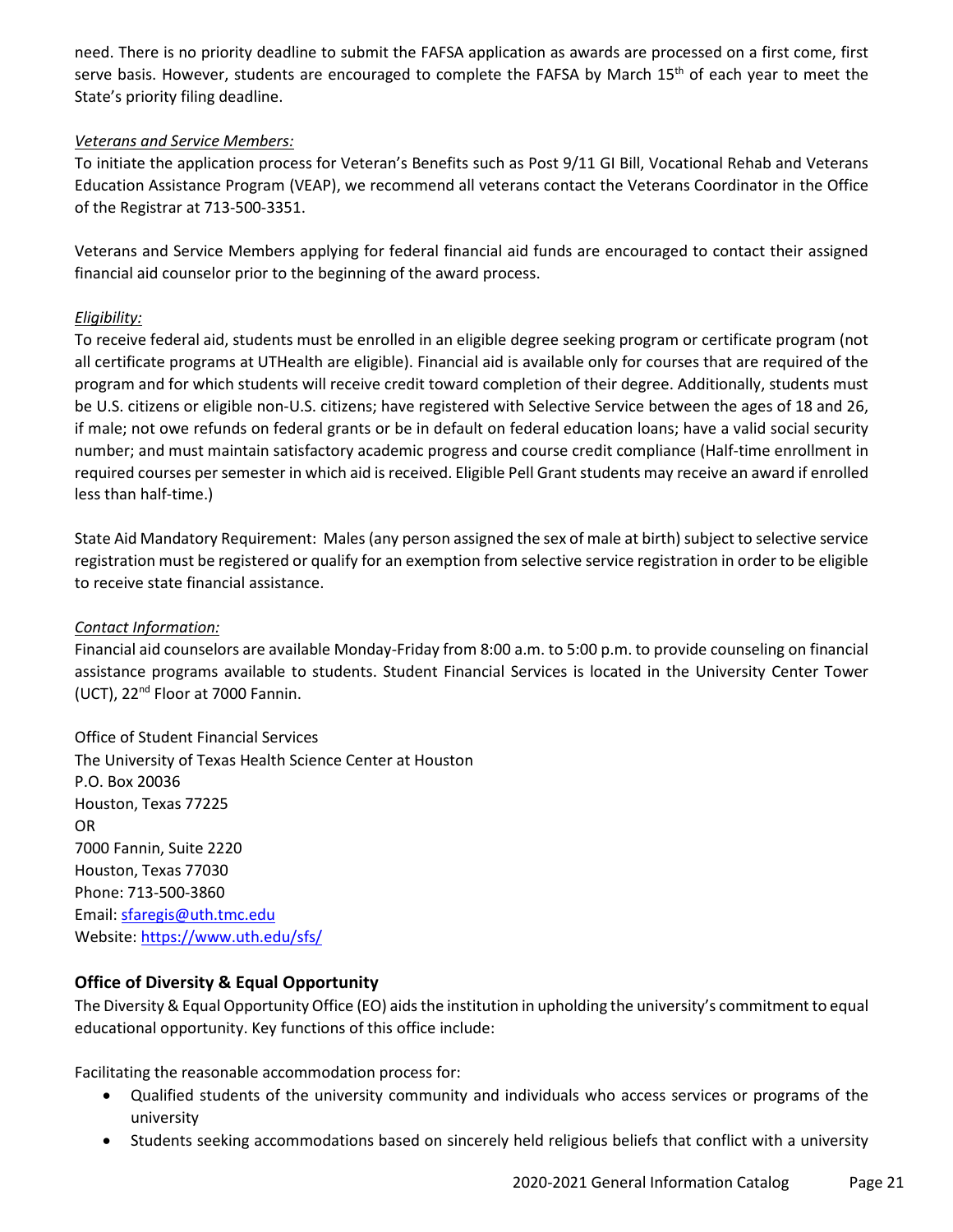policy, procedure, or other academic requirement.

Responding to claims of discrimination and harassment based on race, color, religion, national origin, sex (including pregnancy), age, sexual orientation, gender identity and expression, mental or physical disability, genetic information, veteran's status or any other basis prohibited by law or university policy.

Supporting the Title IX Coordinator and Deputy Title IX Coordinator in their efforts to provide a positive learning and teaching environment free from sex discrimination.

Contact Information:

Office of Diversity & Equal Opportunity 7000 Fannin, Suite 150 Houston, Texas 77030 Phone: 713-500-2255 Email: call@uth.tmc.edu Website[: https://www.uth.edu/hr/department/equal-opportunity/index.htm](https://www.uth.edu/hr/department/equal-opportunity/index.htm)

## **Student Health and Counseling Services**

Student Health and Counseling Services serves as the medical home for all UTHealth students and provides both medical and mental health services. A portion of the Student Services Fee funds the programs.

## *Medical Services:*

Medical services are available for all UTHealth students and their dependents. Services available include immunizations, tuberculosis screening, physical examinations, well woman examinations, flu shots, travel medicine, treatment of acute and chronic medical problems, and referrals to specialists as necessary. The clinic manages a 24-hour a day hotline for needlesticks and other exposures to hazardous body fluids. Students may report occupational exposures to our hotline at 713-500-OUCH (6824). An on-site Class D pharmacy offers many prescription medications for common illnesses and oral contraceptives. The clinic is staffed by physicians who are board certified, both in Internal Medicine and Pediatrics.

#### *Psychiatric and Counseling Services:*

Balancing personal life with the demands of academia can be challenging. Psychiatric counseling and psychological assessment services are available for all UTHealth students.. Available services include psychiatric evaluation and treatment, psychotherapy for a wide variety of concerns including depression, anxiety, ADHD, academic difficulties, alcohol/substance abuse, eating disorders, insomnia, relationship concerns, and suicidal/self-injurious thoughts and psychological assessment. Referrals are not required for psychiatric or counseling services, and students requesting these services are strongly encouraged to call and make an appointment. Assessment services are currently available with a referral from a Student Affairs dean or another mental health provider. Referrals for psychological assessments can be made by contacting the clinic. The first appointment at Student Counseling Services is available as a courtesy visit and will not be billed. Subsequent sessions are billed to the student's insurance.

Records are confidential, subject to federal and state law and university policy. Staff is available for outreach and prevention programs for all UTHealth schools.

Student Health and Counselling Services is located in the UT Professional Building at 6410 Fannin, Suite 130. Office hours are 8:00 a.m. to 5:00 p.m. Monday through Friday. Both telecounseling/telemedicine and in-person visits are available. Appointments are preferred but not required for acute illness and emergencies. For more information, contact: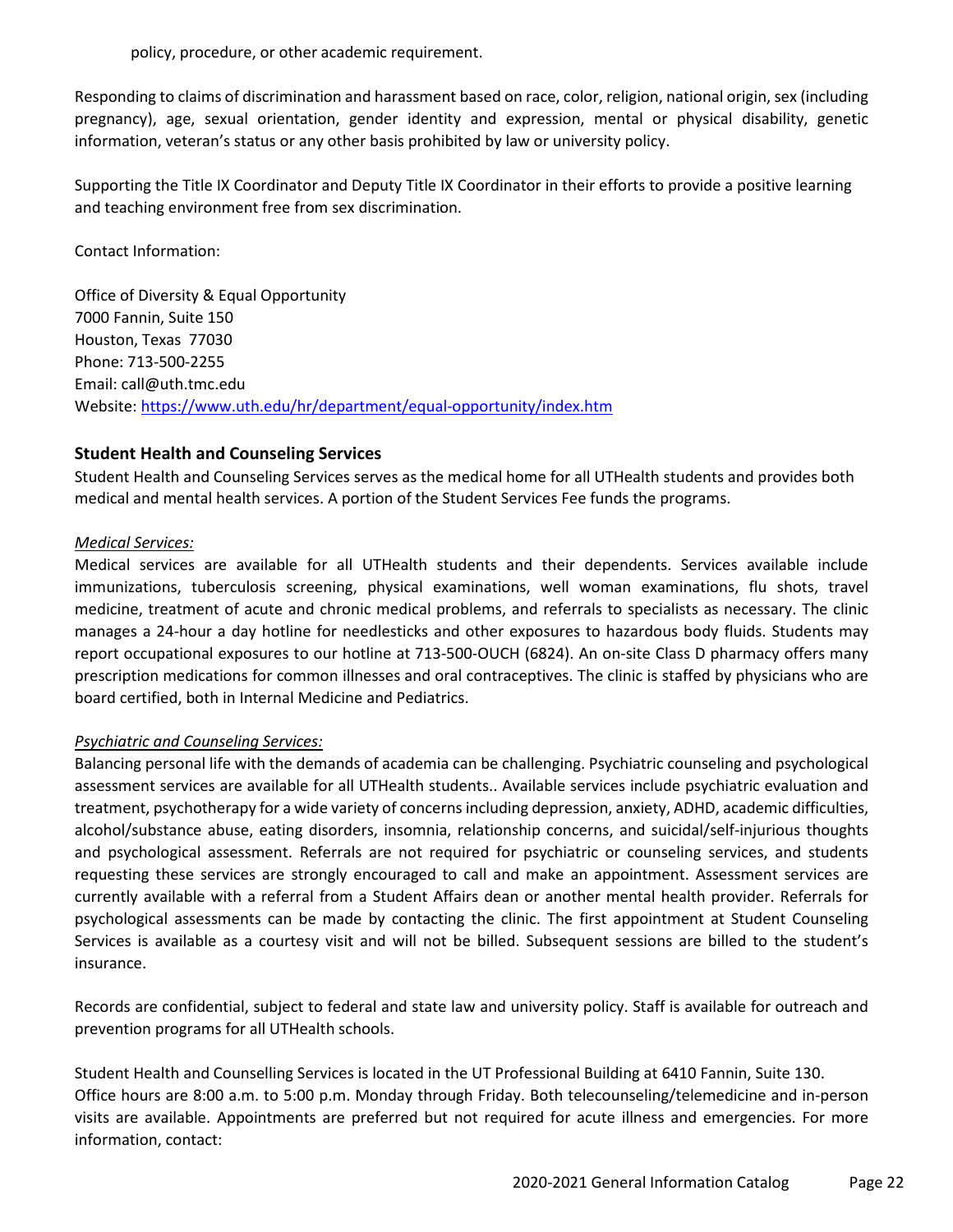UT Student Health and Counseling Services Phone: 713-500-5171 (FAX) 713-500-0605 6410 Fannin, Suite 130 Houston, Texas 77030

#### **Student Health Insurance**

The University of Texas System-Board of Regents mandates health insurance for students enrolled in any UT System health components. The Board of Regents has authorized the assessment of a health insurance fee for each semester to each student who cannot provide evidence of continuing coverage under another approved plan. Current insurance rates and term dates can be found at [https://www.uth.edu/auxiliary](https://www.uth.edu/auxiliary-enterprises/insurance/index.htm)[enterprises/insurance/index.htm.](https://www.uth.edu/auxiliary-enterprises/insurance/index.htm)

In addition, the Board of Regents requires all international students holding any non-immigrant visa have coverage that complies with the provisions of the Patient Protection and Affordable Care Act (PPACA) along with coverage for medical evacuation and repatriation. Enrollment in the student health insurance plan (SHIP) is automatic at the time of registration. Students interested in waiving the SHIP can submit policy information online at <https://uthouston.myahpcare.com/> during the open enrollment period.

Student health insurance is offered to registered students through a private company selected by The University of Texas System. This plan is designed to supplement student health services. In addition, it also assists with expenses not covered by the student services fee such as prescriptions, hospitalization, etc. Students have the option of adding dental coverage and/or enrolling their families in this plan at additional cost.

For further information, contact:

Auxiliary Enterprises The University of Texas Health Science Center at Houston 1832 West Road Houston, Texas 77054 Phone: 713-500-8400 (FAX) 713-500-8409 Email: [student-insurance@uth.tmc.edu](mailto:student-insurance@uth.tmc.edu) Website[: https://www.uth.edu/auxiliary-enterprises/insurance/index.htm](https://www.uth.edu/auxiliary-enterprises/insurance/index.htm)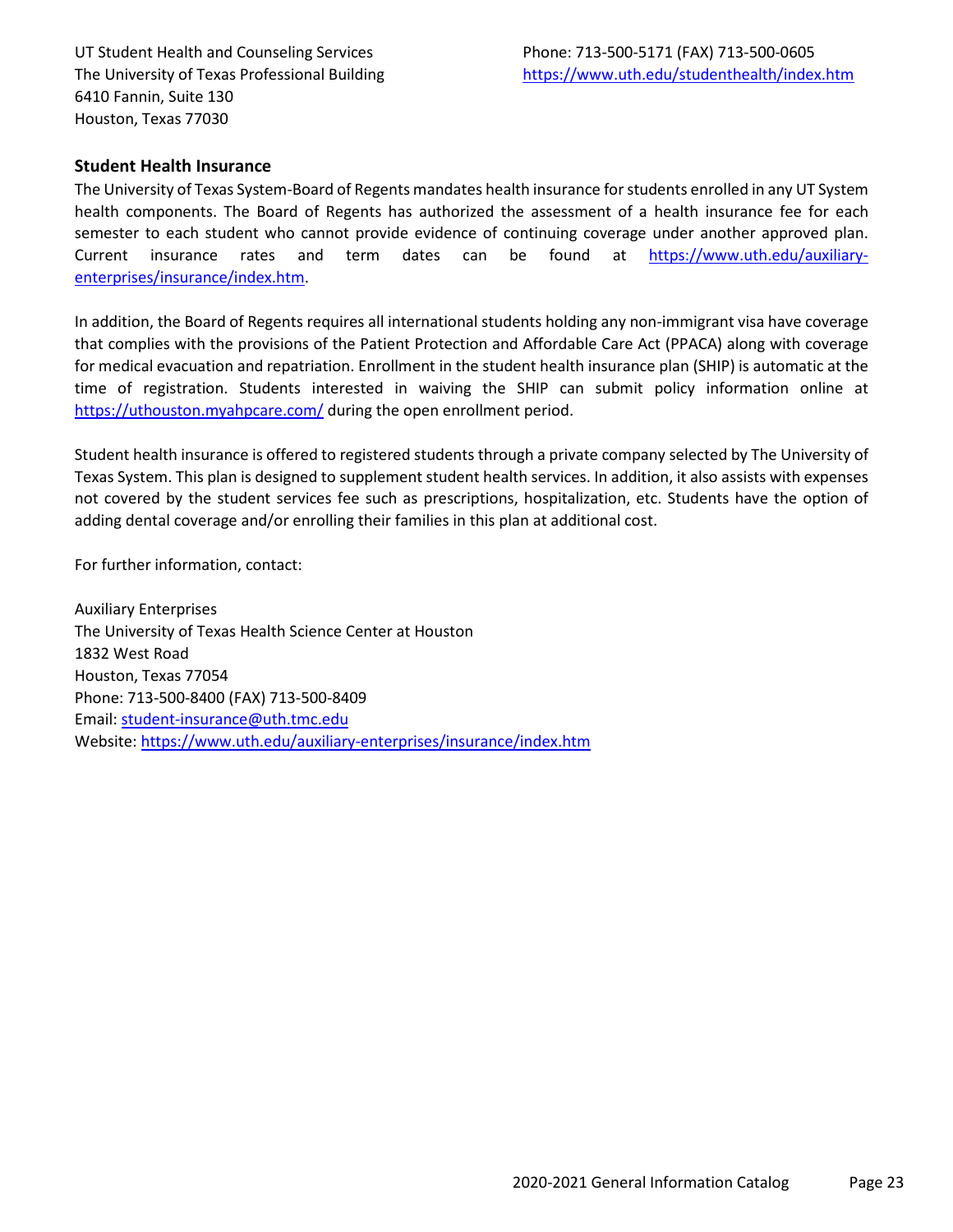## **Shuttle Services**

UTHealth provides a circulator shuttle for all UTHealth students, faculty and staff. UTHealth identification badges are required for access onto the shuttle. The shuttle services is contracted through Groome Transportation and operates from 6:00 a.m. to 8:30 p.m. Monday through Friday, excluding official university holidays. During peak operating hours (6:00 a.m. to 9:00 a.m. and 3:00 p.m. to 6:00 p.m.) the shuttle runs every 10-15 minutes.

Shuttle stops are located at:

- University Housing (3 stops)
- Recreation Center
- University Center Tower
- Cizik School of Nursing
- Graduate School of Biomedical Sciences
- McGovern Medical School
- School of Public Health
- School of Dentistry
- Research Park Complex

For real-time locations of UTHealth Shuttle buses, use our online **DoubleMap Bus Tracker** [\(computer](https://uthealth.doublemap.com/map/) version or mobile version for [Apple](https://itunes.apple.com/app/doublemap-bus-tracker/id493867628) and [Android\)](https://play.google.com/store/apps/details?id=com.doublemap.iu). You can also call the bus dispatchers at 713-791-6459 to verify shuttle service.

For more detailed information regarding shuttle services or routes, please contact Auxiliary Enterprises at [shuttle@uth.tmc.edu](mailto:shuttle@uth.tmc.edu) or by visiting the website at<https://www.uth.edu/shuttle/index.htm>

In addition to the UTHealth Shuttle, the Texas Medical Center (TMC) operates a free shuttle. For information about the TMC shuttle service, see<https://www.tmc.edu/parking/shuttle-services/> or call the TMC Parking Office at 713-791-6161.

## **University Housing**

University Housing consist of three unique apartment communities. Each apartment is carpeted and equipped with an all-electric kitchen. The Phase I complex (7900 Cambridge) was built in 1982 and features first and second floor units in one, two and three bedroom floor plans. Phase I offers coin-operated or digital pay washers and dryers housed in three laundry rooms across the property.

The Phase II property (1885 El Paseo), built in 2005, is a contemporary style living environment with four stories of one- and two-bedroom apartments and a four-story parking garage located in the middle of the complex. Each unit in Phase II has its own washer and dryer.

Phase III (1885 El Paseo), built in 2014, offers the same amenities of the Phase II property as well as granite countertops and wood flooring in the kitchen and bathroom areas.

The entrance to all three properties is monitored by a 24-hour guard. Residents enjoy the amenities of a commons room, large outdoor activity areas and close proximity to the UTHealth Recreation Center and several the UTHealth shuttle stops.

Leasing office hours are from 8:30 a.m. to 5:30 p.m. Monday through Friday.

Affiliated students, faculty and staff are encouraged to join the annual waiting list which opens every January. Contact Information: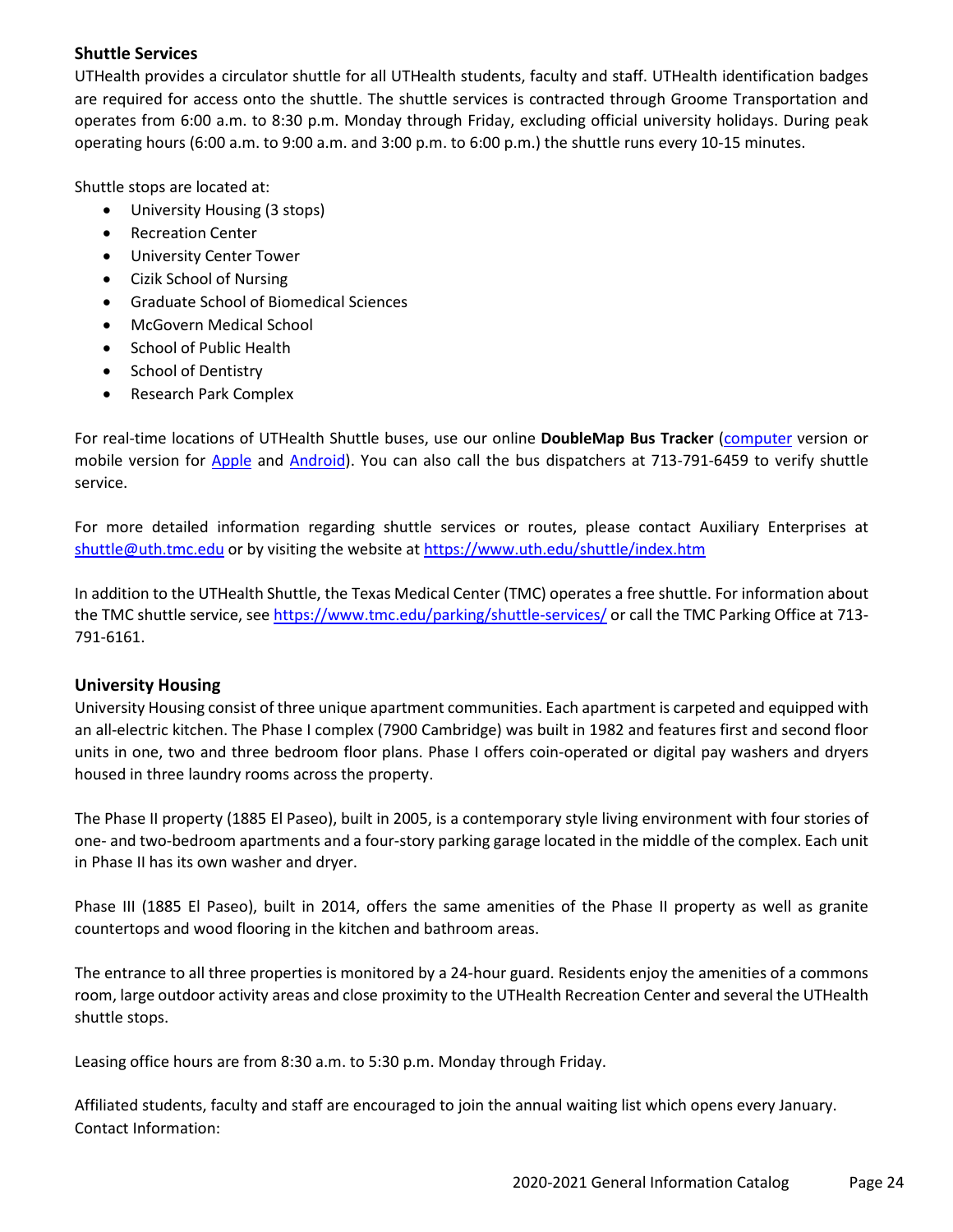University Housing The Leasing Office 1885 El Paseo Houston, Texas 77054 Phone: 713-500-8444 (FAX) 713-500-8448 Email: [housing@uth.tmc.edu](mailto:housing@uth.tmc.edu) Website[: https://www.uth.edu/housing/index.htm](https://www.uth.edu/housing/index.htm)

## **General Parking Information for Students**

Students may obtain contract parking from UTHealth or the Texas Medical Center (TMC). For UTHealth student parking information, call 713-500-3405 or visi[t https://www.uth.edu/parking/index.htm.](https://www.uth.edu/parking/index.htm) For TMC information, call 713-791-616 or visit [https://www.tmc.edu/parking/contract-parking/.](https://www.tmc.edu/parking/contract-parking/) Reduced rate parking is available at these remote lots: UTHealth South Campus Lot, TMC South Extension Lot, TMC Smith Lands and TMC South Main Lot. Some remote parking lots offer free shuttle service to the main campus and/or "after hours" privileges to park in the main campus garages.

Vehicles parking or driving on property controlled by UTHealth are subject to enforcement of state vehicle inspection laws.

## **UTHealth On-Campus Parking Available to Students**

## *University Center Tower (UCT) Garage (7000 Fannin at Pressler)*

Full-access contract parking at the UCT garage is available only to employees in the UCT and Institute of Molecular Medicine (IMM) buildings. However, after-hours parking contracts are available to all students (see below). In addition, all currently enrolled students who visit UCT for student-related business (i.e. Registrar, Student Financial Services, International Affairs and/or Bursar Office) are granted complimentary parking validation for one and a half hours upon presenting a valid current student ID badge and parking ticket to the Parking Office located on the first floor of UCT (parking in excess of the 1  $\frac{1}{2}$  hours is at the student's expense).

#### *University Professional Building (UPB) Garage (6414 Fannin)*

Full-access contracts are not available to students at the UPB Garage. However, after-hours contracts are available (see below). The Prairie View A&M University (PVAMU) Garage at 6436 Fannin (next to UPB Garage) offers 24/7 month-to-month parking contracts to UTHealth students on a first-come, first-served basis. Students may purchase a parking contract for the PVAMU Garage by presenting a valid student ID at the UPB Parking Office.

#### *UTHealth South Campus Lot*

The UTHealth South Campus Lot, located across from the UTHealth Recreation Center, is available to all students 24/7 at a rate of \$40 per month. The UTHealth Shuttle, which operates from 6:00 a.m. to 8:30 p.m. picks up directly in front of the South Campus Lot and stops at key points around the campus. The South Campus Lot is also within walking distance to the UTHealth School of Dentistry. South Campus Lot contracts include after-hour access to the Research Park Complex (RPC) Lot located directly in front of the School of Dentistry.

#### *Research Park Complex (RPC) Lot*

The RPC Lot, located across from the UTHealth School of Dentistry, is not available for full access student contract parking. However, after-hours and weekend access to the RPC Lot is included with the purchase of contract parking at the UTHealth South Campus Lot.

#### *Cizik School of Nursing (CSON)/School of Public Health (SPH)) Lots*

The CSON/SPH lots adjacent to Cizik School of Nursing and the School of Public Health are not available for full access student contract parking. However, after-hours contracts are available (see below).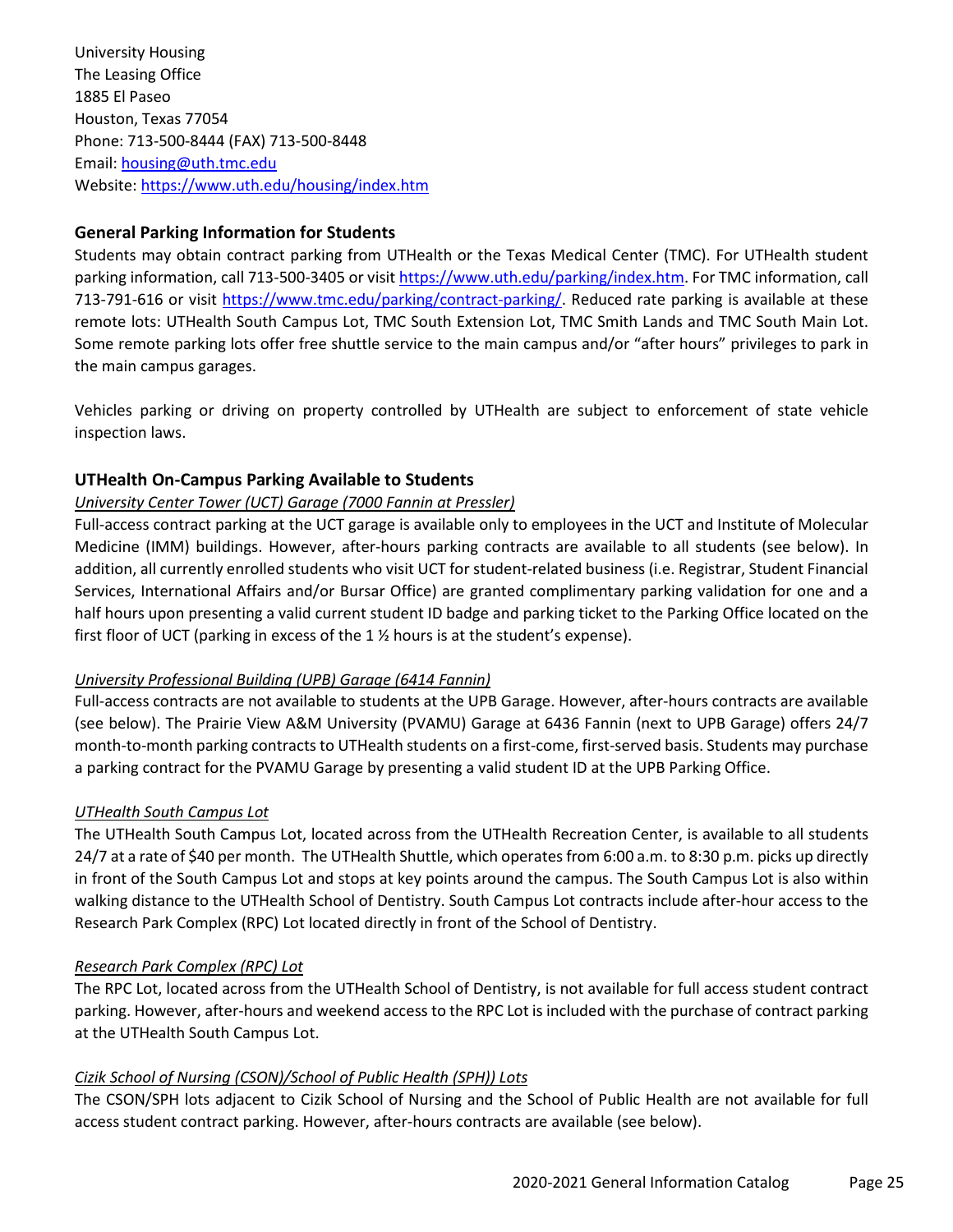#### **After-Hours Parking Contracts**

The after-hours parking contracts are available for UCT Garage, UPB Garage and the CSON/SPH lots. These contracts allow parking at the designated facility lots Monday through Friday from 5:00 p.m. to 8:00 a.m., or any time on weekends. The cost for an after-hours parking contract is \$30 per six-month period (January-June and July-December) plus a one-time non-refundable parking card activation fee of \$10. An after-hours parking at the Research Park Complex lot is included with the purchase of a full-access contract at UTHealth South Campus Lot.

For additional information regarding parking services at UTHealth contact:

UTHealth Parking Services (UCT Lobby) UTHealth Parking Services (UPB) 7000 Fannin 6414 Fannin, Ste. G.25 Houston, Texas 77030 Houston, Texas 77030 Phone: 713-500-3405 Phone: 832-325-7655 Email: [Parking@uth.tmc.edu](mailto:Parking@uth.tmc.edu) Website[: https://www.uth.edu/parking/](https://www.uth.edu/parking/)

## **Alternative Transportation Options**

#### *Van Pool Information:*

METRO Star offers a monthly subsidy per van pool riders who ride at least twelve times per month round trip. The subsidy is provided direct to the vanpool driver's account and the savings passed on to the rider. To form or join a vanpool, please register on METRO's online website at<https://ridemetro.org/Pages/StarVanpool.aspx> or call METRO at 713-224-RIDE (7433).

## *METRO*

METRO offers a 50% discount off the full fare for all Local, Park and Ride or METRORail rides for students. Students can order three ways: online, by mail with a Student METRO  $Q^{\circ}$  Fare Card registration form, or visit the METRO RideStore. METRO RideStore (1900 Main St.) is open Monday through Friday, 8:00 a.m. to 5:00 p.m., and can be reached by riding the METRO Rail Line to the Downtown Transit Center stop.

For more information please contact:

METRO Phone: 713-635-4000 Website[: https://www.ridemetro.org/Pages/FareStudent.aspx](https://www.ridemetro.org/Pages/FareStudent.aspx) UTHealth Parking/Shuttle Services Email: [Parking@uth.tmc.edu](mailto:Parking@uth.tmc.edu) Website[: https://www.uth.edu/parking/](https://www.uth.edu/parking/)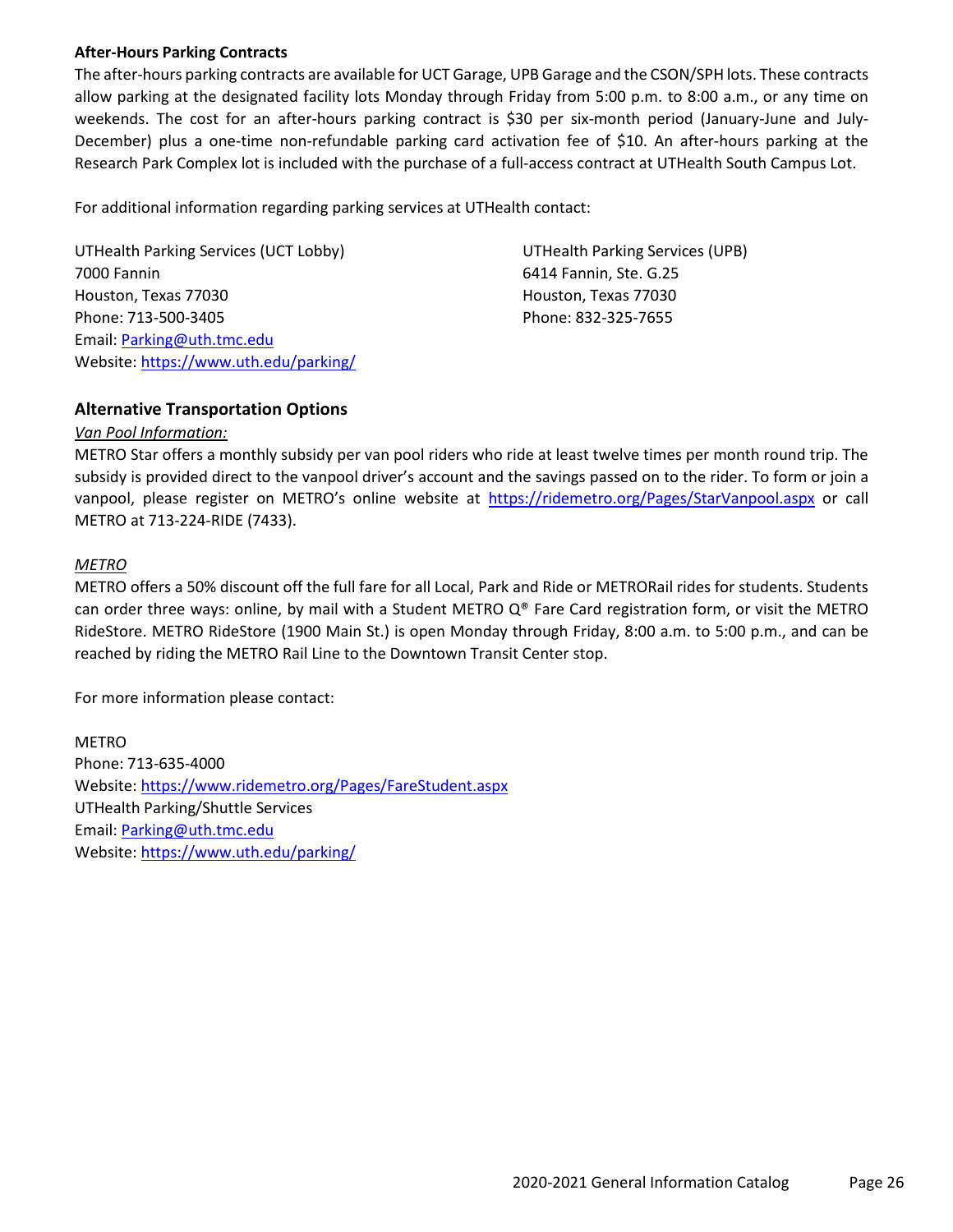## **Bookstores**

Follett Higher Education Group operates two UTHealth campus bookstores located at McGovern Medical School and School of Dentistry.

A student at UTHealth is not under any obligation to purchase a textbook from a university affiliated bookstore. The same textbook may also be available from an independent retailer, including an online retailer.

Each campus store carries textbooks, professional references, review books and study guides. The UTHealth campus stores offer special ordering of books, book rentals (select titles) and a Price Match Program on adopted textbooks. Please contact your campus store for details on the Price Match Program.

Students will find a wide selection of medical supplies, diagnostic equipment, dental equipment and a large variety of scrubs and lab coats in stock at the UTHealth campus stores. UTHealth gift items, emblazoned apparel and discounted Microsoft Office™ suites (PC and MAC) are also available. Diploma frames are available year-round, including the option to place custom orders online at<https://www.framingsuccess.com/> using the site's Frame Creator feature.

UTHealth campus stores also partner with Club Colors to fill special order items for groups or individuals. Visit <https://signaturecollection.clubcolors.com/> to browse their selection of customizable products. Please contact your campus store for details regarding special orders through Club Colors.

For more information contact:

McGovern Medical School Campus Store #1393 (Serving McGovern Medical School, Cizik School of Nursing, School of Public Health, School of Biomedical Informatics and the MD Anderson UTHealth Graduate School of Biomedical Sciences) 6431 Fannin, Suite B600 Houston, Texas 77030 Phone: 713-500-5860 (FAX) 713-500-0540 Email: 1393mgr@follett.com Hours of Operation: 8:30 a.m. to 5:00 p.m. Monday to Friday Website[: https://www.bkstr.com/utmedicalstore/home](https://www.bkstr.com/utmedicalstore/home)

School of Dentistry Campus Store #1394 7500 Cambridge, Rm 2202 Houston, Texas 77054 Phone: 713-486-4450 (FAX) 713-486-4449 Email: 1394mgr@follett.com Hours of Operation: 8:00 a.m. to 4:30 p.m. Monday to Friday Website[: https://www.bkstr.com/utdentalstore/home](https://www.bkstr.com/utdentalstore/home)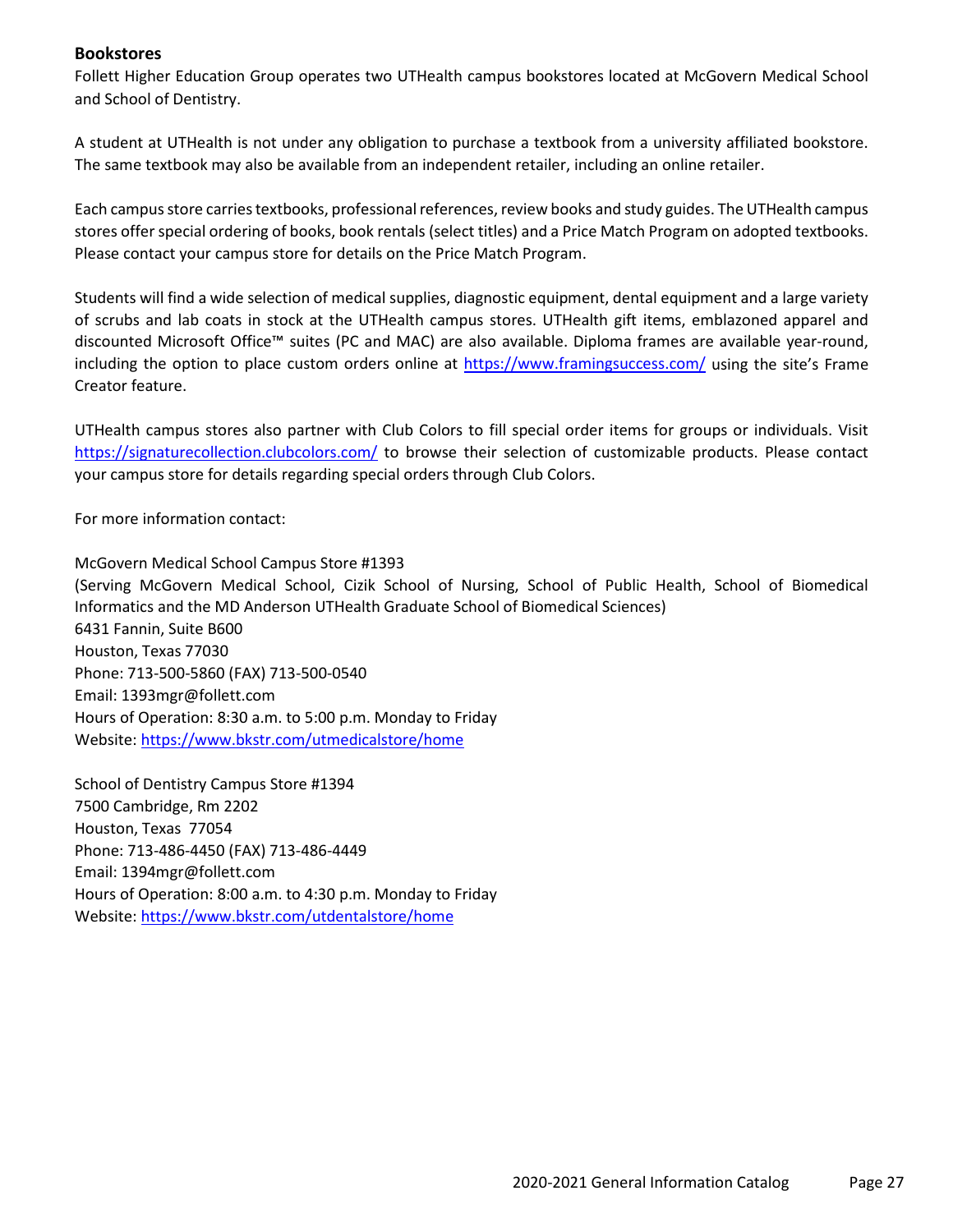## **Food Services (University Dining and Catering Services)**

Food service locations are provided at the Cizik School of Nursing, School of Dentistry, McGovern Medical School and the University Center Tower buildings. Catering is available through the Cizik School of Nursing location. Vending machines are also located throughout the UTHealth campus.

For more information contact: Phone: 713-500-8405 Catering: 281-520-2522 (For catering needs throughout the university) Website[: https://www.uth.edu/dining-catering/](https://www.uth.edu/dining-catering/)

## **Cizik School of Nursing**

The cafeteria is located on the first floor of the Cizik School of Nursing building at 6901 Bertner Avenue. A variety of dining choices are available for your convenience.

## **School of Dentistry**

The grab-n-go is located on the ground floor of the School of Dentistry building at 7500 Cambridge. A limited variety of dining choices are available along with a selection of specialty coffee drinks.

#### **McGovern Medical School**

The grab-n-go is located on the ground floor of McGovern Medical School building at 6431 Fannin. A limited variety of dining choices are available along with a selection of specialty coffee drinks.

#### **University Center Tower**

The café is located on the first floor of the University Center Tower building at 7000 Fannin. A variety of dining choices are available for your convenience.

Hours of Operation (excluding university holidays): Monday – Friday, 7:00 a.m. to 3:00 p.m.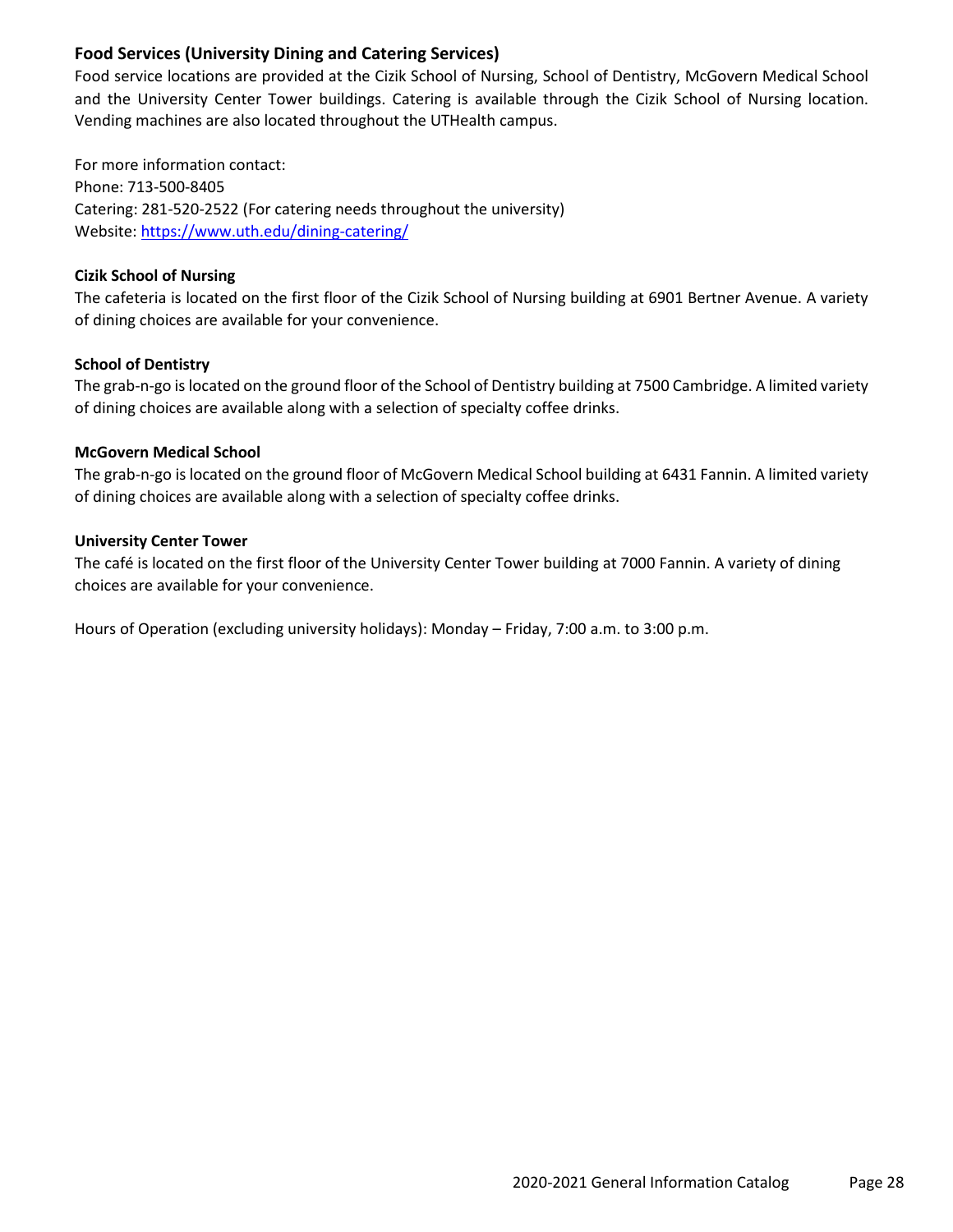#### **Recreation Center**

The UTHealth Recreation Center aims to improve work-life balance by offering facilities, equipment and programs designed for fitness, fun and friendly competition. Highlighted by a heated outdoor Olympic-size swimming pool, the Rec Center also features cardiovascular equipment, free weights and resistance equipment, courts for racquetball, basketball, tennis, pickleball and sand volleyball, table tennis, multi-purpose athletic fields and an outdoor jogging rail with fitness stations. Programs consist of personal training, motivational and incentive programs, group fitness classes, team and individual recreational sports, seasonal swim lessons and certification courses by the American Heart Association. Convenient location adjacent to University Housing with easy access to UTHealth Shuttle and B-Cycle Station.

For current UTHealth students, membership is included in the Student Services Fee. Membership is available to purchase for all Texas Medical Center students, residents, staff, faculty, UT-System Alumni and immediate families. Options for Sponsored Guests are also available. Valid TMC Institutional ID or proof of alumni status is required at every purchase or renewal.

For more information, please contact:

UTHealth Recreation Center 1832 West Road Houston, Texas 77054 Phone: 713-500-8420 Email: REC@uth.tmc.edu Website[: https://www.uth.edu/recreation-center/](https://www.uth.edu/recreation-center/)

Hours: Monday-Friday, 5:30 a.m. to 10 p.m., Saturday 8 a.m. to 8 p.m., and Sunday 10 a.m. to 8 p.m. (The pool always closes 30 minutes prior to the facility.)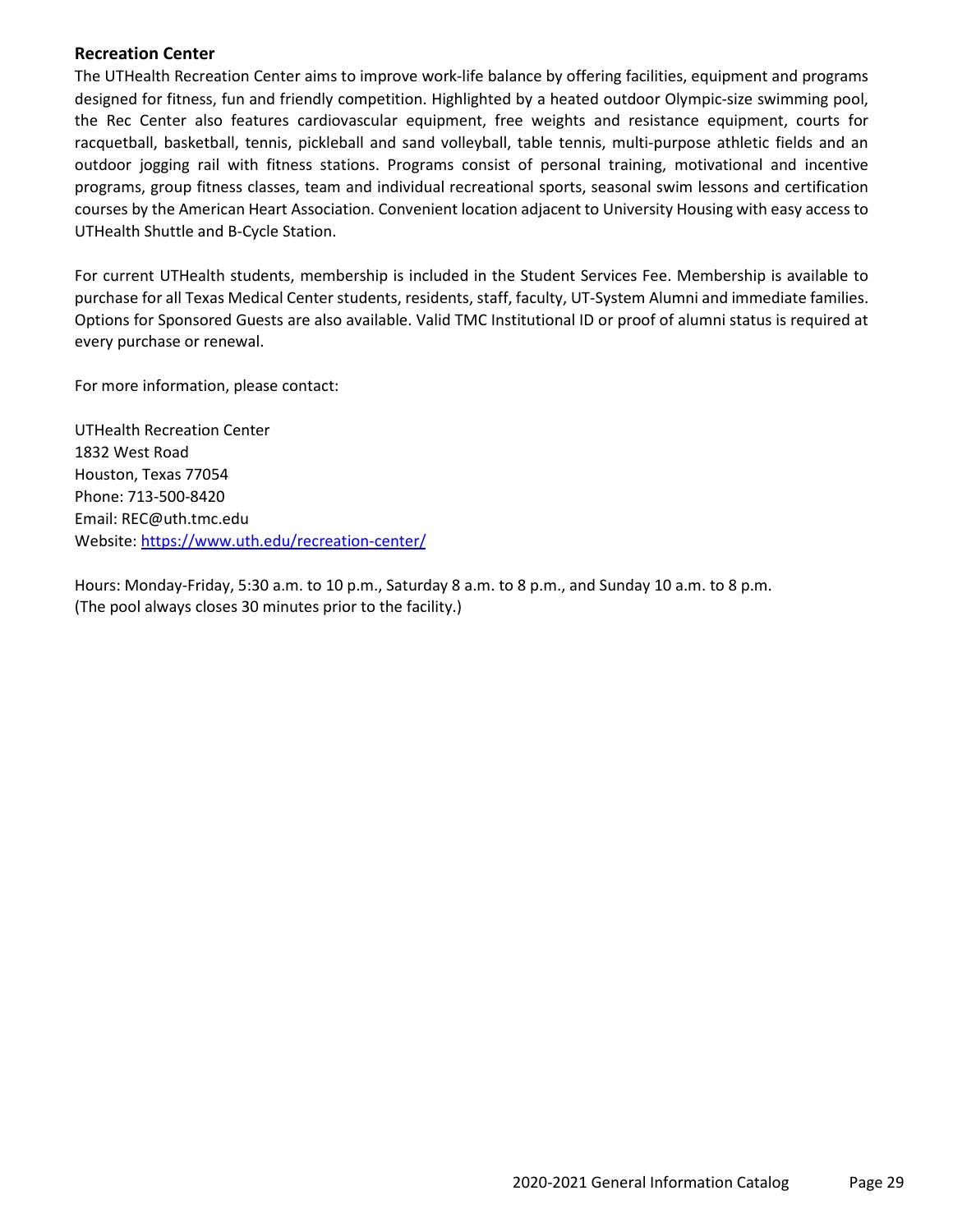The following excerpts and policy descriptions from The University of Texas Health Science Center at Houston Handbook of Operating Procedures (HOOP) relate to student life at UTHealth. A full list of policies can be found online at<https://www.uth.edu/hoop/index.htm> in the Subject Index section.

University policies, promulgated under the authority of The University of Texas System Board of Regents' Rules and Regulations [\(https://www.utsystem.edu/offices/board-of-regents/regents-rules-and-regulations\)](https://www.utsystem.edu/offices/board-of-regents/regents-rules-and-regulations), implement the rules of governance and administrative procedures for UTHealth within the guidelines of the rules and regulations of the Board of Regents.

**IMPORTANT:** All **s**tudents at the six UTHealth schools (including residents and fellows) are charged with the responsibility for knowledge of and compliance with all UTHealth policies, regulations, and procedures, including, as appropriate, policies, regulations, and procedures unique to the individual school or program in which the student is enrolled or participates. The policies provided below in connection with each topic are not exclusive. Certain topics may be covered by additional policies, regulations, or procedures not specifically identified in this document.

For additional information on policies specific to individual schools, contact the Student Affairs Office in your school or access the individual school website from the links provided on the UTHealth homepage at [https://www.uth.edu/.](https://www.uth.edu/)

#### **Policies Applicable to GSBS Students and GSBS Graduate Research Assistants**

All students admitted to the MD Anderson UTHealth Graduate School of Biomedical Sciences (GSBS) and who are appointed as a Graduate Research Assistant (GRA) as part of their degree program must follow the employment policies of the institution(s) in which the GRA appointment is made. This is true for students appointed as GRAs at UTHealth, MD Anderson or another institution under which a specific agreement has been executed.

With the exception of specific institutional employment policies governing GRA appointments, all GSBS students will adhere to the policies outlined in this catalog and that are detailed in the UTHealth *Handbook of Operating Procedures*, including but not limited to Student Conduct and Discipline, Student Government, Student Complaints, Title IX and Sexual Misconduct, Fitness for Participation, Educational Records, and Payment of Tuition and Fees.

#### **Educational Records and Family Educational Rights and Privacy Act (FERPA)**

UTHealth complies with the Family Educational Rights and Privacy Act of 1974 (FERPA), which protects the privacy of educational records and establishes the rights of students to access their educational records. The Registrar will annually notify students of their rights and the procedures for exercising these rights.

HOOP 129, Educational Records, can be found online at<https://www.uth.edu/hoop/policy.htm?id=1448106>

FERPA notice can be found on the Registrar's website a[t https://www.uth.edu/registrar/current-students/student](https://www.uth.edu/registrar/current-students/student-information/ferpa.htm)[information/ferpa.htm](https://www.uth.edu/registrar/current-students/student-information/ferpa.htm)

All research papers, thesis, and dissertations authored by degree candidates are available to interested members of the general public upon request.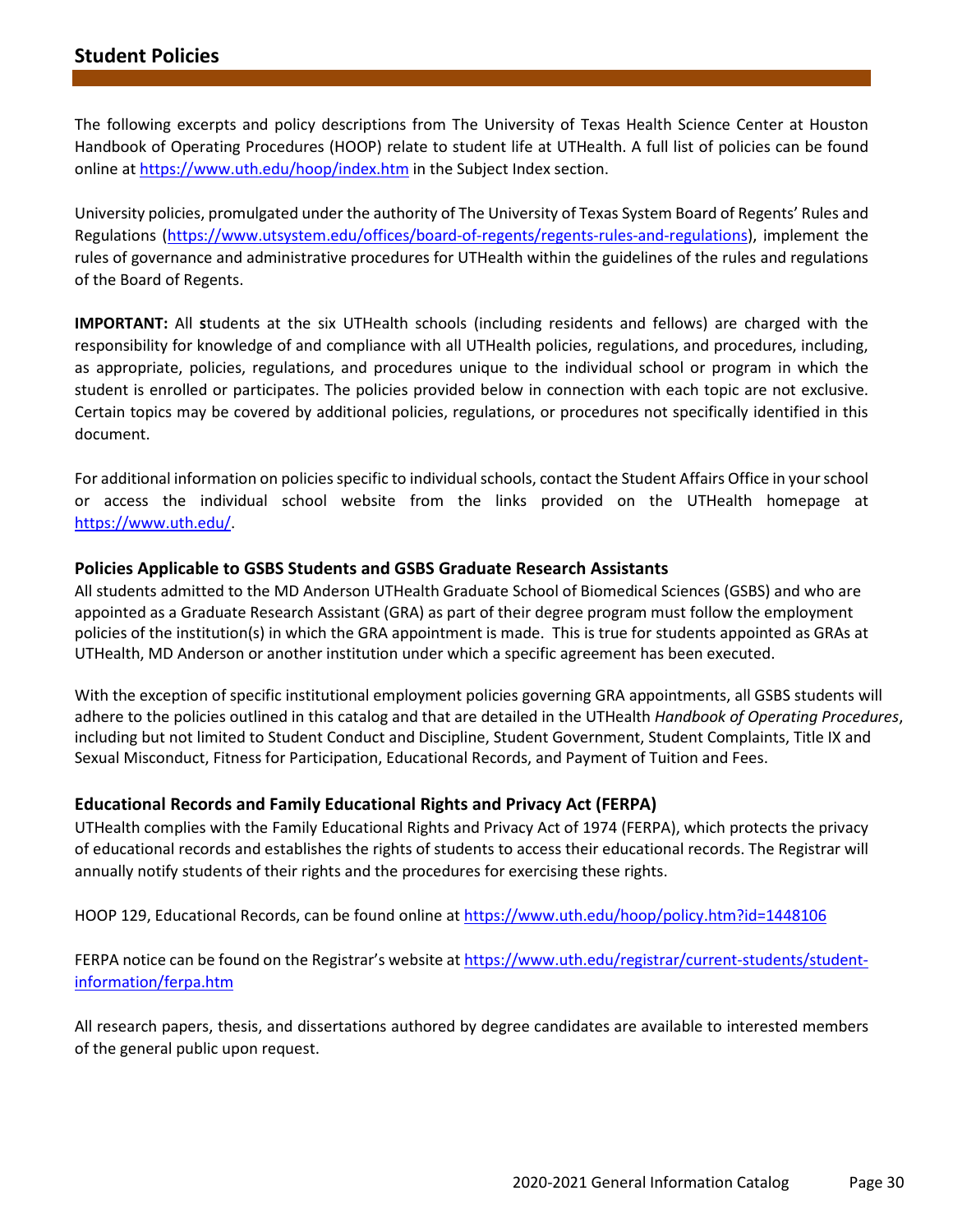## **Absences**

*Military Obligations:* For any academic term that begins after the date a student is released from active military service (except for Texas National Guard training exercises) but not later than the first anniversary of that date, a school shall readmit the student, without requiring reapplication or charging a fee for readmission, if the student is otherwise eligible to register for classes. On readmission of the student under these circumstances, the School shall provide to the student any financial assistance previously provided by the institution to the student before the student's withdrawal if the student meets current eligibility requirements for the assistance, other than any requirement directly affected by the student's service, such as continuous enrollment or another similar timing requirement; and allow the student the same academic status that the student had before the student's withdrawal, including any course credit awarded to the student by the institution. The university may require reasonable proof from a student of the fact and duration of the student's active military service.

If a student enrolled in a school fails to attend classes or engage in other required activities because the student is called to active military service that is of a reasonably brief duration and the student chooses not to withdraw from school, the school shall excuse a student from attending classes or engaging in other required activities, including examinations, in order for the student to participate in active military service to which the student is called, including travel associated with the service. A student whose absence is excused under this provision may not be penalized for that absence and shall be allowed to complete an assignment or take an examination from which the student is excused within a reasonable time after the absence. An instructor may appropriately respond if the student fails to satisfactorily complete the assignment or examination with a reasonable time after the absence. Students enrolled in distance learning, self-paced, and other asynchronous courses will receive equivalent consideration for the purposes of determining acceptable duration of excused absences and time limits for the completion of course work following an excused absence under this section.

A graduate or professional student who withdraws from or defers admission to the institution to perform active military service in a combative operation with be readmitted to their program, previously earned coursework will be applied toward the program, and any standardized test score previously submitted will be accepted.

*Military Service Withdrawal:* A student who withdraws as a result of being called to active military service may choose:

- 1. To receive a refund of tuition and fees for the semester;
- 2. If eligible, to be assigned an "incomplete" ("I") in each course; or
- 3. At the instructor's discretion, to receive a final grade in courses where the student has completed a substantial amount of course work and has demonstrated sufficient mastery of the course material

#### **Religious Accommodation**

Students who wish to observe a religious holy day that interferes with classes, examinations or completion of assignments must inform the instructor(s) and/or Diversity & Equal Opportunity ("EO") in writing by submitting a request for religious accommodation for each class to be missed and/or the planned absence(s) not later than the fifteenth calendar day of the semester. Any instructor or faculty member who receives a student's request for religious accommodation must notify EO. EO will engage in the interactive process with the student and instructor(s) and respond to the student within a reasonable period of time. Pursuant to Texas law, a request to observe a religious holy day may be denied if the student's absence will interfere with assigned clinical care.

Also, pursuant to Texas law, a student who follows these procedures and is excused from class for a religious holy day may not be penalized, but the instructor may respond appropriately if the student fails to satisfactorily complete a missed assignment or examination within a reasonable time after the absence.

Religious Attire, Dress, Grooming and Other Requirements:

Upon request, the university will make reasonable efforts to accommodate trainees' and employees' attire that is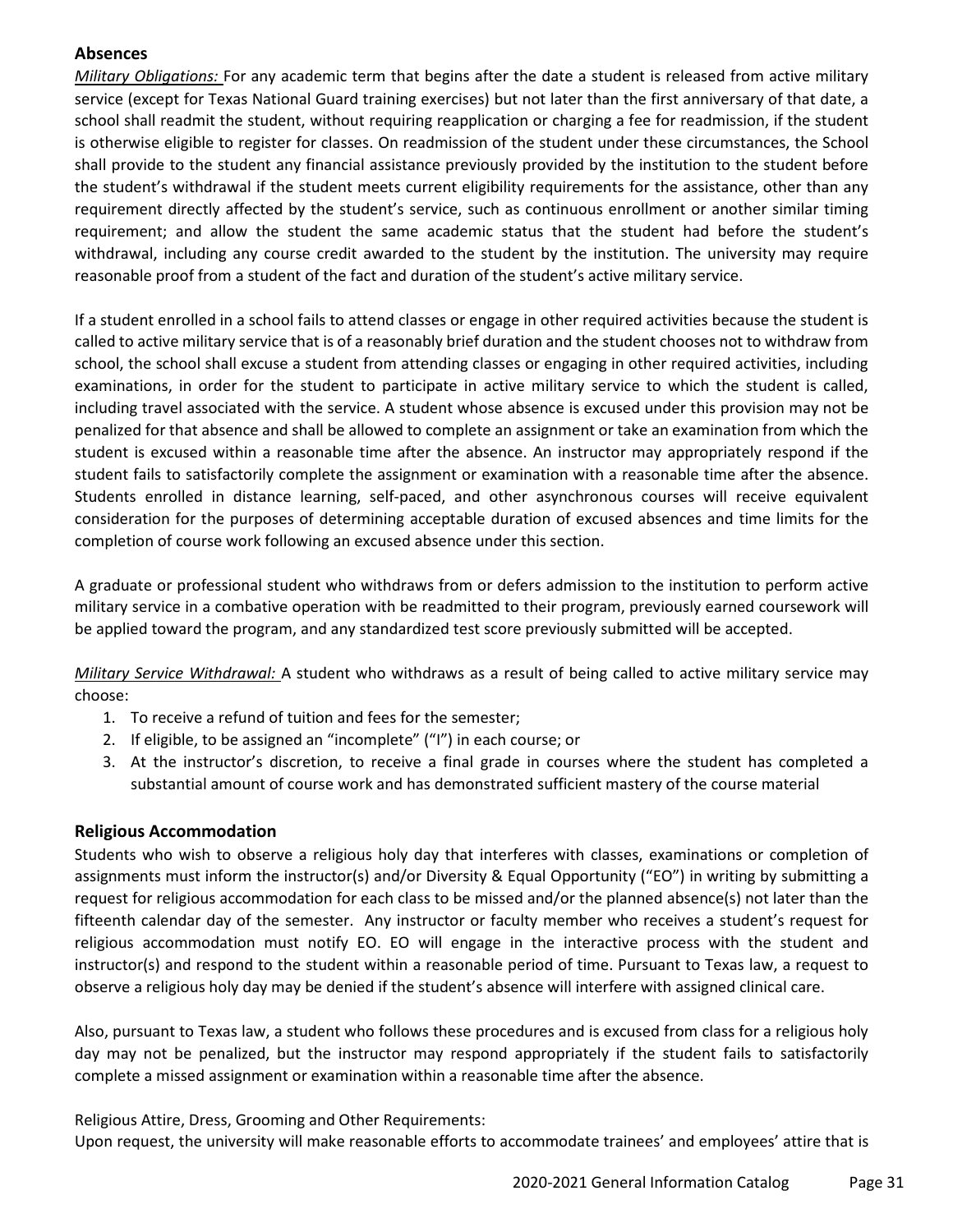related to their sincerely held religious beliefs and conflict with any university requirements.

Quiet Spaces and Prayer:

Upon request, the university will evaluate and where reasonable and available, provide access to quiet, private spaces for meditation, religious study and/or prayer consistent with the requirements of institutional policy.

Please see HOOP Policy 112, Religious Accommodation[, https://www.uth.edu/hoop/policy.htm?id=1448072](https://www.uth.edu/hoop/policy.htm?id=1448072)

Contact Information:

Office of Diversity & Equal Opportunity 7000 Fannin, Suite 150 Houston, TX 77030 Phone: 713-500-2255 Email: [call@uth.tmc.edu](mailto:call@uth.tmc.edu) Website[: https://go.uth.edu/equalopportunity](https://go.uth.edu/equalopportunity)

## **Disability Accommodation**

UTHealth is committed to providing equal opportunities for qualified disabled employees, applicants, students, trainees and other members of the university community and individuals who access services or programs of the university. Student applicants and enrolled students can obtain information concerning program-related accommodations from the school's Section 504 Coordinator [\(https://www.uth.edu/hoop/section-504-coordinators.htm\)](https://www.uth.edu/hoop/section-504-coordinators.htm)..

For full university policy please see HOOP Policy 101, Disability Accommodation, online at <https://www.uth.edu/hoop/policy.htm?id=1448050>

Contact Information:

Office of Diversity & Equal Opportunity 7000 Fannin, Suite 150 Houston, Texas 77030 Phone: 713-500-2255 Email: [call@uth.tmc.edu](mailto:call@uth.tmc.edu) Website[: https://go.uth.edu/equalopportunity](https://go.uth.edu/equalopportunity)

#### **Conduct and Discipline**

All UTHealth students are expected and required to obey federal, state and local laws, and university policy, to comply with the directives issued by UTHealth or UT System administrative officials acting in the course of their authorized duties, and to obey standards of conduct appropriate for an academic institution. Any student who engages in conduct that violates UTHealth or UT System policies or rules, or federal, state, or local laws is subject to discipline, whether the conduct takes place on or off campus and whether civil or criminal penalties are imposed for such conduct.

HOOP Policy 186, Student Conduct and Discipline, can be found online at <https://www.uth.edu/hoop/policy.htm?id=1448220>

## **Student Complaints**

UTHealth encourages fair, efficient and equitable solutions for problems or disputes arising out of the educational process in accordance with applicable university or school policies and procedures. This policy applies to formal academic and non-academic complaints and is applicable to all students, including those enrolled in online and/or distance education courses or programs. The policy informs students of procedures in regard to the following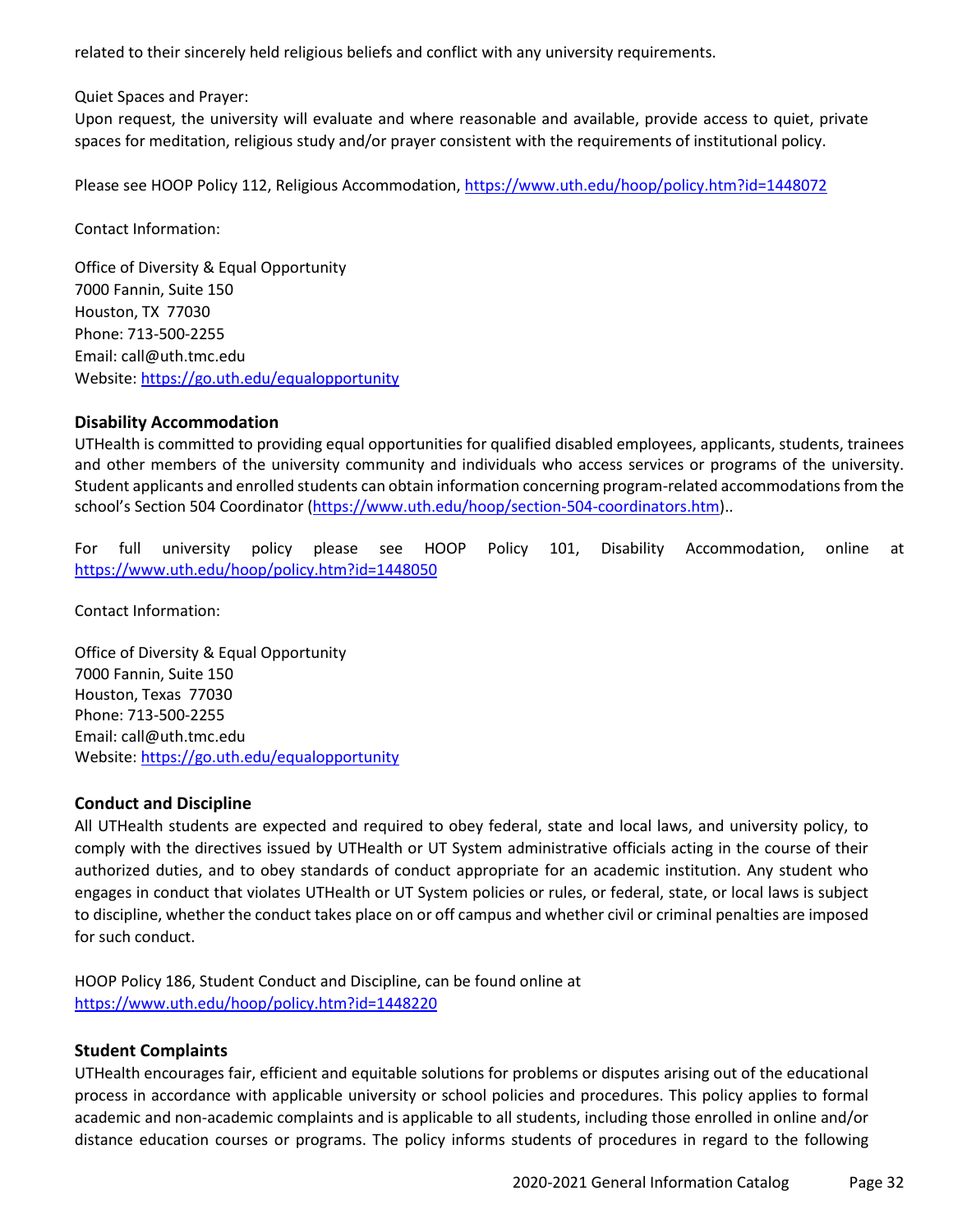complaints:

- Complaints regarding the general or academic misconduct of another student;
- Complaints regarding discrimination and/or harassment, including sexual misconduct;
- Complaints regarding disability accommodations;
- Complaints regarding student educational records;
- Complaints regarding grades or grading;
- Complaints regarding other issues related to central student services; and
- Complaints regarding other issues related to individual schools.

HOOP Policy 220, Student Complaints can be found online a[t https://www.uth.edu/hoop/policy.htm?id=2553c1c1](https://www.uth.edu/hoop/policy.htm?id=2553c1c1-c490-4ad0-a570-e263e12e0dff) [c490-4ad0-a570-e263e12e0dff](https://www.uth.edu/hoop/policy.htm?id=2553c1c1-c490-4ad0-a570-e263e12e0dff)

## **University Emergency Communications**

UTHealth is committed to protecting its personnel, property, and the surrounding community from the effects of spontaneous and predicted emergency situations by maintaining procedures to assist students, employees and visitors in responding to emergencies.

The various means of UTHealth Emergency Communications along with current campus status can be found at [https://www.uthealthemergency.org/.](https://www.uthealthemergency.org/) The website is designed to provide the UTHealth community with the most current information regarding potentially hazardous weather or other emergency conditions along with building, school, and information systems status.

UTHealth ALERT is the instant text message emergency notification system that provides the campus community information about imminent threat, crisis or harm, or university status updates if weather conditions dictate a "controlled access" situation. Student who enter a cell phone number in the appropriate filed during school registration are automatically enrolled in the UTHealth ALERT notification system. Students can verify their enrollment in the UTHealth ALERT system by following instructions in myUTH to add or update a personal cell phone number.

For more information regarding UTHealth emergency procedures please refer to the following HOOP polices:

HOOP Policy 85, Controlled Access for Emergency, Disaster or Severe Weather <https://www.uth.edu/hoop/policy.htm?id=1448018> HOOP 141, Emergency Management and Business Continuity Plans <https://www.uth.edu/hoop/policy.htm?id=1448130> HOOP 2, Campus Security <https://www.uth.edu/hoop/policy.htm?id=1447852>

## **Campus Security**

UTHealth is committed to a safe and secure learning and working environment. To that end, the university strives to assure that its buildings and contents are secure and that members of the university community are properly identified and are given appropriate access to university facilities and amenities. Information about campus security can be found online in HOOP Policy 2, Campus Security<https://www.uth.edu/hoop/policy.htm?id=1447852>

Possession of firearms on university premises is strictly regulated.

- Long guns (e.g. rifles and shotguns) are prohibited in university buildings at all times except if carried by police officers.
- Texas law forbids the open carrying of handguns on university premises at all times except by police officers.
- Only Holders of Texas License to Carry a Handgun may carry concealed handguns on or about their person in limited areas at UTHealth as specified in HOOP Policy 222, Concealed Handguns on Campus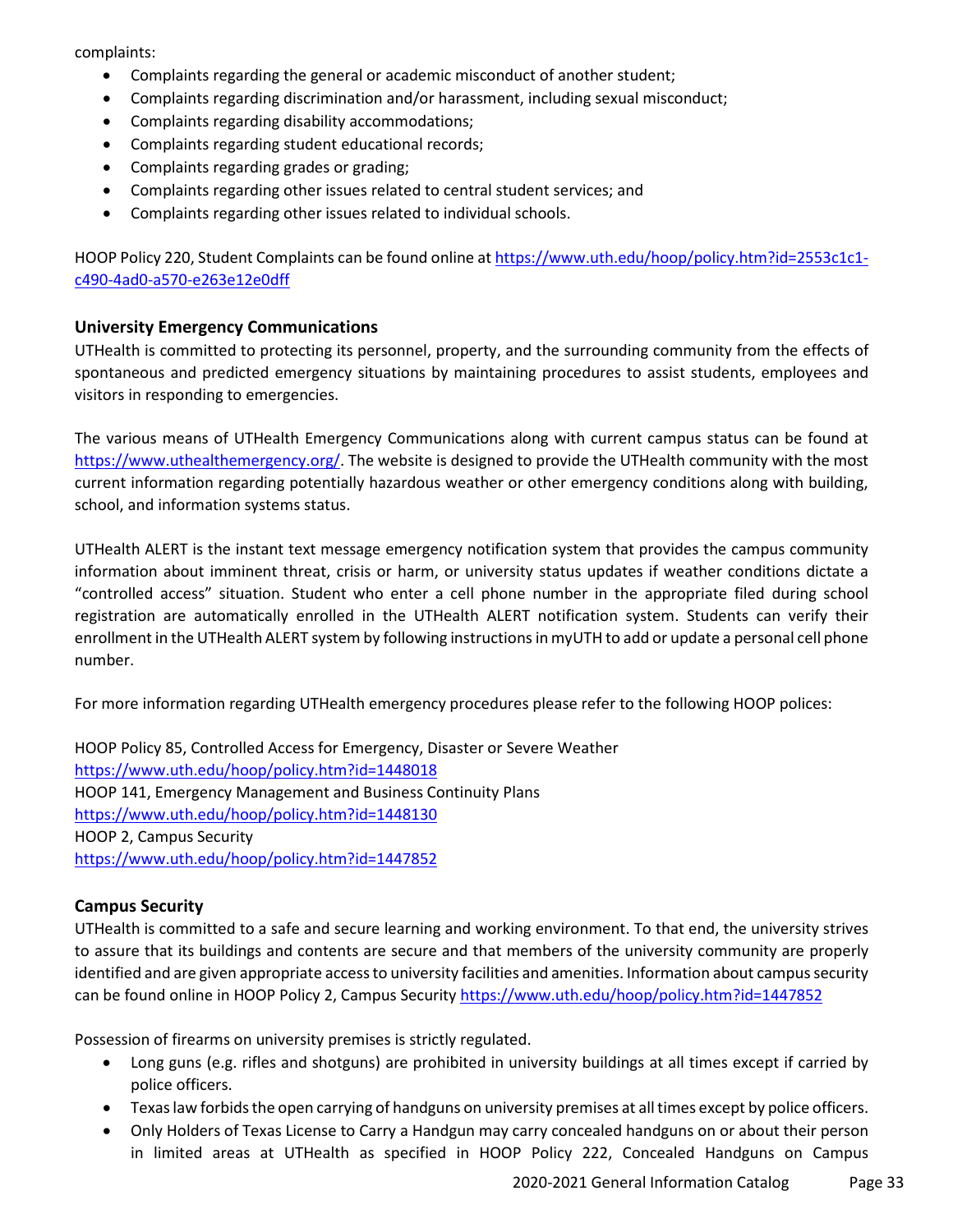In compliance with the Jeanne Clery Disclosure of Campus Security Policy and Campus Crime Statistics Act, UTHealth collects specified information on campus crime statistics and makes timely reports to the university community on crimes considered to be a threat to students and employees. The University of Texas at Houston Police Department (UTPD) provides a link to crime statistics on their reports page of the UTPD website, [https://www.utph.org/index/reports.](https://www.utph.org/index/reports) Information about fire safety procedures and statistics can be found in the same report.

Guidance on reporting criminal activity on campus can be found online in HOOP Policy 87, Reporting Criminal Activity to Campus Police, [https://www.uth.edu/hoop/policy.htm?id=1448022.](https://www.uth.edu/hoop/policy.htm?id=1448022)

Additionally, students residing in University Housing may designate a confidential contact person who will be contacted upon a determination that the student is missing. Information regarding how to designate a confidential contact person and other missing student notification procedures can be found in HOOP Policy 207, Missing Student Notification,<https://www.uth.edu/hoop/policy.htm?id=3401787>

# **Making a False Alarm or Report**

A person commits a felony offense under Texas law if he/she knowingly initiates, communicates or circulates a report of a present, past, or future bombing, fire, offense, or other emergency that they know is false or baseless and that would ordinarily:

- 1. Cause action by an official or volunteer agency organized to deal with emergencies;
- 2. Place a person in fear of imminent serious bodily injury; or
- 3. Prevent or interrupt the occupation of a building, room, place of assembly, place to which the public has access, or aircraft, automobile, or other mode of conveyance.

The offense of making such a false alarm or report involving a public or private institution of higher education is a state jail felony. An individual adjudged guilty of a state jail felony shall be punished by confinement in a state jail for any term of not more than two years or less than 180 days and, in addition to confinement, an individual adjudged guilty of a state jail felony may be punished by a fine not to exceed \$10,000.

# **Copyrighted Material and Software**

All UTHealth employees and students must comply with United States Copyright Law of 1976, as amended, (Title 17, United States Code) ("Copyright Act") including UTHealth policies and guidelines governing the use of copyrighted materials. All students are responsible for knowing the laws that govern copyrighted materials, which are summarized in HOOP Policy 47, Classroom and Research Use of Copyrighted Material, <https://www.uth.edu/hoop/policy.htm?id=1447942>

Both uploading and downloading files can potentially violate copyright laws and put UTHealth information resources at risk. Students must be cautious and research whether the source provides material licensed by a copyright owner.

Information regarding Peer-to-Peer file sharing and potential copyright infringement can be found in HOOP Policy 180, Acceptable Use of University information Resources,<https://www.uth.edu/hoop/policy.htm?id=1448208>

UTHealth must also comply with copyright laws pertaining to computer software and with software license agreements. Students and employees utilizing university network resources, computers and/or computer peripherals for unauthorized duplication of copyrighted or licensed works are subject to appropriate disciplinary action as well as those civil remedies and criminal penalties provided by federal and state laws. Detailed information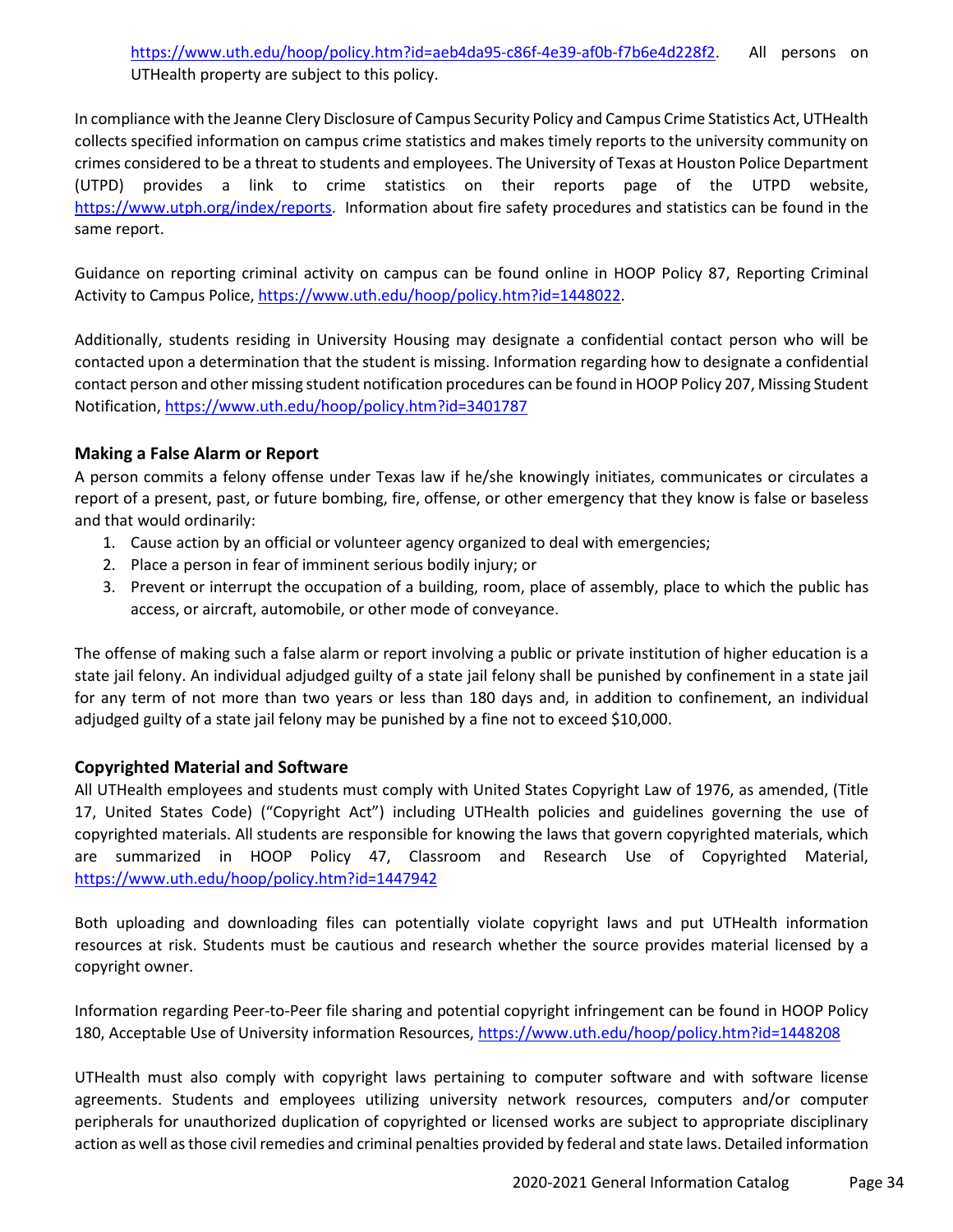on Software Copyright Compliance can be found in ITPOL-018, Software Copyright Compliance Policy. <https://inside.uth.edu/it/cio/policies/policy.htm?id=21d32398-2570-4078-9ca2-e3503be1d8c5>

## **Criminal Background Checks – Students**

UTHealth is committed to providing a safe environment for its students and employees. The university obtains criminal background information regarding applicants for security sensitive positions. The university has determined all positions (whether employee or student) within the university are security sensitive. Students who are unable to meet the university's criminal background standards may be denied admission or continued enrollment in the program.

Enrolled students may be required to consent to additional criminal background checks for clinical placement or other purposes at the discretion of the Dean of the each school.

For full university policy please see HOOP Policy 160, Criminal Background Checks online at <https://www.uth.edu/hoop/policy.htm?id=1448168>

## **Determination of Resident Status**

Students claiming Texas residency in order to pay tuition at the in-state rate must provide required information regarding residency status. The Registrar is the Residency Determination Official for the university. The university policy regarding residency can be found online in HOOP Policy 58, Determination of Resident and Non-Resident Tuition Status, <https://www.uth.edu/hoop/policy.htm?id=1447964>

Information regarding the Petition for Resident Tuition and the link to the Core Residency Questionnaire can be found on the Registrar's website under forms and general information at [https://www.uth.edu/registrar/current](https://www.uth.edu/registrar/current-students/student-information/policy-for-texas-resident-tuition.htm)[students/student-information/policy-for-texas-resident-tuition.htm](https://www.uth.edu/registrar/current-students/student-information/policy-for-texas-resident-tuition.htm)

## **Nondiscrimination, Anti-Harassment and Equal Opportunity**

UTHealth is committed to providing a working and learning environment free from discrimination and harassment. No person shall be excluded from participation in, denied the benefits of, or be subject to discrimination under any program or activity sponsored or conducted by the university or any of its component entities on any basis prohibited by applicable law or university policy.

To help achieve an environment free from prohibited discrimination and harassment, the university provides formal complaint processes for any individual who believes they have been subjected to discrimination or harassment.

For the full university policy please see HOOP 183, Nondiscrimination, Anti-Harassment and Equal Opportunity found online at<https://www.uth.edu/hoop/policy.htm?id=1448214>

Contact Information:

Office of Diversity and Equal Opportunity 7000 Fannin, Suite 150 Houston, Texas 77030 Phone: 713-500-2255 Email: [call@uth.tmc.edu](mailto:call@uth.tmc.edu) Website[: https://go.uth.edu/equalopportunity](https://go.uth.edu/equalopportunity)

## **Prohibition of Sexual Harassment & Sexual Misconduct**

Title IX of the Higher Education Amendments of 1972 prohibits discrimination based on sex in educational programs or activities. UTHealth is committed to providing an environment free from discrimination and inappropriate conduct, which includes all forms of sexual misconduct, including sexual harassment, sexual assault, sexual violence, stalking, domestic violence and/or dating violence. Sexual misconduct will not be tolerated, and individuals who engage in such conduct will be subject to disciplinary action.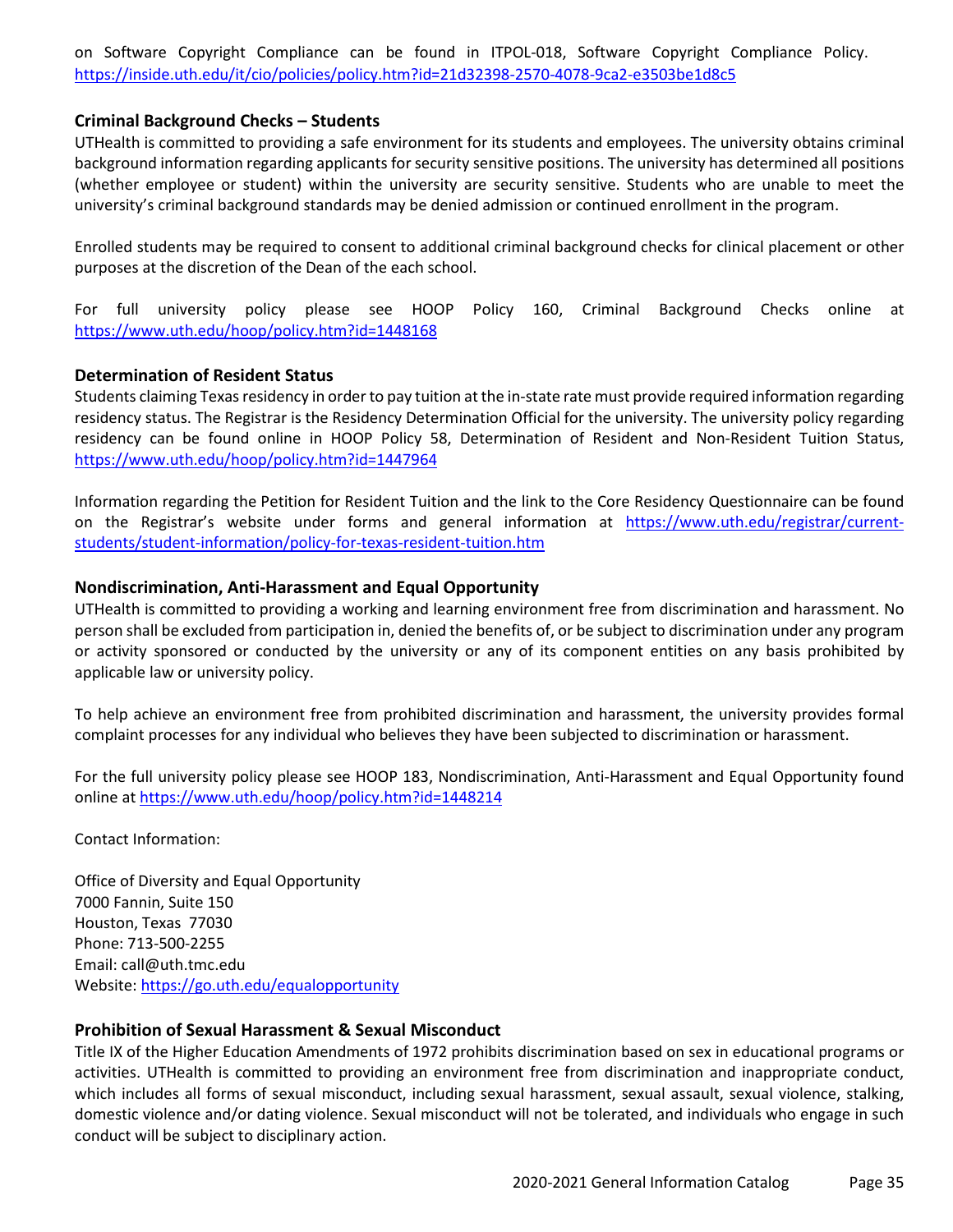In accordance with this commitment, UTHealth has developed policies and implemented training programs to ensure that all members of the university community receive education and understand UTHealth's policies and procedures.

The university's policy on prohibition of sexual harassment and sexual misconduct, along with contact information for the UTHealth Title IX Coordinator, additional resources, and procedures for reporting a complaint of sexual misconduct is found online in HOOP Policy 59, Prohibition of Sexual Harassment & Sexual Misconduct at <https://www.uth.edu/hoop/policy.htm?id=1447966>

Both HOOP Policy 183 and HOOP Policy 59 apply to all members of the university community, including employees, contractors, students, residents and other trainees, visitors, volunteers (including faculty appointed without salary), vendors, consultants and observers, as well as applicants for employment or admission. Individuals who are found to have engaged in conduct that violates these policies are subject to disciplinary action up to and including termination and/or dismissal.

Contact Information:

Office of Diversity and Equal Opportunity 7000 Fannin, Suite 150 Houston, Texas 77030 Phone: 713-500-2255 Email: [call@uth.tmc.edu](mailto:call@uth.tmc.edu) Website[: https://go.uth.edu/equalopportunity](https://go.uth.edu/equalopportunity)

## **AIDS, HIV, HBV and HCV Infection**

UTHealth works to help safeguard the health and safety of students, employees, patients and the general public against the contact and spread of infectious diseases. UTHealth is also sensitive to the needs and rights of any of its employees or students who have contracted diseases that might be infectious. In recognition of the Human Immunodeficiency Virus (HIV), Hepatitis B Virus (HBV), and the Hepatitis C Virus (HCV) as serious public health threats, UTHealth has adopted policy and procedural steps to both prevent the spread of HIV, HBV, and HCV infections and to protect the rights and well-being of employees and students.

The university's policy, which defines terms and addresses general principles, voluntary counseling and testing, workrelated exposure, and educational efforts, is found online in HOOP Policy 158, Bloodborne Pathogen Infection Control at<https://www.uth.edu/hoop/policy.htm?id=1448164>

#### **Student Immunizations and Health Records**

All students registering at UTHealth are required to furnish an immunization record signed by a health care provider. An immunization hold is automatically placed on an applicant's record at the time an application for admission is submitted. If admitted to the university, this hold will block registration. Student Health and Counseling Services will release all immunization holds after proof of immunizations is provided.

The following immunizations and screening tests are required for all students admitted to UTHealth:

- Tuberculin Skin Test must be done within the past 12 months, even for those who have received BCG vaccine as a child. If PPD test is positive a chest x-ray documenting no active tuberculosis must be submitted with immunization form;
- Measles proof of two doses of mumps vaccine administered on or after the first birthday and at least 30 days apart or a positive rubeola titer confirming immunity or evidence of prior infection;
- Mumps proof of one dose of mumps vaccine administered on or after the first birthday or a positive mumps titer confirming immunity or evidence of prior infection;
- Rubella proof of one dose administered on or after the first birthday or a positive rebella titer confirming immunity or evidence of prior infection;
- Tetanus/Diptheria and Pertussis proof of one "booster" dose within the past 10 years. Td/DPT/Dtap does not satisfy this requirement;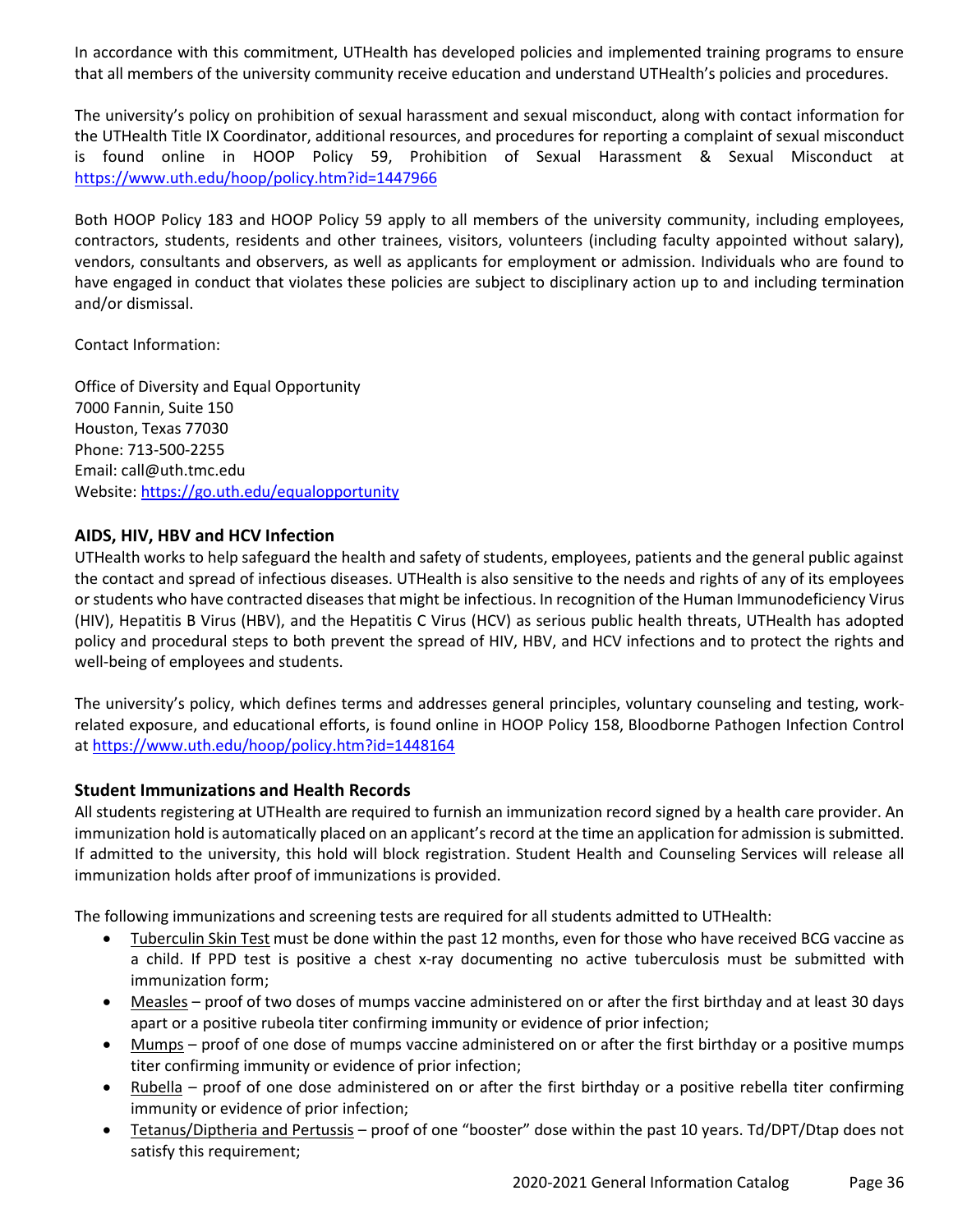- Hepatitis B Virus (HBV) proof of serologic immunity to HBV or certification of immunization with a complete series of hepatitis B vaccine. Students must be vaccinated to most current status possible prior to registering for classes;
- Varicella (chickenpox) proof of two-dose vaccine series or lab report of positive varicella titer. If varicella titer is negative, varicella vaccine series is required; and,
- Meningococcal (Meningitis) Documentation of one dose of meningitis vaccine if younger than 22, prior to the beginning of classes. The vaccine must be administered within 5 years and at least 10 days prior to enrollment. (Students 22 and older are NOT required to have meningitis immunization.)

#### **\*\*Important information regarding the Meningococcal Vaccine\*\***

Texas law mandates that Texas universities and health science centers require all new and transfer students show proof of vaccination against bacterial meningitis. The law does not apply to new and transfer students who are age 22 or older at the time of enrollment or who are enrolled only in distance learning classes.

The only exceptions permitted by law are for:

- 1. Students who can provide proof that a health care provider has determined that it would be a health risk for the student to have the vaccine; or,
- 2. Students who use the Exemption Form issued by the Texas Department of State Health.

Obtaining the required form from the Texas Department of Health Services to establish an exemption for reasons of conscience is a time-intensive process that takes approximately a month.

A student anticipating using this exemption should start this process early. Online information and exemption form can be found on the Texas Department of State Health Services website at <https://www.dshs.texas.gov/immunize/school/exemptions.aspx?terms=Exemption%20Form%20Meningococcal>

For more information on immunizations or how to obtain certain required immunization exemptions contact Student Health and Counseling Services at 713-500-5171 or visit the Student Health Clinic website at <https://www.uth.edu/studenthealth/>

The university policy, listing required immunizations and procedures for requesting exemptions from required immunizations is found online in HOOP Policy 55, Student Immunizations and Health Records at <https://www.uth.edu/hoop/policy.htm?id=1447958>

## **Substance Abuse – Students**

UTHealth is committed to maintaining an environment that is free from substance abuse. The university expects impaired students to seek help voluntarily and to assume responsibility for their professional and personal conduct. UTHealth recognizes that substance abuse is a treatable condition and, as an institution dedicated to health, facilitates the treatment and rehabilitation of this condition. Such assistance may be provided through Student Health and Counseling Services, McGovern Medical School Department of Psychiatry and Behavioral Sciences, private physicians or community agencies with expertise in treating chemical dependence.

In any case where an employee, student or trainee causes harm to or appears to endanger the safety of himself or herself or others, he or she will be subject to disciplinary action in accordance with university policy.

For full university policy on Substance Abuse see HOOP Policy 173, Substance Abuse found online at <https://www.uth.edu/hoop/policy.htm?id=1448194>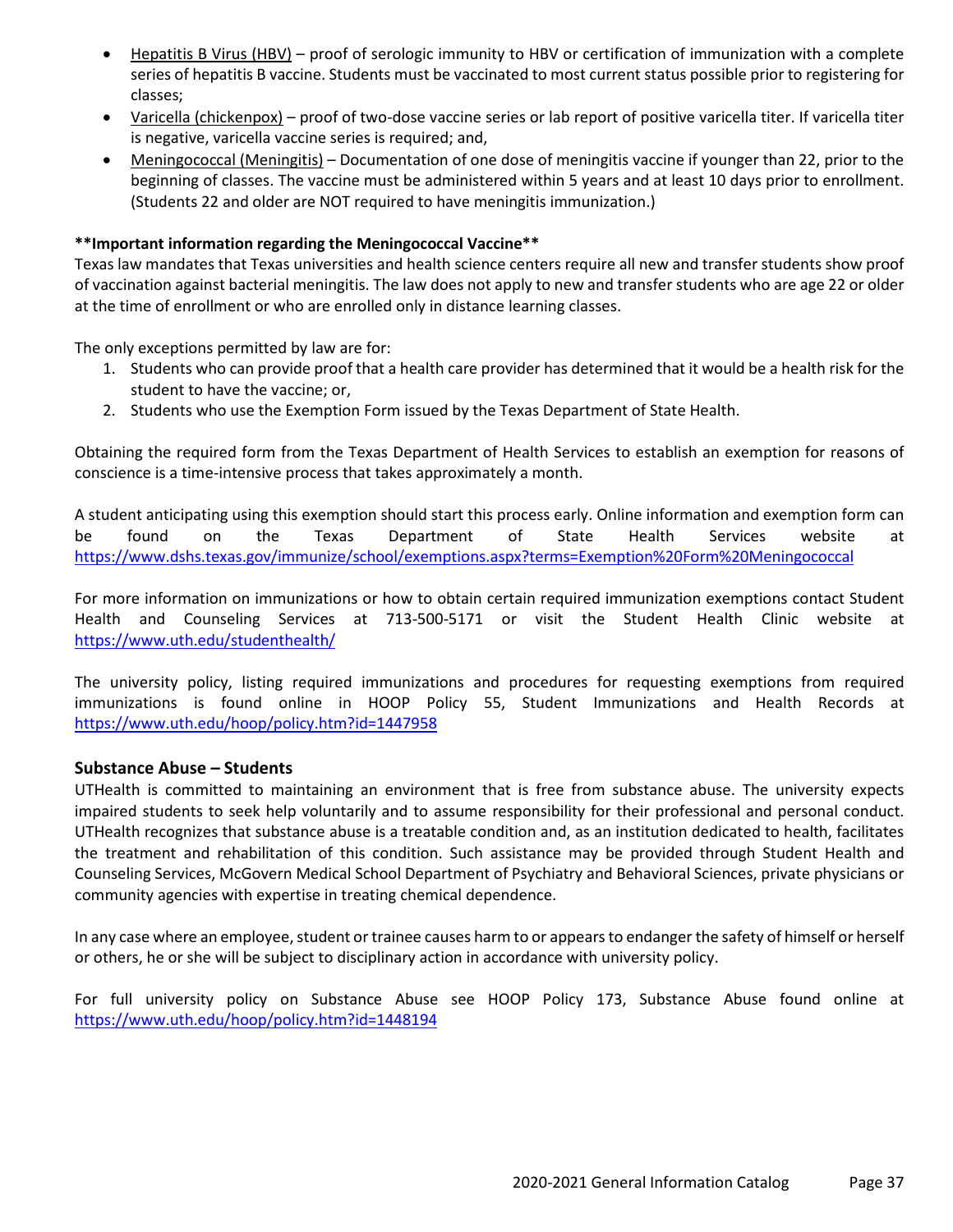## **Solicitation on Campus**

No solicitation shall be conducted on UTHealth property unless permitted as outlined in HOOP Policy 165, Solicitation on Campus found online at [https://www.uth.edu/hoop/policy.htm?id=1448178.](https://www.uth.edu/hoop/policy.htm?id=1448178)

Auxiliary Enterprises ("AE") is the responsible office at UTHealth for coordinating the review and approval for solicitation on campus. Solicitation requests can be submitted through AE's website by going to [https://www.uth.edu/auxiliary](https://www.uth.edu/auxiliary-enterprises/forms/)[enterprises/forms/](https://www.uth.edu/auxiliary-enterprises/forms/)

## **Student Travel**

UTHealth supports the educational, research and service activities of its students by sponsoring and reimbursing certain approved travel activities and expenditures. All student travel funded or to be reimbursed by the university must use contracted agencies to purchase airfare or rent a car. Travel information is provided by Auxiliary Enterprises, University Travel found online a[t https://inside.uth.edu/travel/](https://inside.uth.edu/travel/)

Enrolled students can find more detailed student travel information and requirements for international travel online at <https://inside.uth.edu/travel/student-travel/index.htm>

The university's policy on travel can be found online in HOOP Policy 13, Travel, at <https://www.uth.edu/hoop/policy.htm?id=1447874>

## **Other Important Policies Affecting Students**

The UTHealth Handbook of Operating Procedures (HOOP) lists other important policies affecting students and is divided into a Table of Contents by subject, alphabetical order and policy number. Some additional HOOP policies not outlined in this catalog which may be helpful to students are listed below in policy number order:

Policy Number, Title and website location:

8 Use of University Name, Logo or Seal <https://www.uth.edu/hoop/policy.htm?id=1447864>

9 Alcoholic Beverages <https://www.uth.edu/hoop/policy.htm?id=1447866>

11 Use of University Facilities <https://www.uth.edu/hoop/policy.htm?id=1447870>

56 Student Financial Aid <https://www.uth.edu/hoop/policy.htm?id=1447960>

57 Student Payment of Tuition and Fees, Term Withdrawals, Refunds and Repayment <https://www.uth.edu/hoop/policy.htm?id=1447962>

60 Student Services

<https://www.uth.edu/hoop/policy.htm?id=1447968>

85 Controlled Access Status for Emergency, Disaster or Severe Weather <https://www.uth.edu/hoop/policy.htm?id=1448018>

86 Medical Emergencies, Minor Injuries/Illnesses <https://www.uth.edu/hoop/policy.htm?id=1448020>

87 Reporting Criminal Activity to Campus Police <https://www.uth.edu/hoop/policy.htm?id=1448022>